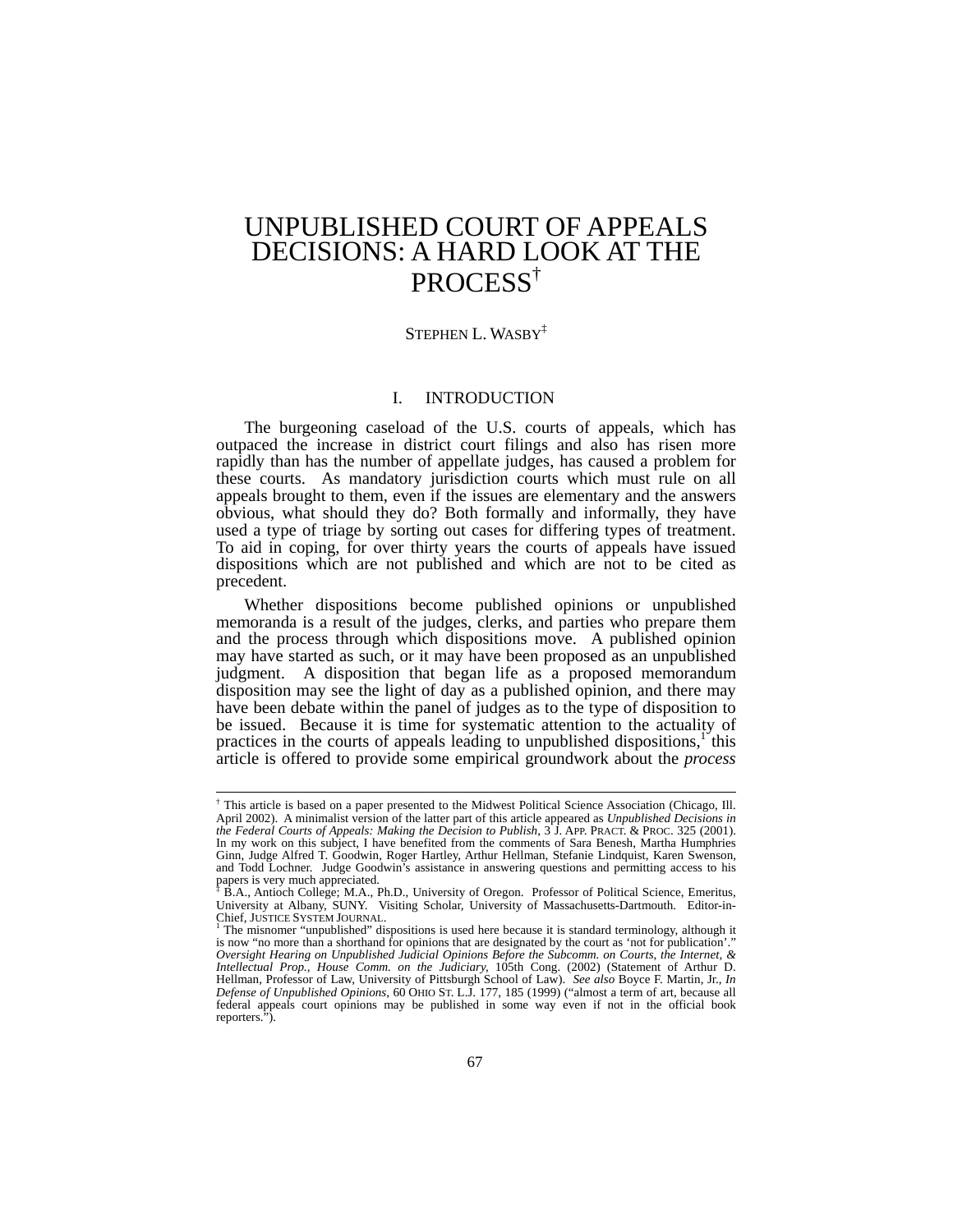that produces unpublished dispositions. Such groundwork, in assisting understanding of that process, both provides background for those undertaking the study of decisionmaking in the U.S. courts of appeals and casts light on the proposed change in the Federal Rules of Appellate Procedure that "would require all federal circuits to allow citation of their unpublished opinions."<sup>2</sup>

The new Rule 32.1, which would have removed any prohibition or restriction on the citation of unpublished opinions, was being considered as this article was written. In August 2003, the Advisory Committee on Appellate Rules had published the Rule for commentary, and had recommended approval and transmission to the Judicial Conference. However, in June 2004, the Committee on Rules of Practice and Procedure failed to approve the new Rule, instead postponing action so that the Federal Judicial Center (FJC) could complete research (already under way) on some matters relating to the Rule, particularly issues raised by those opposing it. $\delta$ 

The principal point of this article is to describe the process of making the decision to publish. Included are when courts of appeals judges make the determination to publish, the roles of judges and clerks in preparing not-for-publication dispositions, and judges' reconsideration of their initial decision as to publication and re-designation of unpublished memorandum dispositions as published opinions. This is set into a broader discussion of the use of unpublished dispositions and what they look like, because much discussion of them has proceeded without attention to such basic matters. (The circumstances in which unpublished dispositions are used, including guidelines for publication, their enforcement, and compliance with those guidelines and importance of other norms concerning non-publication are examined in separate studies.)<sup>4</sup> This article provides information about judges' views on an important aspect of the process by which they make decisions, and a view of judicial interaction in the course of their reaching a final product. It is intended not to test any theory, but to provide information about a widely-used practice about which the level of controversy may be said to exceed the amount of knowledge held even by many of those who use the federal appellate courts.

Receiving principal attention is the process in the U.S. Court of Appeals for the Ninth Circuit. The process in the Ninth Circuit can be taken as indicative of what happens elsewhere because, despite minor procedural variations from one circuit to the next, basic elements of the process are similar across circuits, as are the formal criteria for

 $\frac{1}{2}$ <sup>2</sup> Stephen R. Barnett, *No-Citation Rules Under Siege: A Battlefield Report and Analysis*, 5 J. APP. PRAC.<br>& PROC. 473, 487 (2003).<br><sup>3</sup> See Howard Bashman, *A First-Hand Report on Last Week's Meeting of the U.S. Court's S* 

*Committee on Rules of Practice and Procedure,* HOW APPEALING, *at* http://www.legalaffairs.org/howappealing/2004\_06\_01\_appellateblog\_archieve.html#108793216008620 (June 30, 2004). <sup>4</sup> *See* Stephen L. Wasby, "Unpublished Dispostions: Are the Criteria Followed?" Papers presented to S.

Pol. Sci. Ass'n (Savannah, Ga. 2003), and to Am. Pol. Sci. Ass'n (Philadelphia, Pa. 2003).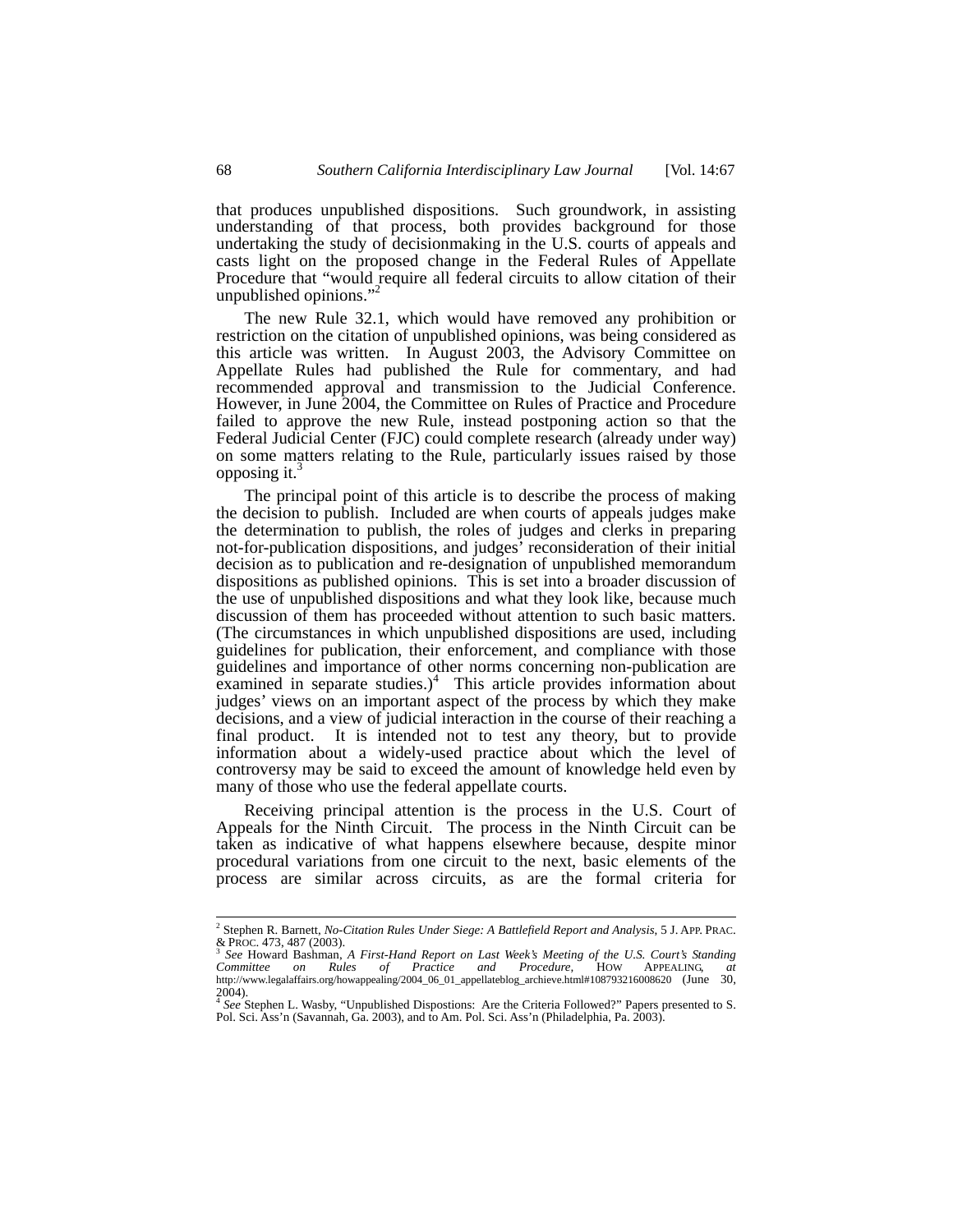publication.5 One important difference, however, is that Ninth Circuit memorandum dispositions are written text, not the one-line "Affirmed— See Rule 36-1" dispositions common in, for example, the Third and Eleventh Circuits, and the object of considerable criticism.

The picture presented here is drawn from not-for-publication dispositions from the late 1970s to the present time,<sup>6</sup> discussions with some judges, files in closed cases, and the author's extended observation of the functioning of the Ninth Circuit. Materials from the files are used to provide examples for each of the elements examined. Because those files contain clerks' work and judges' communication with each other during consideration of a case, they provide a more complete understanding of why cases are published or not published.<sup>7</sup> Because a major purpose of this article is to provide the reader with a look at the inner workings of a court of appeals to which access is usually not easily available, use of quotations from the case files will be extensive.

The article proceeds as follows. First, background is provided that includes criticism of unpublished dispositions and a review of the limited number of previous studies of these dispositions. Then, a description of what unpublished dispositions look like is followed by a discussion of justifications for the use of unpublished dispositions, particularly the lessened attention they require; their length; the audience $(s)$  for which they are intended; and the relation of these justifications to their nonprecedential status. Next comes a brief look at instances in which judges and lawyers have mentioned unpublished dispositions. This is followed by the key section of the article: an exploration of decisionmaking concerning unpublished dispositions at each of the stages of the process, from preargument through the period after dispositions are filed.

#### II. BACKGROUND

#### A. INCREASE IN USE AND AWARENESS

"Unpublished" rulings, denominated "memorandum dispositions" (often called "memodispos" by Ninth Circuit judges and staff) to distinguish them from published "opinions," are now used in upwards of three-fourths of all cases in the U.S. courts of appeals, although there has been considerable variation in their use across circuits, which publish from roughly ten percent to slightly over half of their dispositions. By 1987, the proportion of all courts of appeals dispositive judgments resulting in

 <sup>5</sup> *See* Judith A. McKenna, Laural L. Hooper, & Mary Clark, Case Management Procedures In the

Federal Courts of Appeals 18, 33–34 (Fed. Jud. Center 2000). 6 Unpublished dispositions for 1972 through 1977 were examined in the San Francisco library of the U.S. Court of Appeals for the Ninth Circuit; these dispositions predated even the inclusion of FEDERAL REPORTER lists of such cases, and thus do not bear "F.2d" citations.<br><sup>7</sup> Reliance on the papers of a single judge, as occurs here, poses the risk of lack of representativeness,

and, through quotation, certainly leads to greater prominence of that judge's views. However, as any one judge sits with many other combinations of judges over time, these multiple interactions should serve to provide a breadth of views and reveal recurring patterns.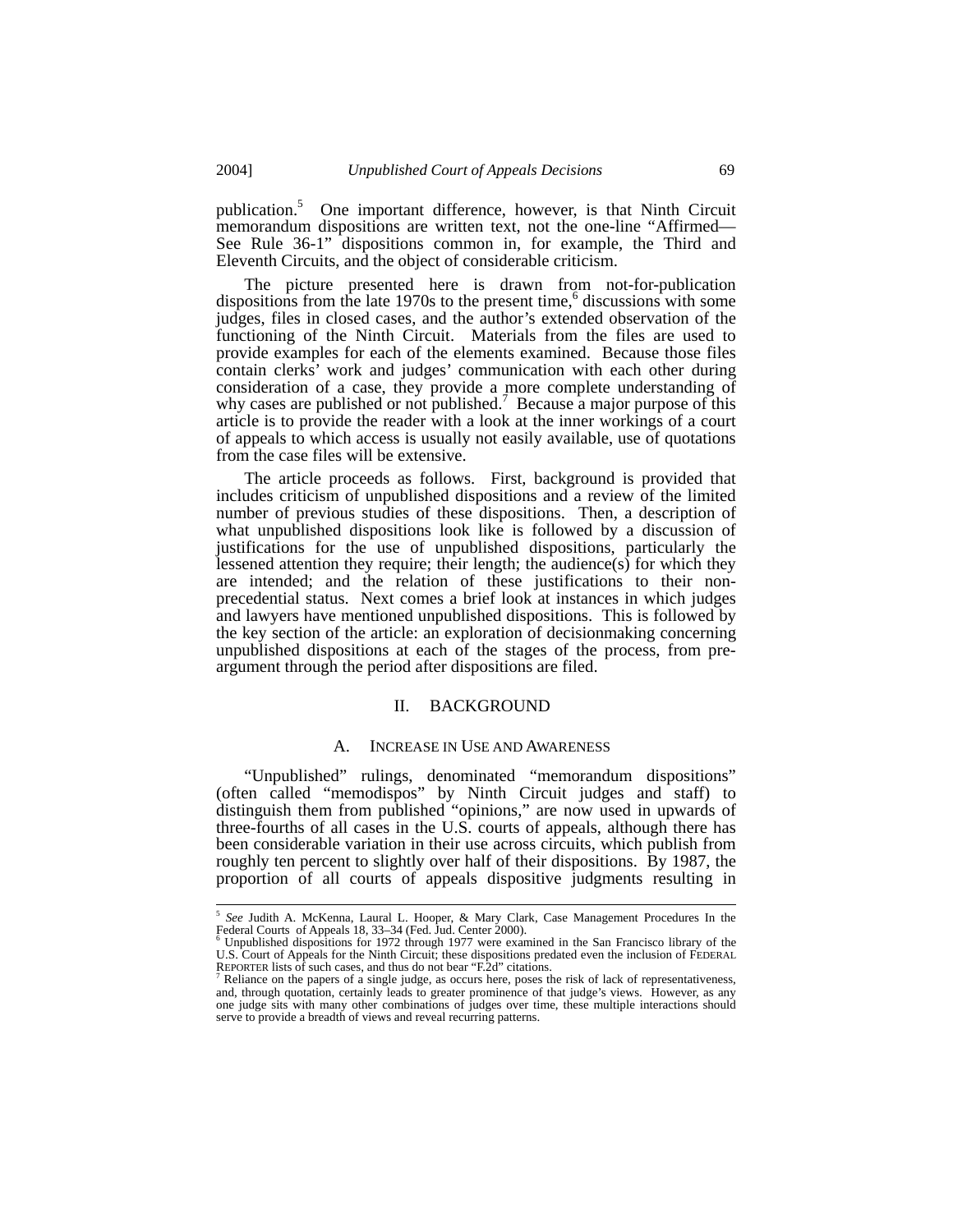published opinions had dropped to thirty-eight percent, and it declined further by 1993 to just over one-fourth, the level at which it remained in 1998.<sup>8</sup> In short, unpublished dispositions, rather than being a rare event, are quite common; so routine is their use that we find them even in some death penalty habeas cases and requests for stays of execution,<sup>9</sup> even when a judge dissents.<sup>10</sup>

Unpublished rulings are not simply a sample of all the dispositions in the courts of appeals, but are thought to represent routine application of existing precedent. This makes it quite likely that published rulings will be *unrepresentative of all dispositions*,<sup>11</sup> with the observer unable to determine from published cases alone whether they are representative of all court of appeals rulings. As students of the federal district courts have observed in a remark applicable to the courts of appeals, "Although many decisions that should be published are not, and a few that should not be published are, it is still fair to say that published opinions generally do represent an atypical population dominated by nonroutine cases that require the exercise of judicial judgment."<sup>12</sup>

Courts of appeals began to make extensive use of not-for-publication dispositions in the early 1970s. The *Federal Reporter* began to include tables of unpublished cases in the early 1970s. A table of unpublished Fifth Circuit affirmances appears as early as 472 F.2d, with the first tables for other circuits' unpublished memoranda appearing shortly thereafter, at 474 F.2d for the Second, Third, Fourth, Sixth, and Seventh Circuits, and for the Eighth and D.C. Circuits at 475 F.2d. A Westlaw staff member indicated that the earliest date that she found unpublished dispositions in each circuit was 1972 for the Second and Sixth Circuits, 1973 for the First, Fourth, Fifth, Seventh, Eleventh and D.C. Circuits, 1976 for the Third Circuit, 1978 for the Ninth Circuit, and 1980 for the Eighth Circuit.<sup>13</sup> However, the date for the Ninth Circuit is certainly too late, as binders of slipsheets for unpublished dispositions in the court's library dated from 1972. After a relatively short period in which nomenclature became uniform and practices became regularized, practices and processes concerning these rulings have remained stable. However, their proportion has increased dramatically.

 $\frac{8}{9}$  See MCKENNA ET AL., *supra* note 5, at 21 tbl. 13.<br> $\frac{9}{9}$  See Byrd v. Bagley, 37 FED App. 94 (6th Cir. 2002).<br> $\frac{10}{3}$  See Charm v. Mullin, 37 Fed. App. 475 (10th Cir. 2002) (an affirmance of denial of habe case that resulted in an authored opinion of eight printed pages containing not only factual matters but

legal analysis); Robinson v. Gibson, 35 Fed.App. 715 (10th Cir. 2002).<br><sup>11</sup> See Peter Siegelman & John J. Donohue III, *Studying the Iceberg from Its Tip: A Comparison of*<br>Published and Unpublished Employment Discriminatio (making the point that examining only published cases can lead to distorted findings in a sophisticated study using district court rather than courts of appeals rulings).<br><sup>12</sup> C.K. ROWLAND & ROBERT A. CARP, POLITICS AND JUDGMENT IN FEDERAL DISTRICT COURTS 116

<sup>(1996).</sup> For studies of factors affecting district court decisions to publish, *see* Karen Swenson, *Federal District Judges and the Decision to Publish*, 25 JUST. SYS. J. 121 (2004); Susan W. Johnson & Ronald Stidham, Federal District Court Judges and the Decision to Publish, presented to S. Pol. Sci. Ass'n (Savannah, Ga. 2002). 13 E-mail from Susan Sipe to Kurt Gruebling (July 19, 2000). Provided to author by Stefanie Lindquist.

No date was provided for the Tenth Circuit.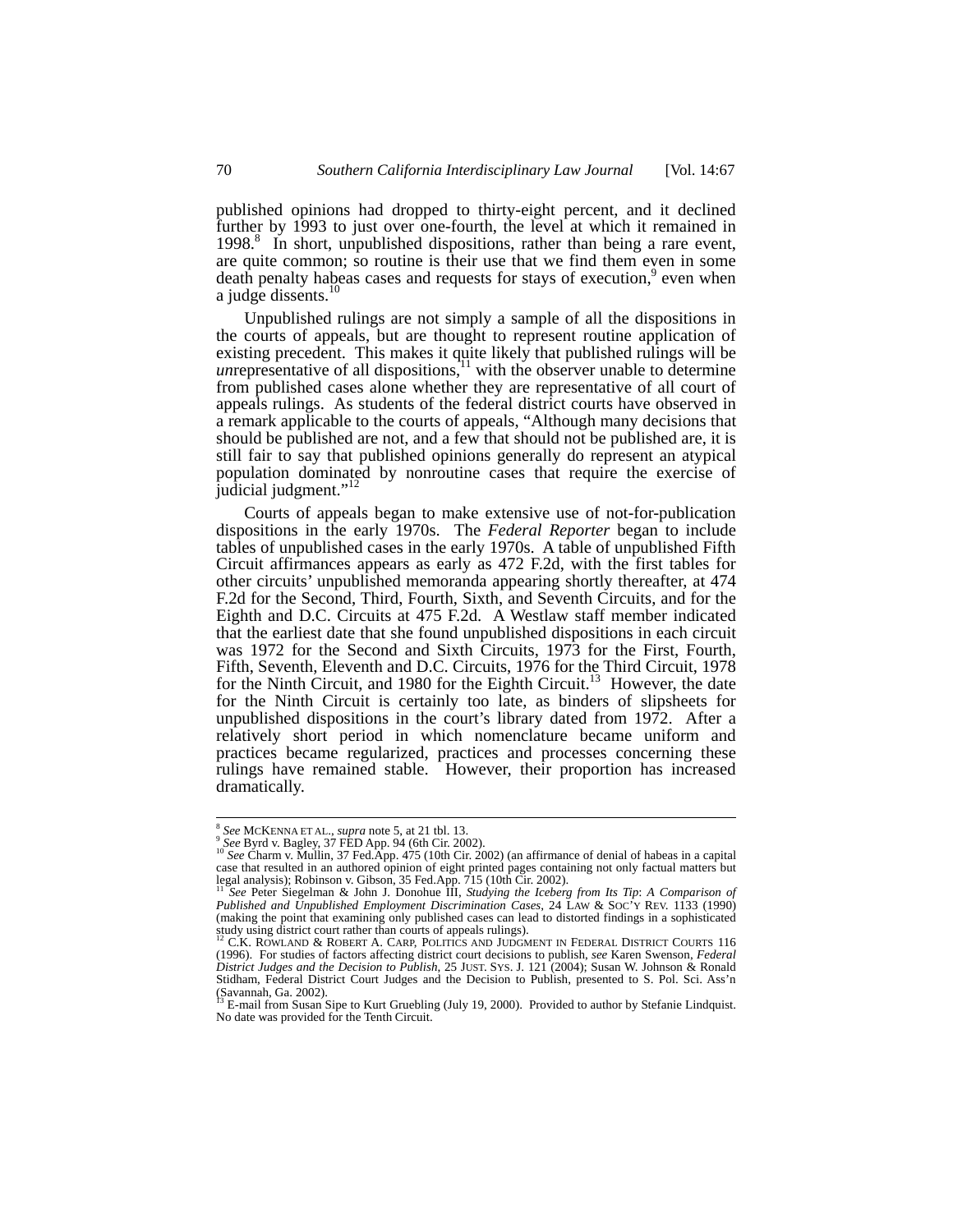#### B. CRITICISM OF UNPUBLISHED DISPOSITIONS

Discussion of the prevalence of unpublished opinions and problems associated with them have given rise to a general critical clamor. Criticism of unpublished dispositions is not new. Indeed, until recently, much of the writing about these rulings, particularly in the legal community, has been both normative and highly critical,<sup>14</sup> although there have been exceptions.<sup>15</sup> Critics, some of whom decry the absence in many cases of full treatment, including oral argument, and a published opinion,<sup>16</sup> point to unpublished dispositions' alleged detriments; these include their purported use to avoid having to spell out the rationale of rulings and to avoid public challenge. Many statements like these about the need for published opinions in more (if not all) cases or about the excessive number of unpublished dispositions are blanket indictments. Although some instances of unpublished dispositions are offered as "horror stories" in anecdotal support of the author's claims, the assertions are not based on a close look at a large volume of unpublished memorandum dispositions.

Among the critics of courts of appeals' use of unpublished dispositions are members of the U.S. Supreme Court. In a dissent from his colleagues' summary reversal of a Ninth Circuit ruling, Justice Stevens thought "[t]he brevity of analysis" in the lower court's "unpublished, noncitable opinion" (actually a memorandum disposition) "does not justify the Court's summary reversal," and commented that "the Court of Appeals would have been well advised to discuss the record in greater depth." He concluded with the broader complaint that the Court of Appeals' "decision not to publish the opinion or permit it to be cited—like the decision to promulgate a rule spawning a body of secret law—was plainly wrong."

Sixth Circuit Chief Judge Boyce Martin recently listed six criticisms of the use of unpublished dispositions: loss of precedent, sloppy decisions, lack of uniformity, a lesser likelihood of review by the Supreme Court,

<sup>&</sup>lt;sup>14</sup> See, e.g., William M. Richman & William L. Reynolds, Elitism, Expediency, and the New Certiorari: Requiem for the Learned Hand Tradition, 81 CORNELL L. REV. 273, 281–86 (1996). See also William M. Richman, An Argument on the Record for More Federal Judgeships, 1 J. APP. PRAC. & PROC. 37

<sup>&</sup>lt;sup>15</sup> They include the early work of William L. Reynolds and William M. Richman. *See* William L.<br>Reynolds & William M. Richman, *The Non-Precedential Precedent—Limited Publication and No-*<br>Citation Rules in United States C Reynolds & William M. Richman, *An Evaluation of Limited Publication in the United States Courts of Appeals*, 48 U. CHI. L. REV. 573 (1981); William L. Reynolds & William M. Richman, *Limited Publication in the Fourth and Sixth Circuits*, 1979 DUKE L.J. 807 (1979). *See also* Robert J. Van Der Velde, *Quiet Justice: Unreported Opinions of the United States Courts of Appeals—A Modest Proposal for Change*, CT. REV. 20, 20–27 (Summer 1998). The work of Donald Songer, in the political science

literature, is empirical rather than normative; it is discussed *infra* pp. 379–81.<br><sup>16</sup> Judge Richard Arnold's assertion is that the remedy for heavy caseload "is to create enough<br>judgeships to handle the volume, or, if t competent job with each case. If this means that backlogs will grow, the price must still be paid." Anastasoff v. United States, 223 F.3d 898, 904 (8th Cir. 2000), *vacated*, 235 F.3d 1054, 1056 (8th Cir.  $2000$ ) (en banc).

<sup>17</sup> County of Los Angeles v. Kling, 474 U.S. 936, 938 (1985) (summarily reversing 633 F.2d 876 (9th Cir. 1985) (table)). Justice Stevens cited Judges Posner and Wald and two articles by Reynolds and Richman from the "extensive comment" on "[t]he proliferation of this secret law."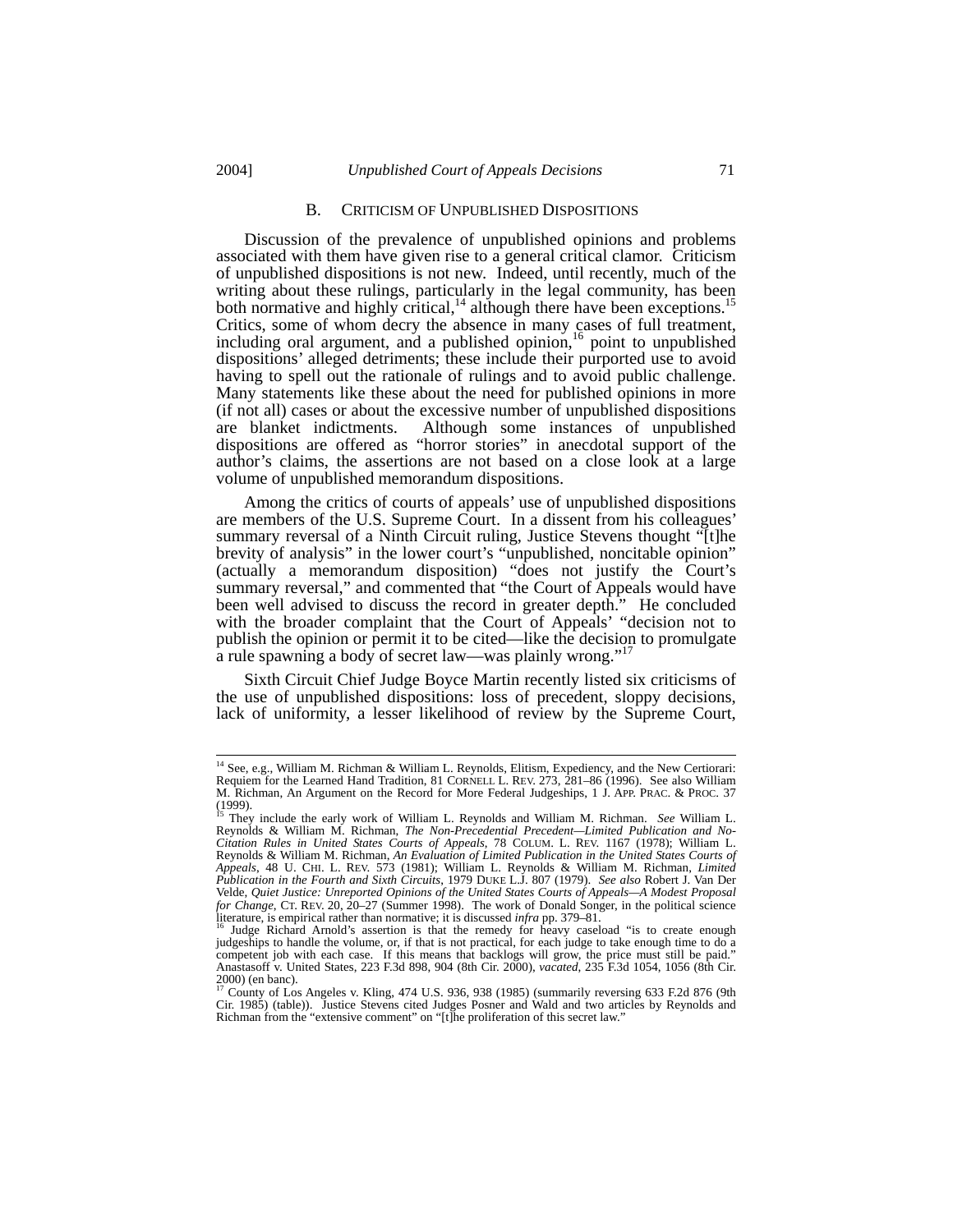unfairness to litigants, less judicial accountability, and less predictability.<sup>18</sup> Consolidating matters somewhat, we can say that the principal criticisms are that unpublished dispositions create four types of harms:  $(1)$  they create inconsistency in case outcomes, (2) they create the potential for "stealth jurisprudence," (3) they may contain sloppy analysis, and (4) people are unsure about their validity.

If unpublished dispositions do contribute to inconsistency, that inconsistency certainly can have significant effects, not only on doctrine but also on particular individuals. This can be seen in a letter to the court from an attorney about the results reached by two panels in unpublished memoranda concerning the convictions of two individuals. The government had used the same theory against both defendants, but one panel reversed the conviction of one defendant while the other panel affirmed the second person's conviction. The lawyer's frustration was evident, not only regarding the "anomalous" results "in light of the way the facts were presented to the jury, as well as the theories and inferences argued by the government to this Court on appeal," but also as to the difficulty of citing an unpublished opinion to support his complaint. He wrote that the court's rule precluding citation of a memorandum disposition "except when it is relevant under doctrines such as the law of the case, res judicata, or collateral estoppel," coupled with the Federal Rules, "precludes argument to the Court by way of a letter such as this," but he "respectfully submitt[ed], nonetheless, that the disposition of Mr. Azmanian's appeal [was] germane to the result in Mr. Rahimi's matter as the law of the case."

What about "stealth jurisprudence"? As non-precedential rulings, unpublished memoranda cannot create circuit doctrine, although some judges have observed that a colleague might plant the seed of a new doctrine in such a disposition, drawing on it later (without citation) in a published ruling. The frequency with which this occurs is in the eye of the beholder, but these purported judicial misdeeds seem to be based on an implicit assumption of a cabal. Nearly thirty years ago, in claiming that not-for-publication rulings were being used to bury intracircuit inconsistencies,20 James Gardner was almost conjuring up a picture of judges sitting at post-argument conference, saying, "Let's hide this one." Yet this is improbable given the difficulty of being so Machiavellian in the face of a burdensome caseload and the very real possibility that panel members will not be of like minds, so that one would blow the whistle on any such effort.

This is not to say, however, that judges do not discuss the matter, as we can see in a judge's comment about not wanting to "bury[] the bones of a

<sup>&</sup>lt;sup>18</sup> Martin, *supra* note 1, at 180.<br><sup>19</sup> Steve Cochran, Wyman Bautzer Kuchel & Silbert, to Clerk of Court (Jan. 4, 1989) (regarding United States v. Rahimi-Ardebili, No. 87-5136, 886 F.2d 1320 (9th Cir. 1989)). An off-panel judge observed, "One would think that these two cases should have been submitted to one panel because of the common issues." Unattributed quotations are from materials to which the author was granted access. 20 James N. Gardner, Ninth Circuit's Unpublished Opinions: Denial of Equal Justice?, 61 A.B.A. J. 1224

<sup>(1975).</sup>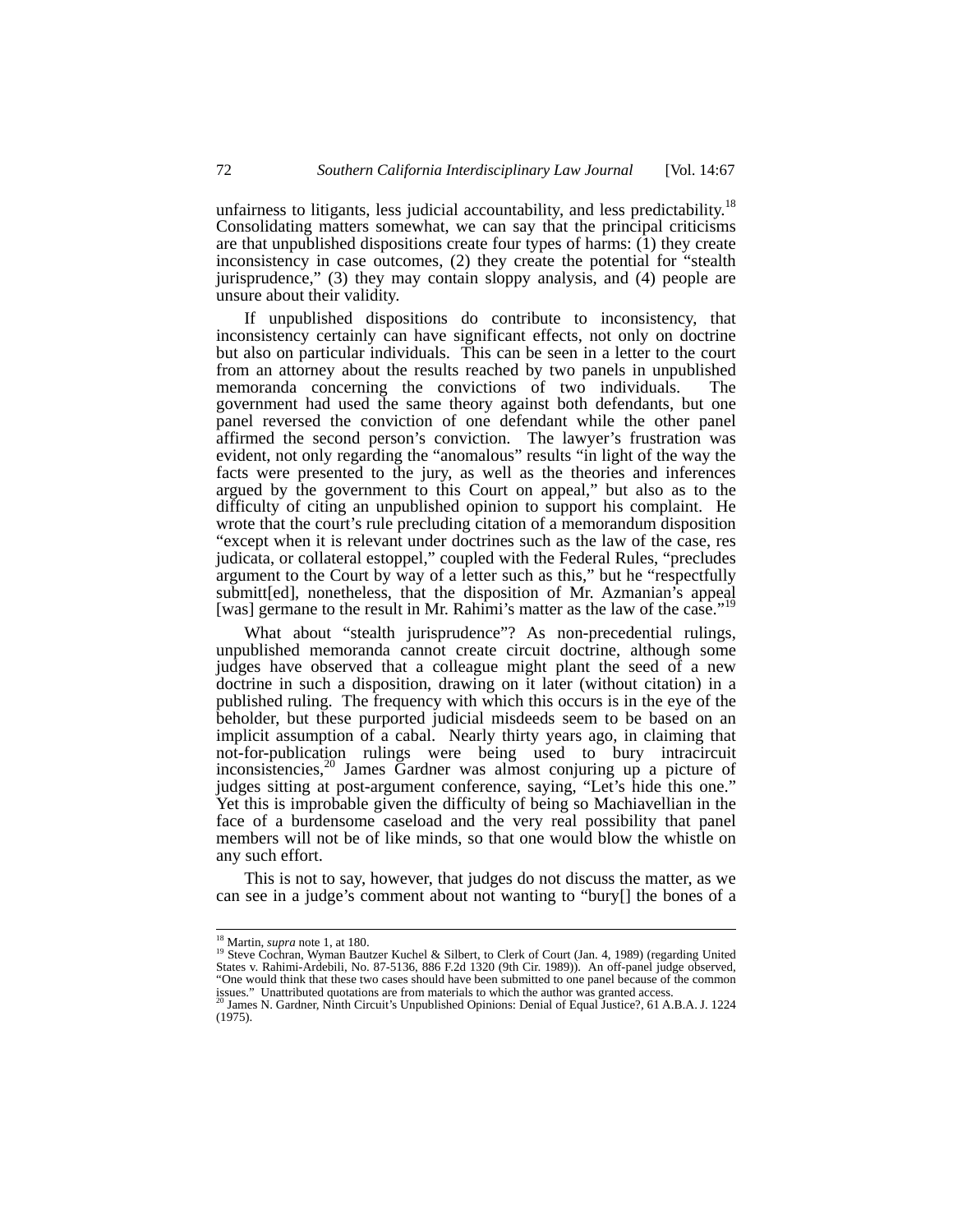difficult bunch of legal questions in the unpublished landfill," and in the remark of a law clerk to a judge during a panel's consideration of whether to use an unpublished disposition in a case where lawyers had not handled important issues well: "if we were to bury the holding in a memorandum disposition it seems no less 'tidy' than the solution we proposed yesterday." To the extent that unpublished dispositions are available on Westlaw or in the *Federal Appendix* (to be discussed later), intracircuit conflicts, even if at one time they could have been at least somewhat hidden, are no longer buried, as judges with relative frequency openly mention in unpublished dispositions the uncertainty in the law of the circuit. Nonetheless, intracircuit conflicts seem to appear more frequently in published opinions than in memorandum dispositions.<sup>21</sup>

Whether burying is intentional, as critics imply, or results only from judges' sincere belief that the cases before them do not deserve publication, the effect can be substantial, particularly in producing a diversity of approaches to a single question which remains unresolved by a published opinion establishing circuit precedent. This was evident on an important question of what a Supreme Court ruling required of district judges in whose courts people had been convicted of illegal reentry after deportation under two different statutory provisions. By the time a panel published an opinion to set the matter straight, there were almost twenty unpublished memorandum dispositions taking three different approaches.<sup>2</sup>

Even though it is difficult for three judges to agree to inflict certain views on their colleagues, in certain types of cases three like-minded judges might adopt a reading of the law that differs from that held by other members of the court. As one judge has remarked, the "subjective use and misuse of panel decisions not to publish" creates "hiatal opportunities for judges who have a political agenda to capture an open (not yet published) issue for a proclamation of new law."<sup>23</sup> The area of immigration asylum appeals is one in which this might be particularly likely to occur because, it has been suggested, there are "a few judges who grant relief in immigration cases that flies in the face of published opinions, but who do so with unpublished dispositions that fly under the radar of the rest of the court." Once they have done this, they may go further, using a published opinion to grant relief in "a case that has no legal merit but touches the heart strings," with the likelihood that their colleagues will not pursue en banc reversal of

 $21$  This is not the result of a systematic count, but is the author's impression from scanning both types of dispositions in connection with work on Ninth Circuit judges' mention of intercircuit conflicts. *See* Stephen L. Wasby, *Intercircuit Conflicts in the Courts of Appeals*, 63 MONT. L. REV. 119 (2002).

Many of the references concern within-circuit disagreement on the proper standard of review for certain criminal trial court actions, such as jury instructions and admission of certain evidence. Elimination of those categories appears to reduce considerably the frequency of references to intracircuit conflict.<br><sup>22</sup> See United States v. Rivera-Sanchez, 222 F.3d 1057, 1062–63 (9th Cir. 2000).

<sup>&</sup>lt;sup>23</sup> E-mail from Judge Alfred T. Goodwin to Stephen L. Wasby (Apr. 27, 1999). Or, as he noted earlier, "Some unpublished cases are covert efforts by rogue judges to smuggle a 'just' result past the en banc watchers and the Supremes." Judge Alfred T. Goodwin to Stephen L. Wasby (July 14, 1998). Transcripts and/or copies of all letters, e-mails, and interviews cited in this article are on file with the author.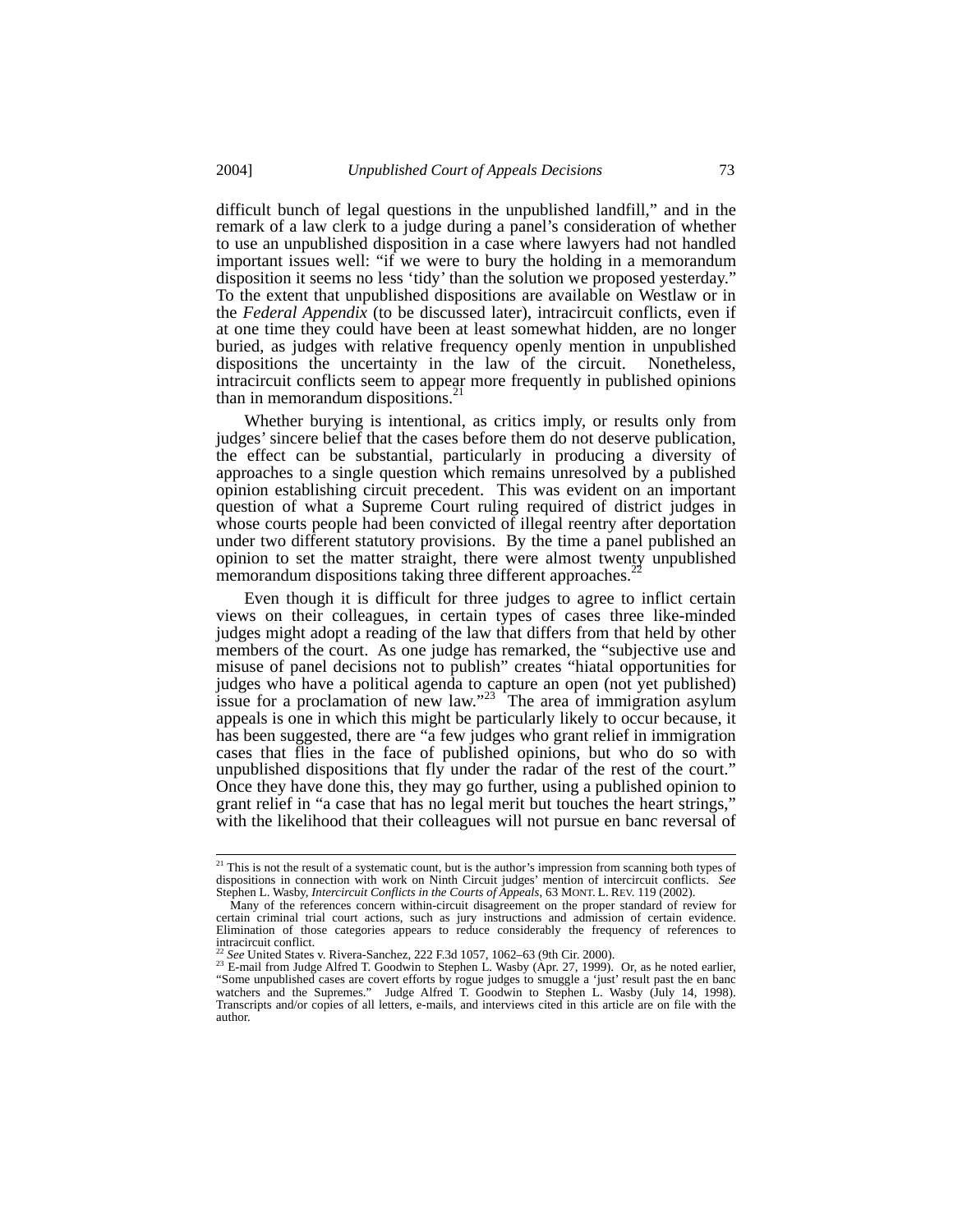the outcome because the heavily fact-specific nature of the cases makes them unworthy candidates for en banc rehearing.<sup>2</sup>

If one criticism is that unpublished dispositions deprive parties and others of what is due them, an alternative criticism is a declamation against the non-citable non-precedential status of these dispositions. This has been the principal focus of discussion prompted by Judge Arnold's opinion in the *Anastasoff* case that unpublished non-precedential rulings were invalid.<sup>25</sup> While much of that opinion focuses on what at first seems to be only a limited aspect of not-for-publication dispositions, namely, their lack of precedential value, that aspect is linked to the *process* by which the courts of appeals reach their dispositions. In particular, as will be explored later, judges who decide to issue a not-for-publication non-precedential disposition devote less time to developing its contours than if the writing were to be published. If all cases received plenary treatment, including published precedential dispositions, more attention to each would be required, with obvious negative effects on backlog and time to disposition.

The immediate denouement of Judge Arnold's *Anastasoff* opinion was the court's vacating of the case as moot when the government changed its position and agreed with Anastasoff on the substantive issue in the case.<sup>26</sup> However, the court indicated that whether unpublished opinions had precedential status "remains an open question in this Circuit."<sup>27</sup> Thus, Judge Arnold's argument persisted even after *Anastasoff* itself was vacated and there have been a nontrivial number of citations to it.<sup>28</sup> Like the open status of the matter in the Eighth Circuit, the issue has been taken up elsewhere. On the same side as Judge Arnold is Judge Jerry Smith, dissenting from denial of rehearing en banc in *Williams v. Dallas Area Rapid Transit*, 29 while on the other side is the Ninth Circuit's Judge Alex Kozinski, who wrote in *Hart v. Massanari*30 to discuss at length concepts of precedent as controlling authority in relation to the common law. Judge Kozinski reached the conclusion that, because the matter of binding precedent derived from judicial policy rather than constitutional provisions, courts could decide which of its decisions were precedent, and thus the rules on non-publication were valid and appropriate.

Others also have tried to force the issue of the validity of unpublished dispositions. For example, a lawyer went to court in the Northern District of California to challenge the Ninth Circuit's rules on such dispositions. The district court turned away that challenge, saying that it doubted a

<sup>&</sup>lt;sup>24</sup> E-mail from Judge Alfred T. Goodwin to Stephen L. Wasby (Apr. 27, 1999).<br><sup>25</sup> Anastasoff v. United States, 223 F.3d 898 (8th Cir. 2000). *See also* Richard S. Arnold, *Unpublished*<br>25 Anastasoff v. United States, 223 *Opinions: A Comment*, 1 J. APP. PRAC. & PROC. 219 (1999) (an earlier comment, perhaps telegraphing what he was to say in the *Anastasoff* Opinions: A Comment, 1 J. APP. PRAC. & PROC. 219 (1999) (an earlier comment, perhap

<sup>&</sup>lt;sup>26</sup> Anastasoff v. United States, 235 F.3d 1054 (8th Cir. 2000) (en banc).<br><sup>27</sup> *Id.* at 1056.<br><sup>28</sup> *See* Jerome I. Braun, *Anastasoff v. United States: An Update*, 85 JUDICATURE 93, 94 (2001) (mentioning, in particular, citations by Judge William Young (D. Mass.)). For his earlier comment, *see* Jerome I. Braun, *Eighth Circuit Decision Intensifies Debate Over Publication and Citation of Appellate Opinions*, 84 JUDICATURE 90 (2000).<br><sup>29</sup> 256 F.3d 260 (5th Cir. 2001).<br><sup>30</sup> 266 F.3d 1155 (9th Cir. 2001).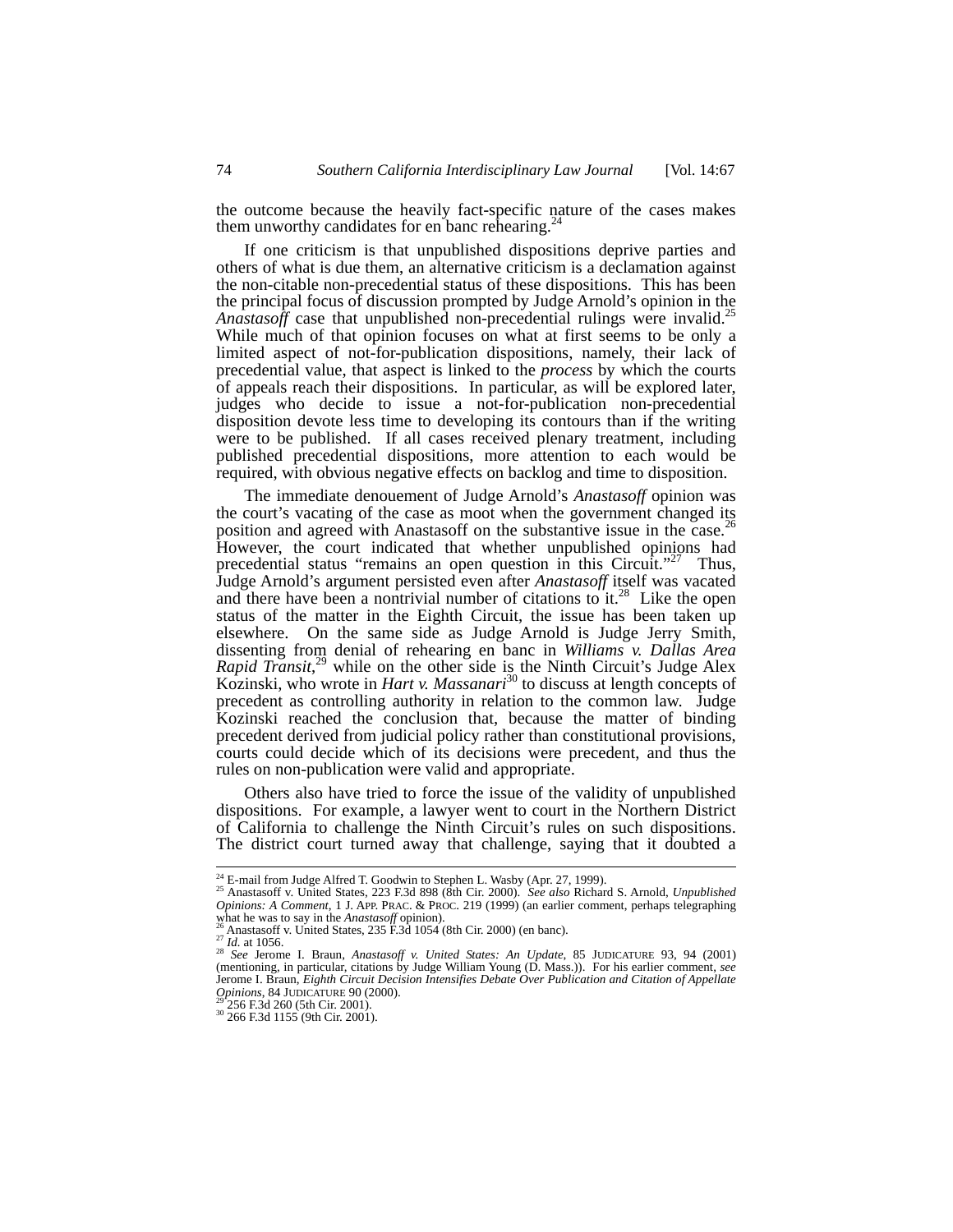district judge had jurisdiction to strike down rules promulgated by a higher court and that the lawyer lacked standing to bring the challenge because he could not show injury from the rules.<sup>31</sup> The normative debate among observers over the propriety of unpublished non-precedential dispositions also continues apace. This is illustrated by the contents of an *Anastasoff*stimulated symposium on unpublished dispositions, where at least half the contributions focused on a general discussion of the precedential value of such dispositions or argued some normative matter concerning them.<sup>3</sup>

The significance of these problems, and the fact that they are not merely theoretical, have not been lost on political observers, as extrajudicial discussions of unpublished decisions suggest. The courts' use of unpublished dispositions and mention of the controversy concerning their use has reached beyond the hallways of the courts themselves, not only to publications for lawyers but also to broader fora, such as the *New York Times* and the *Wall Street Journal*. The *Times* gave attention to the subject as early as 1983 in a story on the Second Circuit's implementation of its non-citation rule for unpublished dispositions, $33$  but there seems to have been greater attention given to the topic more recently. Of particular note in the *Wall Street Journal* was "Appeals Courts Keep More and More Opinions Secret," an op-ed page article in which attorney John Kester, making a variety of charges, argued that his clients had been mistreated by "secret" unpublished opinions.<sup>34</sup> Then, in early 1999, a *New York Times* story focused on the "limited review" received by many cases because of the decrease in oral argument and the increase in use of unpublished dispositions, with particular attention given to the Eleventh Circuit.<sup>35</sup> The article provided quotations from federal judges explaining and defending the practice, and contained prominent mention of criticisms made by law professors William Reynolds and William Richman. There was another *New York Times* story in 2001, "Legal Shortcuts Run Into Some Dead Ends," discussing Judge Richard Arnold's opinion in the *Anastasoff* case, which ruled unconstitutional the non-precedential aspect of such dispositions (see below for further discussion), and the California legislature's consideration of a requirement that all appeals court rulings in that state be usable as precedent. $3$ 

<sup>&</sup>lt;sup>31</sup> Schmier v. U.S. Court of Appeals for the Ninth Circuit, 136 F. Supp. 2d 1048 (N.D. Cal. 2001).<br><sup>32</sup> See Symposium: Anastasoff, Unpublished Opinions, and 'No Citation' Rules, 3 J. APP. PRAC. &<br><sup>33</sup> NOC. 169 (2001).

PROC. 169 (2001).<br><sup>33</sup> Marcia Chambers, *U.S. Appeals Court Restricts Use of Opinions by Lawyers*, N.Y. TIMES, Feb. 21,<br>1983, at A1. This prompted Second Circuit Chief Judge Wilfred Feinberg to respond in a letter to the<br>e A14. 34 John G. Kester, *Appeals Courts Keep More and More Opinions Secret*, WALL ST. J., Dec. 13, 1995, at

A15.<br><sup>35</sup> William Glaberson, *Caseload Forcing Two-Level System for U.S. Appeals*, N.Y. TIMES, Mar. 14, 1999, at A1. 36 William Glaberson, *Legal Shortcuts Run Into Some Dead Ends*, N.Y. TIMES, Oct. 8, 2001, at WK 4.

For such practices in the states, *see, e.g., Unpublished But Influential*, A.B.A. J., Jan. 1991, at 26 (dispute over unpublished opinions in Wisconsin).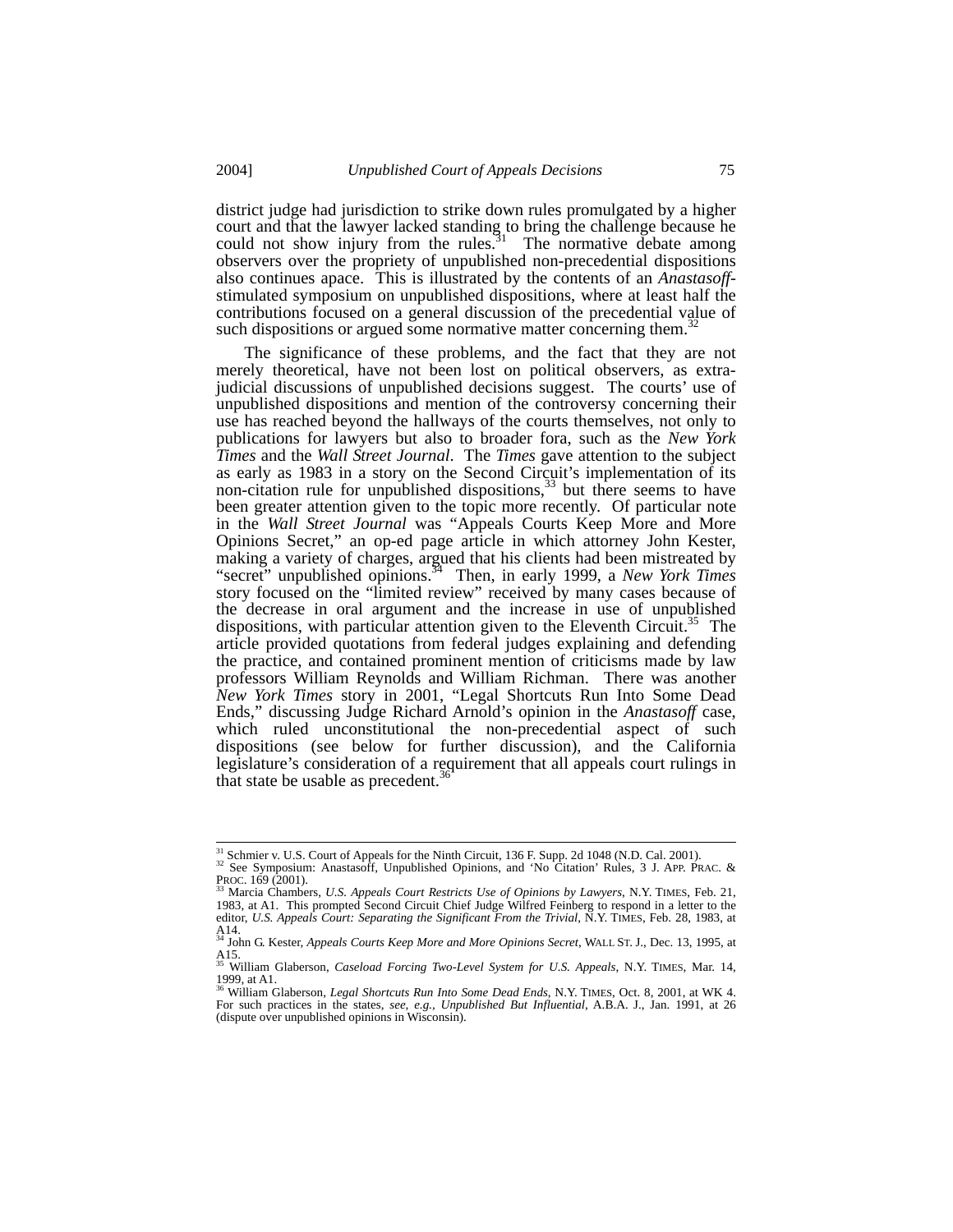## C. WHAT DO WE KNOW? PREVIOUS STUDIES

Available statistics map the substantial increase in the incidence of all court of appeals dispositions issued without published opinion. However, relatively little systematic attention has been given to the process connected with such use, either by participants in the process themselves or by observers of the courts of appeals. Vagrant remarks, like Judge Arnold's statement that "screening panel opinions are routinely unpublished," $37$  can be found. And his *Anastasoff* opinion did lead to some writing that avoided normative claims and provided some basic information about such matters as the frequency of unpublished dispositions, who wins when cases are so decided and which courts use and cite them, the rules of various courts concerning publication, and practices in other venues such as the treatment of veterans' appeals in the specialized federal courts and practice in some state courts.<sup>38</sup>

Until recently, about the only available systematic work was some of the earlier writings of Donald Songer and his colleagues, although they did not focus directly on the process by which the court decided to publish or not. Examining unpublished Eleventh Circuit rulings, they found that a significant portion of non-unanimous rulings were not published, that there was a greater frequency of publication when panels included judges sitting by designation, and that ideology (as measured by the party of the president appointing the judge) affected publication rates.<sup>39</sup> This led them to the conclusion that "publication of opinions in the Eleventh Circuit is much more subjective than the circuit courts would have us believe."<sup>40</sup> Reinforcing the view that judges' discretion guided the decision to publish was a statistically significant higher rate of publication for cases in which "upperdog" parties (government and corporations) had appealed than in appeals by "underdogs" (labor unions, individuals, minorities, aliens, convicted defendants).

Examining the extent to which formal criteria for publication appeared to be followed in the Fourth, Eleventh, and District of Columbia Circuits, Songer also found a lack of support for "the assumption that the unpublished decisions are frivolous appeals with no precedential value"<sup>42</sup> because, counter to the criteria, a high proportion of unpublished dispositions were reversals of lower courts or administrative agencies. Important additional findings were that judges differed in the extent to which they participated in not-for-publication dispositions, circuits differed as to publication of cases with underdog appellants, and Democratappointed majority panels were more likely to produce a liberal outcome

<sup>&</sup>lt;sup>37</sup> Arnold, *supra* note 25, at 224.<br><sup>38</sup> See generally Symposium, supra note 32, at 169.<br><sup>39</sup> Donald R. Songer, Danna Smith & Reginald S. Sheehan, *Nonpublication in the Eleventh Circuit: An*<br>*Empirical Analysis*, 16 FL

<sup>&</sup>lt;sup>40</sup> *Id.* at 975.<br><sup>41</sup> *Id.* at 981–82.<br><sup>42</sup> Donald R. Songer, Criteria for Publication of Opinions in the U.S. Courts of Appeals: Formal Rules Versus Empirical Reality, 73 JUDICATURE 307, 313 (1990).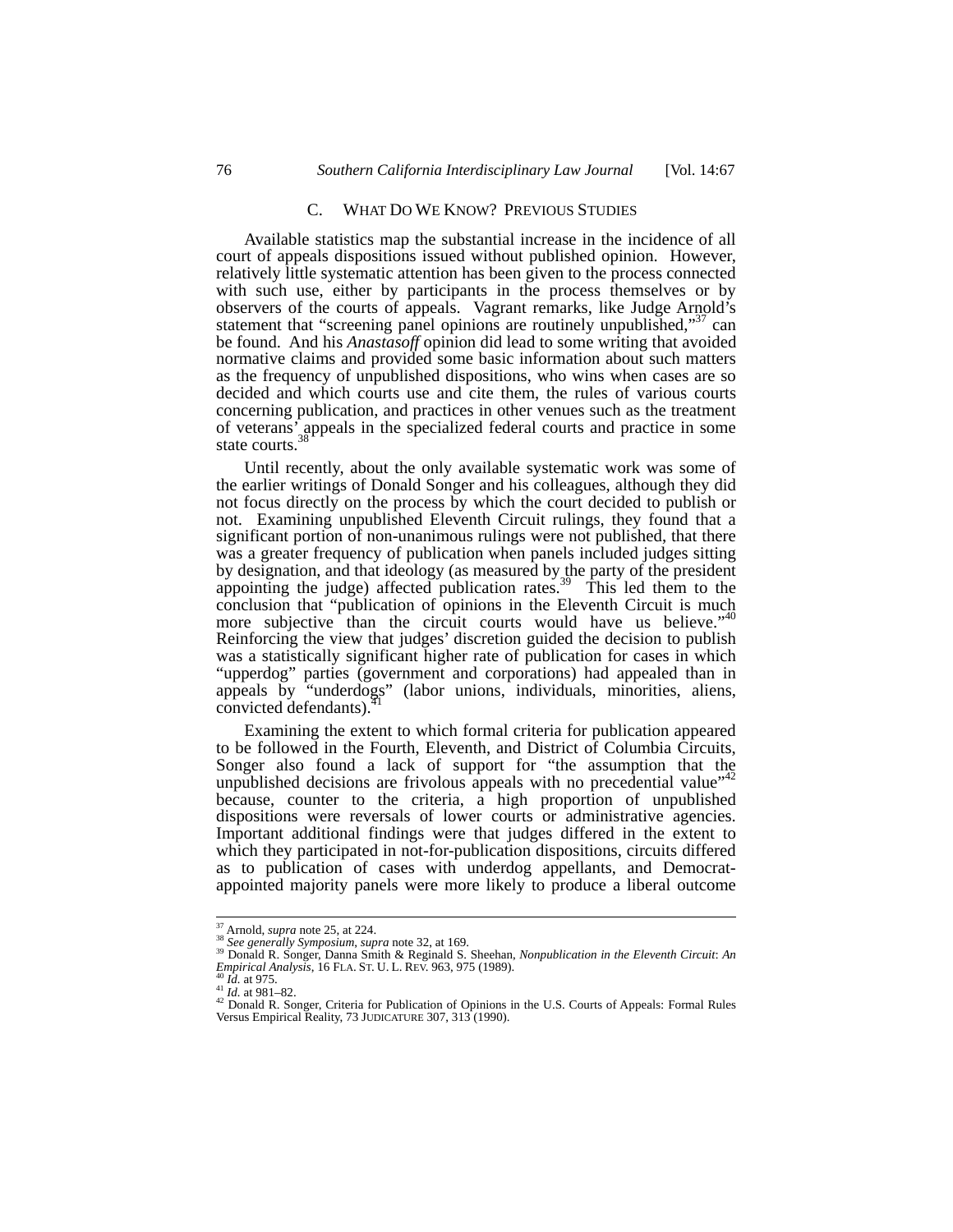than Republican-appointed majority panels, which were more likely to produce a conservative result.<sup>43</sup>

These findings, which give the lie to the notion that unpublished dispositions are used only in routine and uncomplicated cases, date from more than a dozen years ago. If they were true then, they ought to be all the more true now, as the proportion of cases resulting in unpublished dispositions is much higher now than at the time of Songer's studies. With unpublished dispositions being used in proportionately more cases, those cases are less likely to be routine.

Factors affecting a circuit's overall publication rate, such as those Songer examined, may not be reflected equally across all subject matters. Thus it is necessary to study publication patterns both in less contentious areas of the law and in those more likely to engage the judges' ideological juices, such as criminal procedure and requests for asylum under immigration law, where one might expect more dispute over whether to publish and a greater possibility of manipulation of the criteria for publication. There is variation over time in the latter areas of law, which are ones in which there are many cases and the governing language (usually a constitutional provision) is vague, allowing judges greater leeway to read their own views into the language.

In a recent study of unpublished dispositions in labor relations cases brought under the National Labor Relations Act, Merritt and Brudney found that some of the "rich array of variables [that] distinguishes published from unpublished opinions," such as the reversal of an agency ruling, "track formal publication rules."<sup>44</sup> They also found a number of bivariate and multivariate relationships between rules and court procedures on the one hand, and the extent of unpublished dispositions on the other. For example, there was a bivariate relationship between encouragement of publication of reversals and actual publication.<sup>4</sup>

In terms of the process by which circuits decided whether to publish, when a circuit "allow[ed] one judge to mandate publication," the publication rate was higher (a positive but not statistically significant relationship) than in circuits not specifying the number of judges needed to designate a disposition for publication.<sup>46</sup> Although "circuits requiring a majority consensus for publication published a smaller percentage of their opinions" (not statistically significant), $47$  multivariate analysis showed "that circuits explicitly requiring majority approval to publish an opinion published more decisions, on average, than did other circuits."<sup>48</sup> When the criteria concerned judges' separate opinions (concurrences or dissents), the

<sup>&</sup>lt;sup>43</sup> *Id.* at 311–13.<br><sup>44</sup> Deborah Jones Merritt & James J. Brudney, Stalking Secret Law: What Predicts Publication in the United States Courts of Appeals, 54 VAND. L. REV. 71, 74 (2001).<br><sup>45</sup> "Circuits that encouraged publication of reversals . . . published significantly more of their decisions

<sup>&</sup>lt;sup>45</sup> "Circuits that encouraged publication of reversals . . . published significantly more of their decisions than did other circuits." *Id.* at 87–88.<br>
<sup>46</sup> *Id.* at 88.<br>
<sup>47</sup> *Id.* at 88.<br>
<sup>48</sup> *Id.* at 114 n.131.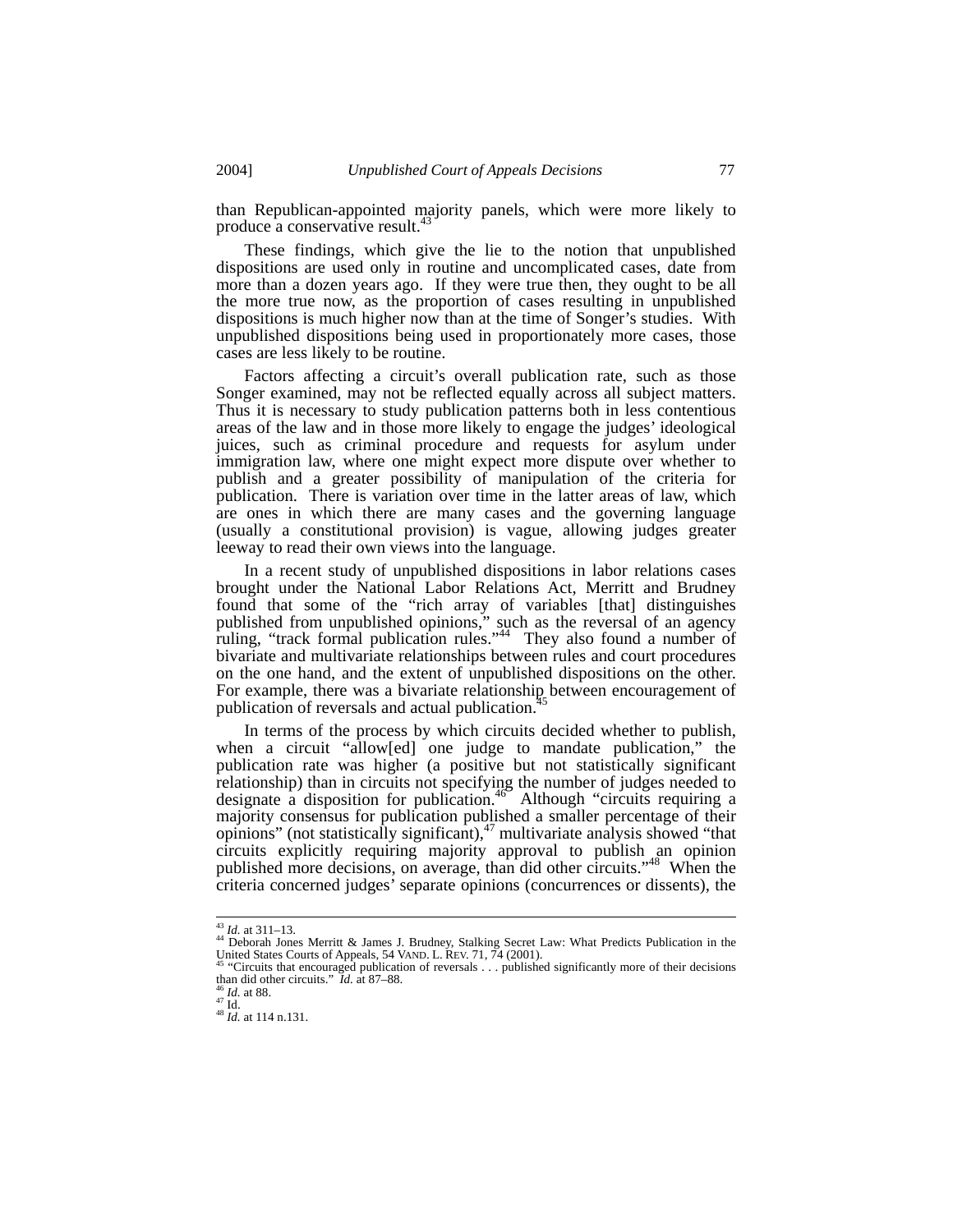bivariate finding was like that for reversals: "circuits that encouraged publication of opinions carrying dissents or concurrences published a significantly lower percentage of their opinions than did other circuits."<sup>49</sup><br>Here, however, the multivariate relationship was the same—encouraging publication of dispositions with concurrences or dissents led to less rather than more publication.<sup>50</sup>

An earlier study of the Ninth Circuit's 1970s border search cases provides information from an area of criminal procedure. Examining the court's seventy-four founded suspicion cases disposed of by unpublished memoranda from 1972 through  $1975$ ,<sup>51</sup> Wepsiec and Wasby found some inconsistency in the tests used in the unpublished dispositions dealing with the "founded suspicion" necessary to justify a stop.<sup>52</sup> Thirty-nine of the unpublished rulings contained no citation to a test for "founded suspicion," twenty-one cited *Wilson v. Porter*, 53 four cited the Supreme Court's "stop and frisk" case of *Terry v. Ohio*, 54 one cited the Ninth Circuit's en banc *Ward ruling*,<sup>55</sup> six cited the Supreme Court's *Brignoni-Ponce* ruling,<sup>56</sup> and four contained citations to multiple cases. The problem created by such multiple citations can be seen in a case in which the panel cited *United States v. Mallides*, 57 which had used the *Terry* test; *United States v. Holland*, 58 which used both *Wilson* and *Ward*; and *Wilson* itself. While one test or some combination of the four tests were cited in all but 3.7% of the published opinions, most unpublished opinions (51.4%) did not cite any of the various tests available to the judges. Overall, the use of tests other than *Wilson* was slightly higher in the unpublished dispositions than in published opinions.

The Supreme Court's decision in *Brignoni-Ponce* quickly produced consistency in the test used in published opinions, but its effect in this regard on unpublished opinions was less. Of the twenty-four unpublished rulings after the justices' decision in *Brignoni-Ponce*, six cited that case, two cited *Wilson v. Porter*, one cited both *Brignoni-Ponce* and *Mallides*, and fifteen contained no citations. Of those fifteen, six employed a test similar to the one the Supreme Court employed in *Brignoni-Ponce* and one used something like the *Wilson* test, while in eight there was insufficient information to ascertain the test used.

These studies aside, there has been no other literature on which to draw, as political scientists' attention to unpublished dispositions has not paralleled the distinct increase in studies of judicial decisionmaking in the

 $^{49}$  *Id.* at 88.<br><sup>50</sup> The presence of neither district nor visiting judges led to greater frequency of publication. *Id.* at 104.<br><sup>51</sup> The number is greater than the fifty-four cases decided by published opinion from 1  $1975.$ <sup>106</sup>

<sup>52</sup> Michael Wepsiec & Stephen L. Wasby, Ninth Circuit Border Searches: Doctrines and Inconsistencies  $(2000)$  (unpublished document from earlier work by Wepsiec).<br> $53\,361\,$  F.2d 412 (9th Cir. 1966).

<sup>&</sup>lt;sup>54</sup> 302 U.S. 1 (1968).<br>
<sup>54</sup> 392 U.S. 1 (1968).<br>
<sup>55</sup> United States v. Ward, 488 F.2d 162 (9th Cir. 1973) (en banc).<br>
<sup>56</sup> United States v. Brignoni-Ponce, 422 U.S. 873 (1975).<br>
<sup>57</sup> 473 F.2d 859 (9th Cir. 1973).<br>
<sup>58</sup> 5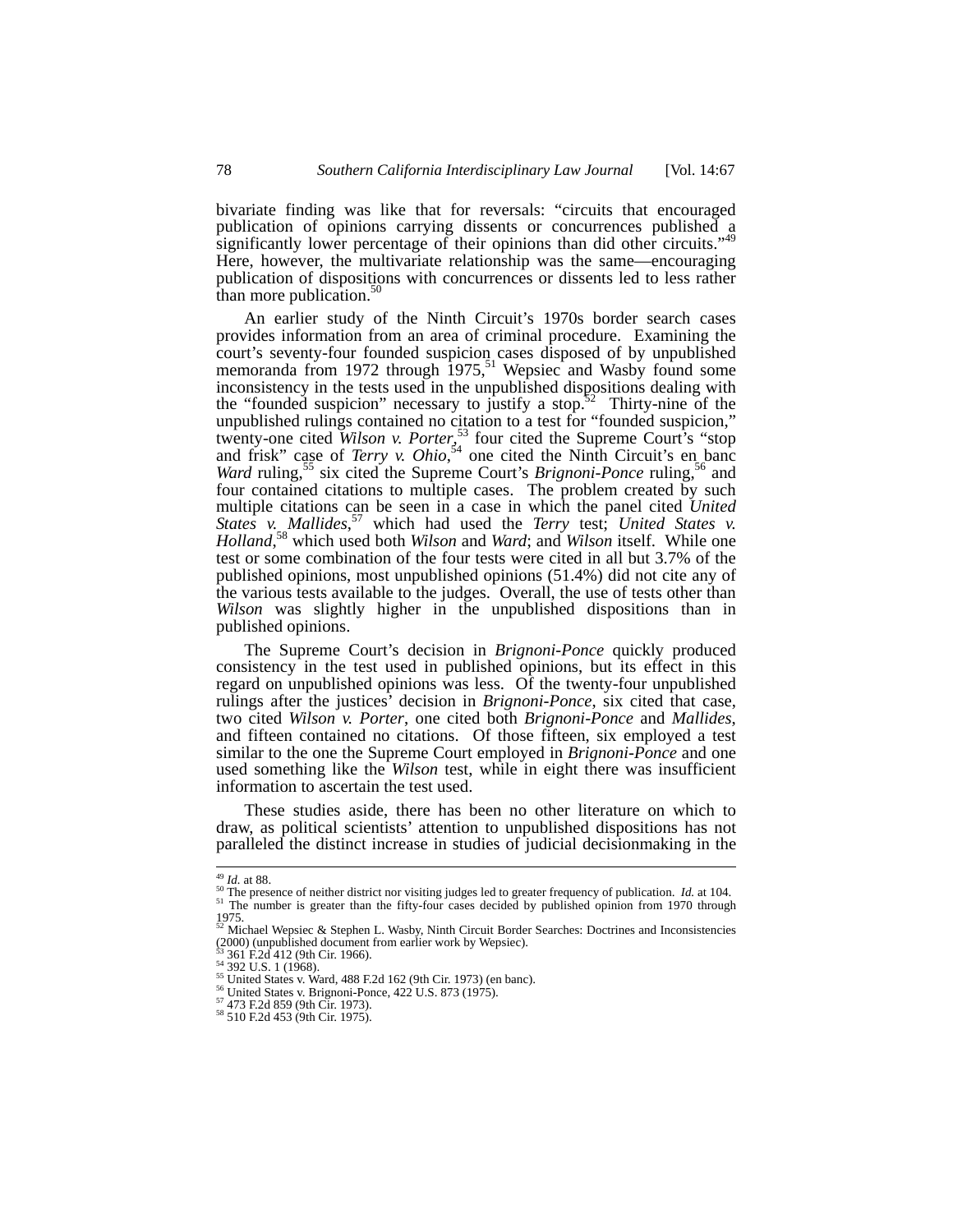U.S. courts of appeals. For present purposes, the important matter is that most of the new studies are based on the data from a sample of published opinions provided by the Court of Appeals Database,<sup>59</sup> the use of which distracts from a recognition of the limited proportion of courts of appeals' output that is published and leads researchers to put not-for-publication dispositions out of sight and mind. $60$ 

## III. WHAT THEY LOOK LIKE

Suggestions have been made as to what should be included in an unpublished disposition. An extended fact statement can be omitted, Judges Kozinski and Reinhardt suggest, whereas in a published opinion, "[t[he facts must be set forth in sufficient detail so lawyers and judges unfamiliar with the case can understand the question presented," and it "is important to omit irrelevant facts that could form a spurious ground for distinguishing the opinion."<sup>61</sup> Because the parties know the facts, extended fact recitations seem unnecessary, but their presence—and there are numerous memodispos containing extensive fact statements—may result from the court's issuing an only slightly recycled clerk-prepared bench memorandum as its disposition.<sup>6</sup>

The Ninth Circuit made available a form indicating the matters to be touched on in those dispositions. This reinforced the impression that unpublished memoranda would look different from published opinions. Although instructing federal judges to follow a particular format may be a bit like herding cats because of the difficulty of "telling 'an Article III' what to do," the court-prepared form "directed" its use. The form began with the hortatory language that "every effort should be made to shorten the length

 <sup>59</sup> Court of Appeals Database, at http://www.polisci.msu.edu/~pljp/ctadata.html (developed by Professor Donald R. Songer, University of South Carolina). The principal work drawing on the Database is DONALD R. SONGER, REGINALD S. SHEEHAN & SUSAN B. HAIRE, CONTINUITY AND CHANGE ON THE UNITED STATES COURTS OF APPEALS (2000), which contains material on the judges of the courts of appeals, judicial business, parties appearing before the courts, and the courts' decision making. For a bibliography of articles on the courts of appeals, *see* 161–67. An example of an article drawing on the Database is Susan Brodie Haire, *Rating the Ratings of the American Bar Association Standing Committee on Federal Judiciary*, 22 JUST. SYS. J. 1 (2001).

Before reading studies of judges' voting behavior like those provided by Songer and colleagues, one should read Jonathan Matthew Cohen, Inside Appellate Courts: The Impact Of Court Organization On Judicial Decision Making In The United States Courts Of Appeals (2002), which examines the process by which decisions are made. Cohen applies organizational theory and uses the theme of the tension

between judicial autonomy and independence.<br>
<sup>60</sup> It would be better if studies examining court of appeals decisionmaking that rely only on published<br>
opinions prominently displayed this disclaimer: "The decisionmaking of evidenced in their published dispositions, which are less than half of their total dispositions and not representative of those dispositions in important ways, provides only a partial picture of such courts' decisionmaking." 61 Alex Kozinski & Stephen Reinhardt, *Please Don't Cite This! Why We Don't Allow Citation to* 

*Unpublished Dispositions*, CAL. LAWYER 43 (June 2000). <sup>62</sup> *See, e.g.*, United States v. Lee, No. 73-1100 (9th Cir. 1973), in which the court said probable cause

was shown; the disposition set out several paragraphs of facts alleged in an affidavit for a warrant. This case is an instance of an unpublished disposition that dates from before West's inclusion of lists of such dispositions in Federal Reporter 2d Series. The Ninth Circuit Court of Appeals' unpublished dispositions were initially available only in slipsheet form. For the period of late 1972, when their use began, through 1977, when West began its lists, they carry no West citation. *See supra* note 6, and *infra* notes 193–94 and accompanying text, for further information on their availability.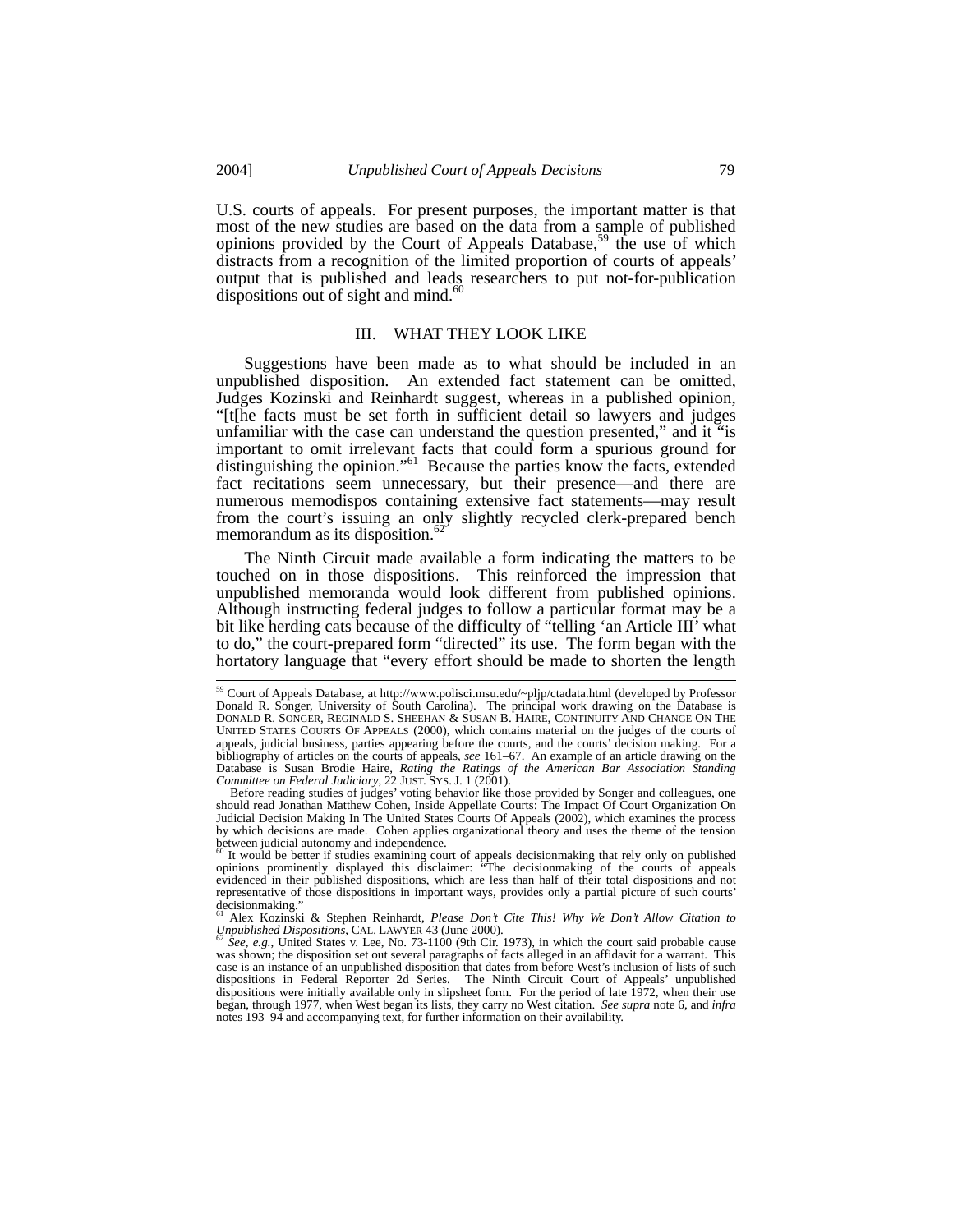of the disposition." "The objective of informing parties of the court's reasoning" was noted, thus putting the court at some distance from "oneline" dispositions of the "Affirmed—See Rule 36-1" (AWOP, or Affirmed Without Opinion) sort used in some other circuits.

The statement then listed what dispositions should, and what they need not, include. The former consisted of: "(1) statement of the court's reason(s) for accepting or rejecting the appellant's contention(s), with appropriate citation(s); and  $(2)$  statement of the result." Listed as includable but not essential were: "(3) statement of the nature and posture of the case; and (4) statement of appellant's contentions of appeal." An example was provided: "Defendant's statements were volunteered rather than made in response to police questioning, and were therefore admissible. United States v. Cornejo, 598 F.3d 554, 557 (9th Cir. 1979). AFFIRMED." This form also said that it was "acceptable" to state before this language that "Smith appeals from her conviction for transporting illegal aliens. Defendant argued that statements she made after her arrest were admitted in violation of her Miranda rights."

Despite such a template, there is no single type of unpublished disposition. In most instances they are unsigned. All circuits show the names of the judges deciding a case, but most circuits do not identify the author of an unpublished ruling. The First and Sixth Circuits, however, do show the author, at least some of the time, and the Third and Tenth Circuits do so more regularly. The other circuits either provide no indication after specifying the three members of the panel or, like the District of Columbia, First, and Fourth Circuits, use a "per curiam" designation where the author's name would ordinarily be found.

Even casual initial observation reveals variation in the length of these dispositions. Some courts of appeals make frequent use of one-line affirmances ("Affirmed—See Rule 36-1") or "judgment orders" (JO's), sometimes called AWOPs (Affirmed Without Opinion). Beyond them, there is considerable variation, particularly as to length, as the judges make some effort to meet the objective of "informing parties of the court's reasoning." In the Ninth Circuit itself, there is a wide range of variation in the length of unpublished dispositions, just as there is variation in judges' proclivities toward using them.<sup>63</sup> Some dispositions resemble the form's more extended version, but others are much longer, while still others are one- or two-line affirmances. Some of the latter are affirmances "for reasons stated by the district court," while other brief dispositions do little more than cite to a controlling Ninth Circuit case or a Supreme Court decision, which is thought sufficient when the judges are not going to take time to parse the doctrine embodied in the Supreme Court's rulings or to provide an extended rationale for use of the cases cited. There are now relatively few one- or two-line dispositions in the Ninth Circuit, while

<sup>&</sup>lt;sup>63</sup> This can be seen in an observation by one judge, in a memorandum to colleagues on a panel, saying, "My standards are different from those followed by most," he added, "I believe most of our memorandum dispositions should be published."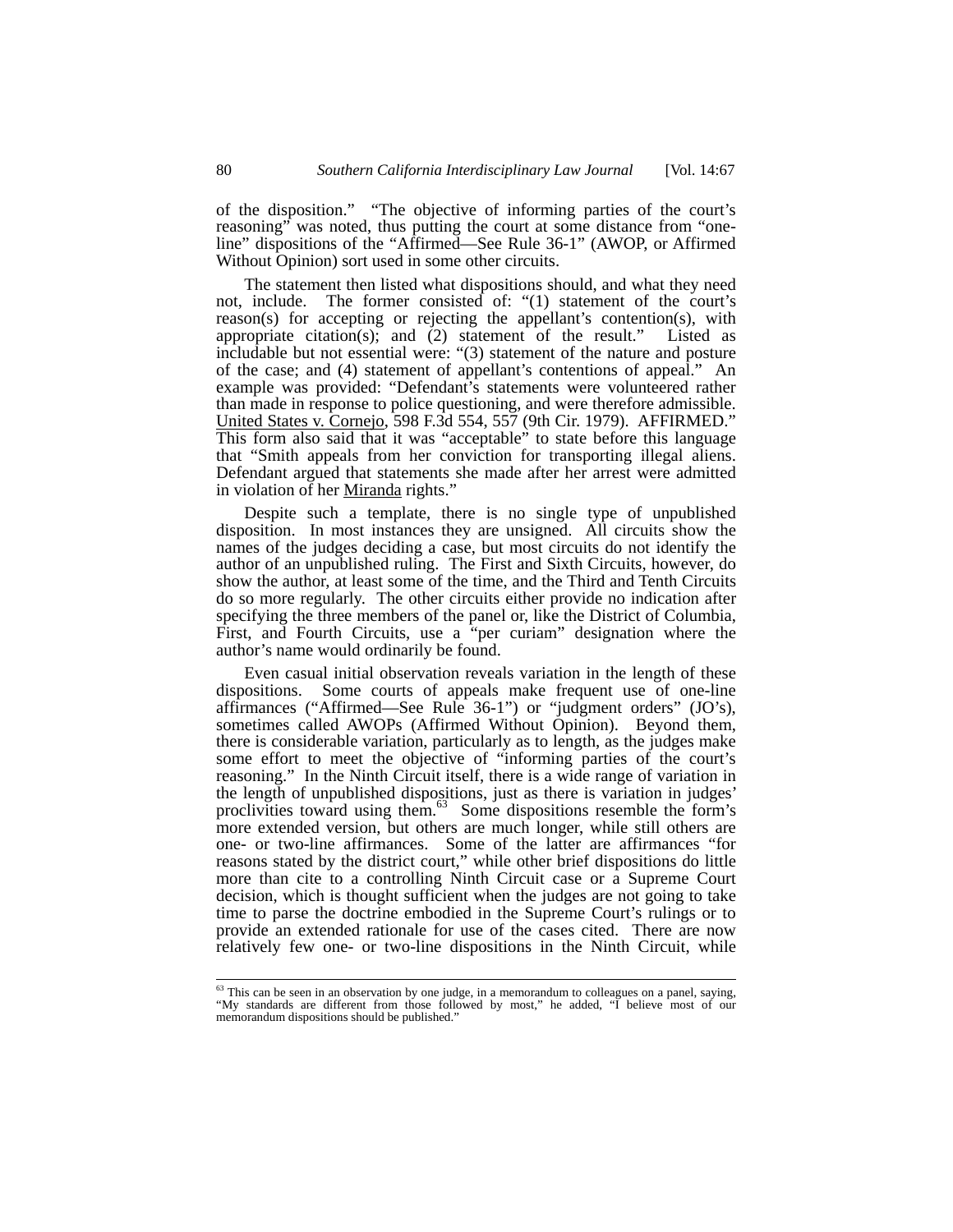many of the unpublished dispositions are somewhat longer than the form's exemplar.

From the beginning, however, one does find dispositions no longer than two to a half-dozen lines, as in, "[t]he district court's entry of summary judgment and dismissal of the action is affirmed in this frivolous civil rights suit,"64 or "After examination of the record and briefs . . . we conclude that the appeal is legally frivolous. The judgment of conviction is affirmed and bail is revoked effective now,"65 neither of which provides more than the conclusion, or a five-line ruling which does provide some substance: "The judgment of the appellate division of the district court is affirmed. Adverse possession was required to be proved by Plaintiff Appellant's decedent. We need go no further than to point out that there was no real showing of the necessary element of adverse possession."66 Here we might also note another very brief (one paragraph) ruling that was an order "intended to memorialize" the panel's action in which, by "oral opinion delivered from the bench," the judges had reversed and remanded to the district court.<sup>67</sup> However, such practice of "decisions from the However, such practice of "decisions from the bench" is not common in the Ninth Circuit.

On the whole, unpublished dispositions are shorter and less developed than published opinions. However, they extend from bare assertions like, "The evidence is sufficient to sustain the conviction," or "We affirm for reasons stated by the district court," to multi-page documents at least as long as, if not longer than, some opinions. The latter may contain extended fact recitations, a statement of the standard of review, discussion of relevant circuit precedent, and application of that precedent to the facts.

Courts differ as to whether they provide simple statements about the outcome or instead include discussion of at least the principal issues. By and large, unpublished Ninth Circuit rulings seem to give the losing party an explanation of the result, with a citation to some relevant law. For example, in a case involving a Jencks Act claim and evidentiary rulings, the court provided a brief paragraph as to each claim, with Ninth Circuit cases cited for three claims and the Federal Rules of Evidence for another; only one claim lacked a citation.<sup>68</sup> In a case on a union's duty of fair representation to a discharged employee, the facts were recited in two pages of a memorandum disposition totaling slightly less than six pages. The judges then devoted a page to case law on the breach of duty, stating the basic principle that courts will interfere only if the union shows reckless disregard for employee rights. They cited a Ninth Circuit case and provided a long paragraph about it before finding that the union's investigation was not perfunctory.<sup>6</sup>

<sup>&</sup>lt;sup>64</sup> Sample v. Baker, No. 76-1770 (9th Cir. 1977).<br>
<sup>65</sup> United States v. Nicholson, No. 76-1849 (9th Cir. 1977).<br>
<sup>66</sup> Torres v. Calvo Fin. Corp., No. 76-2165 (9th Cir. 1977).<br>
<sup>67</sup> Schulte v. Worldwide Ins. Co., Nos. 75 without opinion in this case.<br>  ${}^{68}$  See United States v. Sonido, Nos. 85-5226, 85-5228, 793 F.2d 303 (9th Cir. 1986) (table).

<sup>&</sup>lt;sup>69</sup> See Belleque v. Teamsters Local 162, No. 84-4150, 790 F.2d 805 (9th Cir. 1986) (table).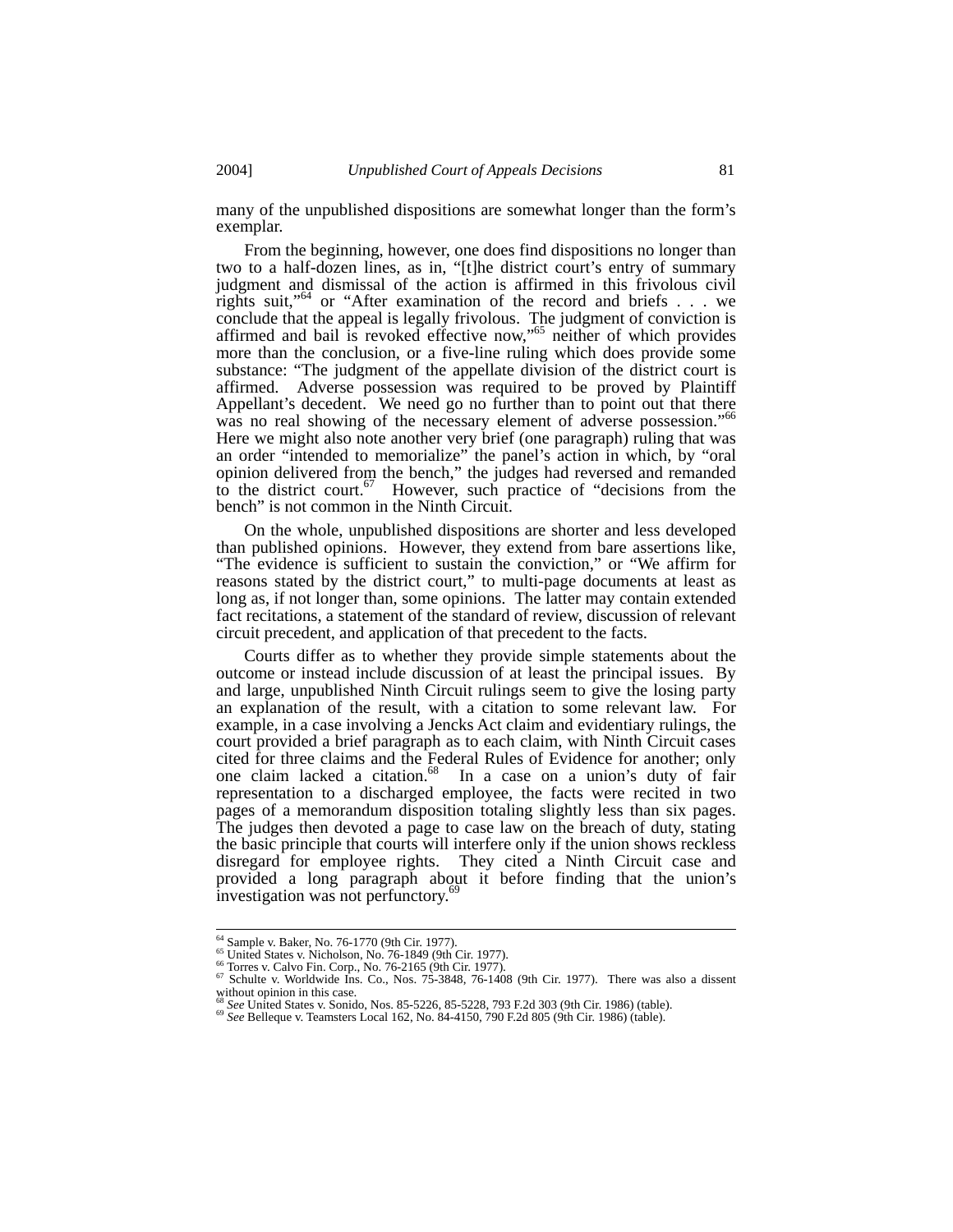While there are instances in which the court states the propositions for which cited circuit precedent stands, although not necessarily at great length, at other times these are only general references to the state of the law. In one such case, the judges said, without explanation, that an argument for which an attorney had been sanctioned was "not well founded in any viable theory of law," and the case also contained a reference, again without further explanation, to a case "which was the law of the circuit at the time the sanctions were ordered."<sup>70</sup> However, the parties were lawyers and would likely understand the somewhat opaque references.

In some cases, the judges deal with all the issues proffered, devoting anywhere from as little as a paragraph to as much as a couple of pages to each. A multi-page memodispo can result even if each issue receives only brief treatment and less than full development. Thus, in sending a twentysix-page unpublished memorandum to the panel, $<sup>71</sup>$  its author remarked that</sup> "[t]he reason it is so long is the appellant managed to raise about a dozen issues," and then noted, "While only one or two points required reversal, I thought it might be appropriate to mention the other points in the event of a new trial." This provides an example of an appellate court giving advice to the trial judge, perhaps in the hope of avoiding difficulty with a subsequent appeal of the case.

Alternatively, the judges may devote some attention to one or several issues, but not all of those presented. They may, for example, single out one for consideration, stating "We have carefully reviewed the assigned errors. Only one is of consequence," and then devote two-plus pages to it, including quoted testimony.<sup>72</sup> The converse of focusing on one or a few issues is that the judges do *not* address some. For example, they dispatch issues not addressed with the sentences, "Other claims were briefed and argued but none has support in the record," or "Other points were briefed and argued but do not require discussion."<sup>73</sup>

Short dispositions take different forms in different circuits. In addition to "Affirmed—See Rule 36" judgment orders, we find a different form in the Second Circuit: "Upon due consideration, it is hereby ordered, adjudged and decreed that the judgment of said district court . . . be, and it hereby is, AFFIRMED." Rulings affirming for the reasons stated by the district court are short by definition, and would be even if published because the lower court had published its disposition. In disposing of one case on the basis of the district court's ruling, the Fourth Circuit said, "We have reviewed the record and the district court's opinion accepting the recommendation of the magistrate judge and find no reversible error. Accordingly, we deny a certificate of appealability and dismiss the appeal

<sup>70</sup> *See* Eureka Fed. Sav. & Loan Ass'n v. Kidwell, No. 89-16048, 937 F.2d 612 (9th Cir. 1991) (table). 71 United States v. Thierman/United States v. Amino Discounters/United States v. Thierman, Nos. 94- 10279, 94-10304, 94-10293, 94-10307, 70 F.3d 121 (9th Cir. 1995) (table)

<sup>72</sup> Webster v. Sears, Roebuck & Co., No. 84-3766, 760 F.2d 278 (9th Cir. 1985) (table). 73 Tran v. Borg, No. 89-15009, 917 F.2d 566 (9th Cir. 1990) (table); Air Separation, Inc. v. William H. McCauley Ins./Air Separation v. Alexander Howden, Nos. 91-15362, 91-15600, 967 F.2d 583 (9th Cir. 1992) (table).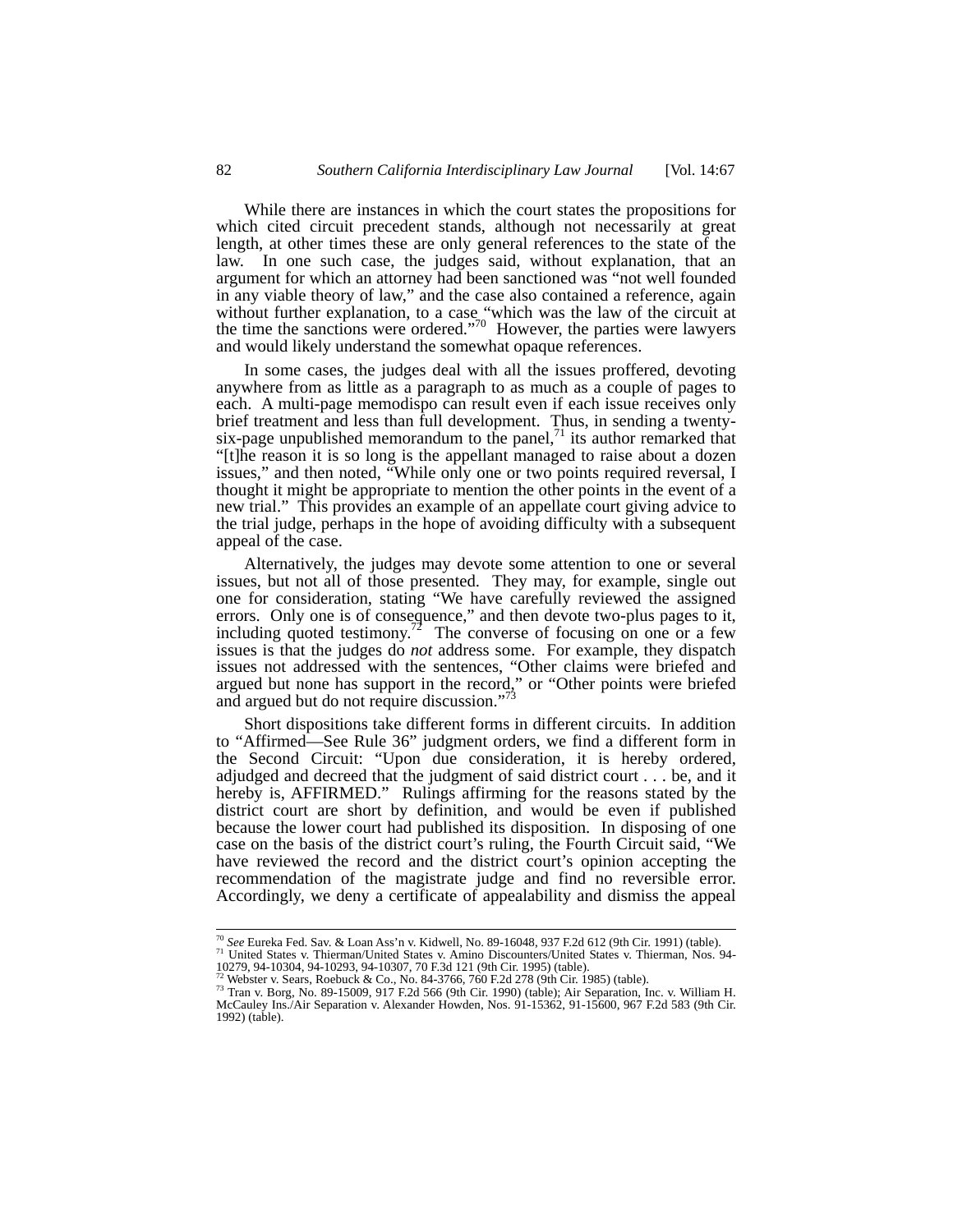on the reasoning of the district court."74 The Sixth Circuit has from time to time used a slightly different formulation for this type of disposition:

Because the reasoning which supports judgment for the defendants has been articulated by the bankruptcy and district courts, the issuance of a detailed written opinion by this court would be duplicative and serve no useful purpose. Accordingly, the judgment of the district court is affirmed upon the reasoning employed by that court . . . .<sup>7</sup>

Somewhat longer is a version in which the court instead uses three paragraphs—one stating the issue, one saying the court has considered the record, etc., and a third saying the lower court opinion is adequate.

Many *short* unpublished rulings may come from screening panels, as in multiple short dispositions, filed on the same day, from the same panel of three Ninth Circuit judges.<sup>76</sup> We also see this when a judge, dissenting from affirmance of a denial of a preliminary injunction, would have appointed counsel "and set the case for a hearing by a merits panel." Other short dispositions that are somewhat longer than one-line affirmances come in a variety of forms. Many are one or several paragraphs of boilerplate language containing conclusory findings. The Eighth Circuit's one-paragraph affirmances of dismissals, for example, are wholly conclusory, and the Fourth Circuit often says: "We have reviewed the parties' briefs, the joint appendix, and the district court's opinion and find no reversible error" and thus affirm. Some courts of appeals use these rulings in refusing to issue a Certificate of Appealability (COA). In the Fourth Circuit and elsewhere, these very short (one paragraph) dispositions are labeled dismissals but are de facto rulings on the merits. (When the court finds a basis for giving a COA and remands to the district court, it vacates and remands.)

"Dismissal" is also used in some circuits when counsel has filed an *Anders* brief (indicating a review of possible issues and concluding an appeal would not be meritorious), and the court, in boilerplate, agrees with counsel that there are no nonfrivolous issues and grants the counsel's motion to withdraw. The Tenth Circuit uses a similar disposition on determining that a plea agreement has not been breached. Such dispositions tell the appellant no more than that he or she has lost. The formulaic language adds nothing and one is left to wonder why space is being consumed (and trees felled) for this exercise. In the Seventh Circuit, however, in some *Anders* cases, the court discusses each issue, leading to dispositions of moderate length. The Fourth Circuit also uses the threeparagraph mode of disposition for dismissals for lack of jurisdiction, usually reciting when the notice of appeal was filed or stating that a final judicial order was lacking. These dispositions do, however, provide some reason beyond boilerplate; this is also true in the Eighth Circuit where,

<sup>&</sup>lt;sup>74</sup> Raysor v. Eagleton, 30 Fed. App. 92 (4th Cir. 2002).<br><sup>75</sup> Butcher v. Lawyers Title Ins. Co., 30 FED App. 458 (6th Cir. 2002).<br><sup>76</sup> District judges and visiting judges from other circuits do not serve on screening pan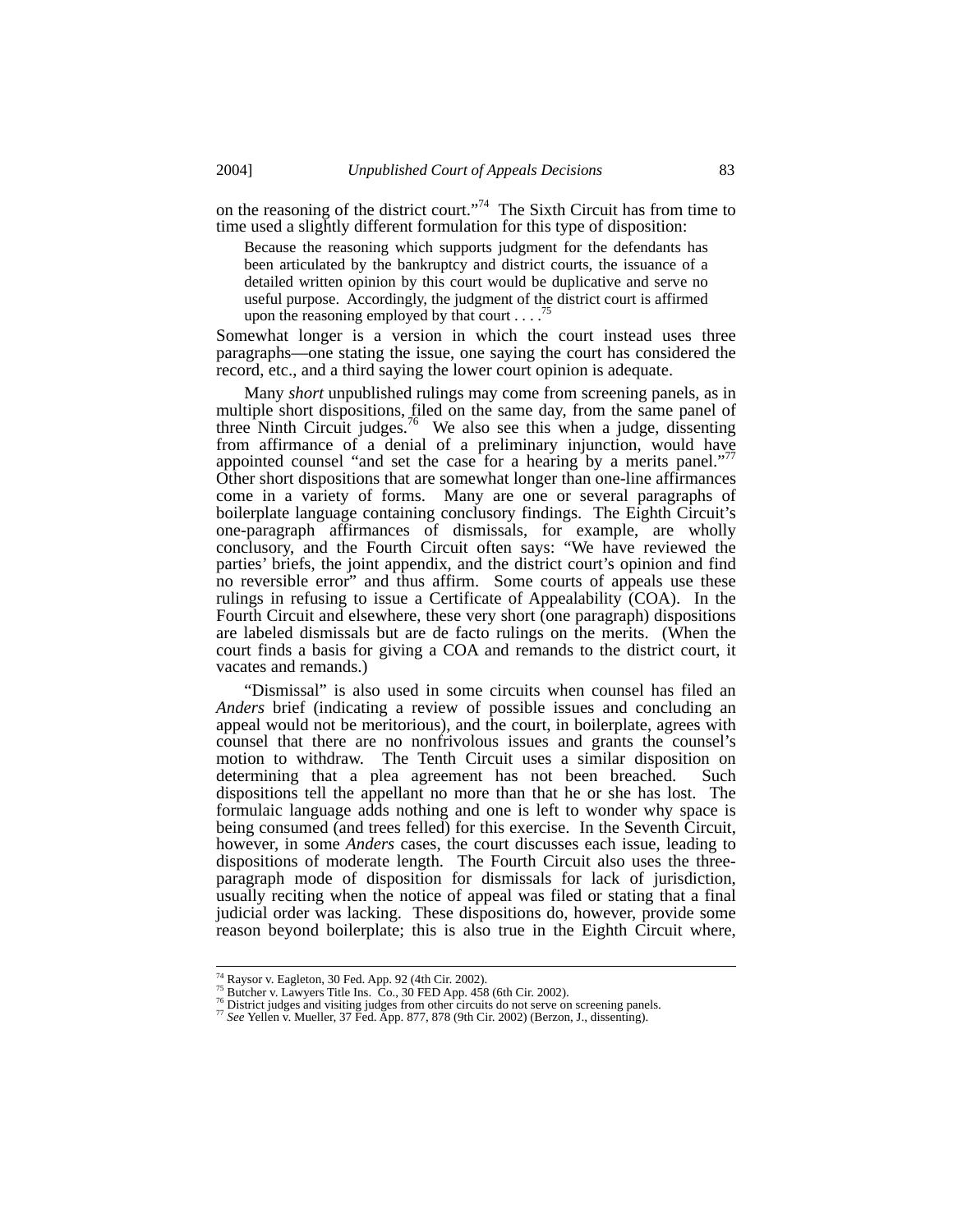although most unpublished dispositions are quite short, some contain one or two citations and perhaps a brief quotation.

In addition to these largely canned rulings, many unpublished dispositions are of moderate length; they convey more than conclusions and use more than boilerplate language to do so. In some circuits, like the Tenth Circuit, they are found in addition to the "short form" dispositions. The dispositions of the Sixth Circuit are often of moderate length or longer, like those in the Ninth Circuit. One can also find longer dispositions that look like what one would find as a published opinion—for example, a sixteen-page writing in a criminal appeal with multiple issues—although what the court says about each issue might not add much to the law and thus not warrant publication.

Although unpublished dispositions are usually shorter than published opinions, there are some unpublished memoranda which should be considered for publication simply because they appear thorough and complete and seem no different from what we would expect of a wellwritten opinion. An example is *Marra v. Larkins*,<sup>78</sup> affirming a denial of habeas in a murder case. Not only is the opinion of seven printed pages thorough, but in Third Circuit practice, its author is identified; moreover, the district court opinion was published.<sup>79</sup> Another such case is a Fourth Circuit ruling involving alleged libel by G. Gordon Liddy. $80$  Here not only was the ruling over a dozen printed pages long, but the disposition reversed in part and remanded. Moreover, all three prior rulings in the case—two district court opinions and a prior Fourth Circuit ruling—had been published.<sup>81</sup>

A similar case from the Sixth Circuit, also with author identified, involved a habeas petition stemming from a cocaine possession conviction where the ruling below had been published. The court of appeals ruling vacating the district court's habeas grant was over ten pages long,<sup>8</sup> although over four pages were consumed with recitation of the facts and the court based its ruling on procedural matters like exhaustion and the filing of successive habeas petitions. Another very long disposition that would seem worthy of publication, as it contains almost five pages of West headnotes and an eighteen-page disposition, is *United States v. Whitmore*. 83

As noted above, there may be a number of issues to be addressed and, even if each is disposed of with relative brevity, the number of pages necessary to dispose of all matters begins to mount. This is true particularly in criminal cases, where not only do the judges speak to various claims about the validity of the conviction, but they now also

<sup>&</sup>lt;sup>78</sup> 37 Fed. App. 29 (3rd Cir. 2002).<br><sup>79</sup> Marra v. Larkins, 111 F. Supp. 2d (E.D. Pa. 2000).<br><sup>80</sup> Wells v. Liddy, 37 Fed. App. 53 (4th Cir. 2002).<br><sup>81</sup> Wells v. Liddy, 1 F. Supp. 2d 532 (D. Md. 1998), *rev'd and remanded* 

Tripett, 102 F. Supp. 2d 392 (E.D. Mich. 2000), which suggests the need for publication. Tripett,  $102$  F. Supp. 2d  $392$  (E.D. Mich. 2000), which suggests the need for publication.<br> $83$  35 Fed. App. 307 (9th Cir. 2002).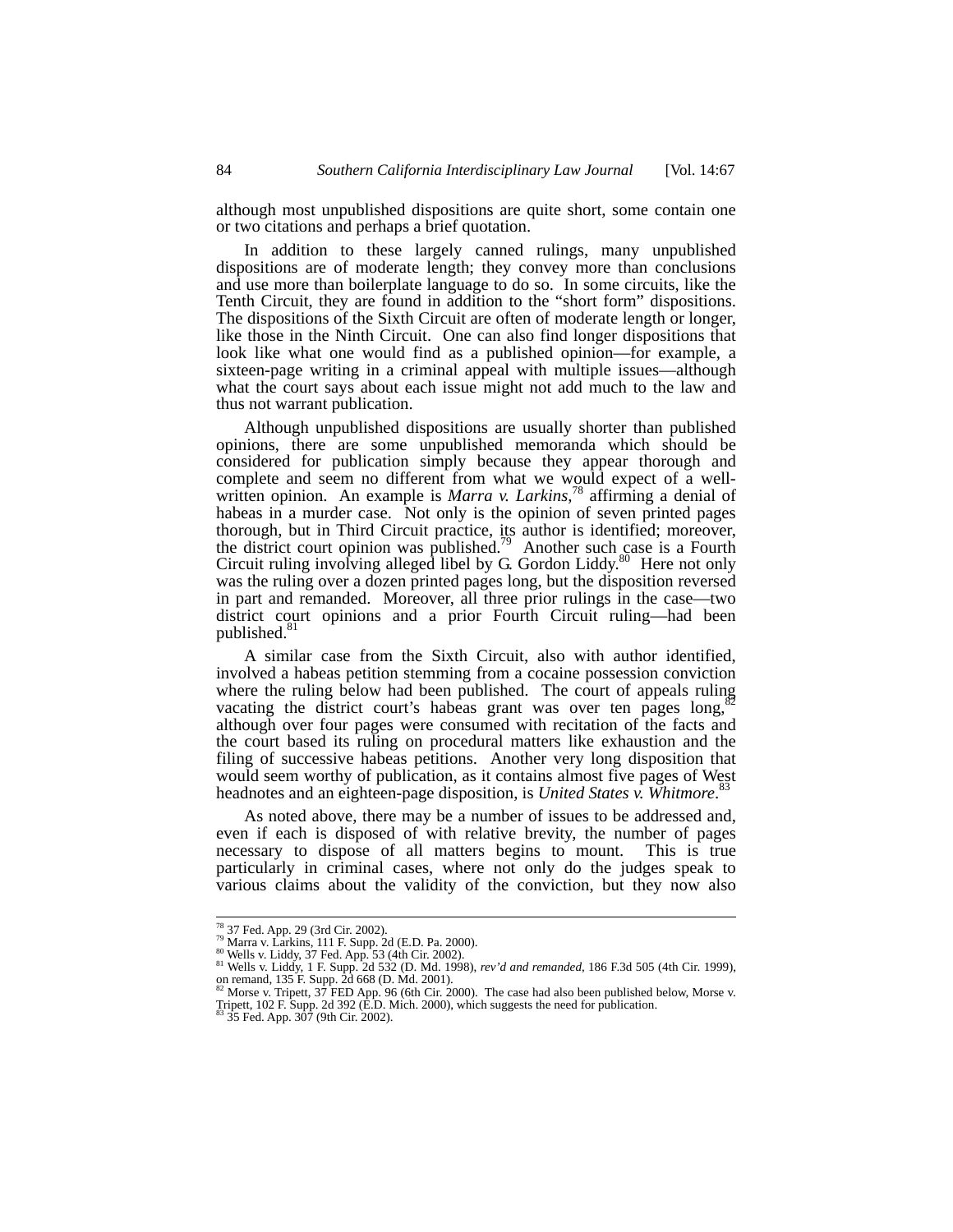address Sentencing Guideline issues raised by both the defendant and the government. One reason for dealing with each of many issues in criminal cases, even if individually they are given relatively short shrift, is that the judges may feel that it is important to exhibit to a convicted defendant that his or her claims have been considered.

An example of a long unpublished disposition of a criminal appeal is *Maberry v. United States*<sup>84</sup> in which the court addressed these claims by the defendant:

- A challenge to a one-year residence requirement for service on a grand jury, disposed of with the statement, citing to a 1972 ruling, that "[t]he Ninth Circuit has previously considered similar challenges and found them to be without merit."

- A claim that the absence of judicially-found probable cause renders indictments defective, based on the argument that later cases had undermined a 1932 Supreme Court ruling. Saying, "Defendant's argument is intriguing but *Ex Parte United States*[ 85] remains the rule," the panel stated that a grand jury indictment fair on its face conclusively determines probable cause.

- A claim of prejudice from having been tried on both indictments at the same time. Saying that "A long history of cases has established that the question of severance is one within the discretion of the trial court" and citing to Ninth and Fifth Circuit cases and also discussing a D.C. Circuit case offered by the defendant, the panel found no abuse of discretion.

- A claim that *Miranda* rights were not waived. The panel said the record indicated the contrary, with the defendant having been advised of his rights "on numerous occasions."

- A related *Mallory* claim, as to which the panel said the delay in bringing defendant before a magistrate "might have been unwarranted, it did not constitute prejudicial error."

- A claim that the institutions were not banks. The panel, citing a 1969 Ninth Circuit case, said this was beyond rational question or challenge.

- A challenge to the jury instructions. They were found acceptable, as an instruction that banks were insured by the FDIC (in the absence of material in the record) was inadvertent and not plain error, and the instructions clearly indicated that the jury had to find every element beyond a reasonable doubt. Any potential error, said the judges, was cured when the instructions were read in their entirety.

<sup>&</sup>lt;sup>84</sup> Nos. 72-2284, 72-2285 (9th Cir. 1973).<br><sup>85</sup> Ex parte United States, 287 U.S. 241 (1932).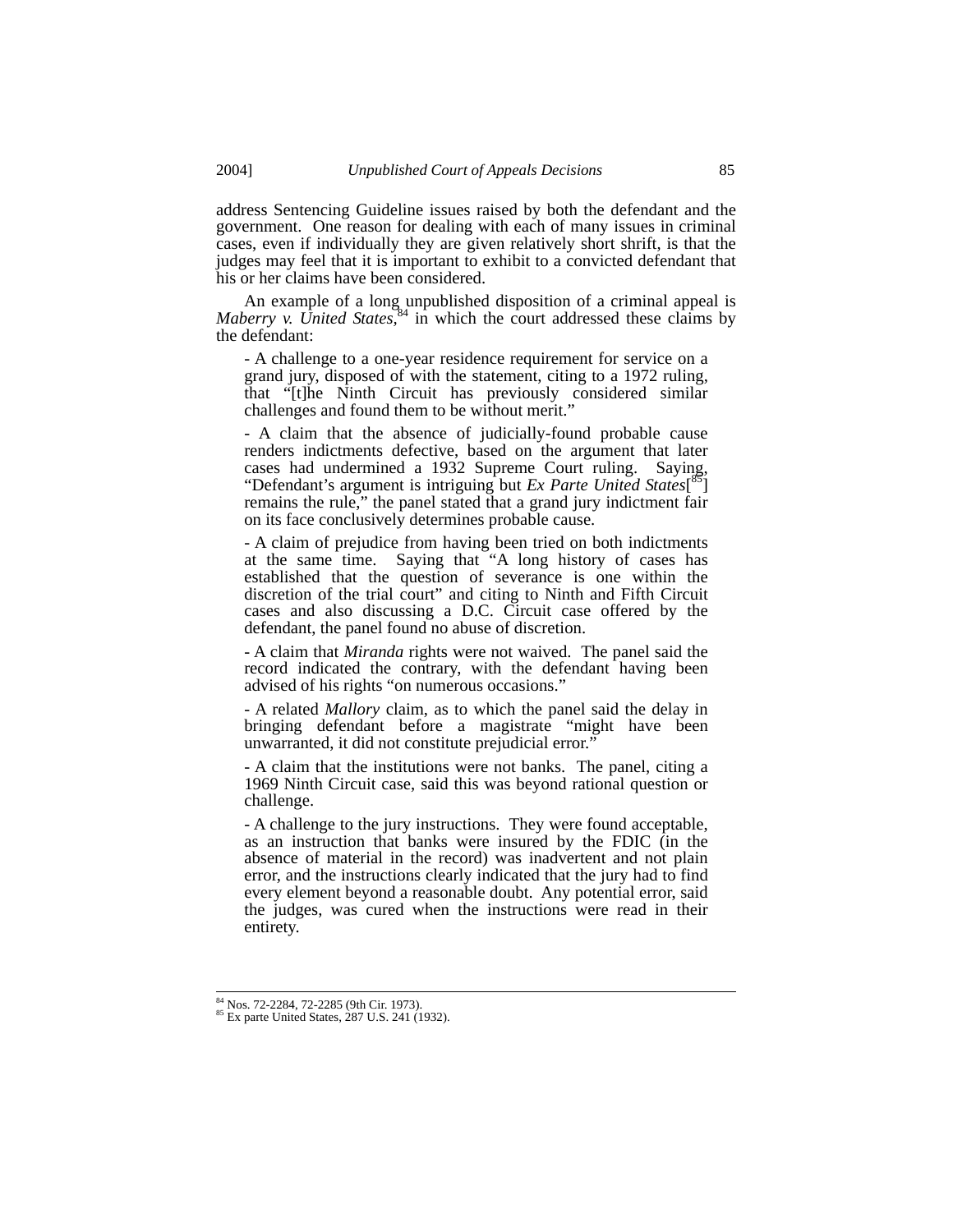- A challenge to the sentence. The judges said it was not unreasonable; but more importantly, it was within statutory limits, "so that under circuit precedent, "we have no authority to review" it.

In another example, a fourteen-page memorandum disposition affirming a conviction began with four pages of facts and then contained one-and-one-half pages on sufficiency of the evidence to support a conspiracy conviction, just under two pages on the judge's refusal to issue subpoenas, roughly the same amount on denial of effective assistance of counsel, and over four pages on several sentencing elements.<sup>8</sup>

In an even longer disposition, exceeding twenty-one pages with almost seven pages of facts, the judges devoted over three pages to sufficiency of the evidence of a continuing criminal enterprise (CCE) and two more to a related firearms count, on both of which they reversed. They then devoted less space to a number of other issues, on all of which the court affirmed: sufficiency of the indictment (under two pages), admission of prior bad acts (one-and-one-half pages), admission of prior consistent statements (under one page), exclusion of evidence (less than a page), prosecutorial misconduct (one-plus page), and a sentencing issue (one page). $\delta$ 

Nor are these examples unusual. The Ninth Circuit's early unpublished dispositions also include one in which each of four assignments of error received an explanation with citations to Ninth Circuit cases;<sup>88</sup> another with several elements, in which each was discussed and a Ninth Circuit citation provided, leading to a five-page disposition; $89$  and still another where each of four issues was given a short clear paragraph of discussion.<sup>90</sup>

While unpublished dispositions in criminal appeals not infrequently cover multiple issues, judges may also address several issues in their unpublished dispositions of civil appeals. An example of a long, multipleissue memorandum disposition in a civil case was a ruling in a forfeiture action against a plane.<sup>91</sup> A stipulation led to contempt for failure to pay the government under that stipulation, followed by a civil action with a resulting default judgment. In the court of appeals, the result was a long (nine-page) memorandum disposition reversing the district court upon a finding that "uncontroverted evidence establishes Bowman's liability for intentional interference with contractual relations" (the stipulation), so that the district court's finding had been clearly erroneous. The court looked at each of five bases of liability, devoting a short paragraph to one and as much as two-and-one-half pages to the most central element on which liability was found. The judges also spoke to other issues where there was no clear error and one which the judges did not feel the need to resolve, and also devoted a paragraph to affirmative defenses. Then the court remanded

<sup>&</sup>lt;sup>86</sup> See United States v. Ortiz, No. 92-30364, 15 F.3d 1093 (9th Cir. 1993) (table).<br><sup>87</sup> See United States v. Archer, No. 93-10753, 92 F.3d 1194 (9th Cir. 1996) (table).<br><sup>88</sup> See United States v. Robles, No. 73-1993 (9th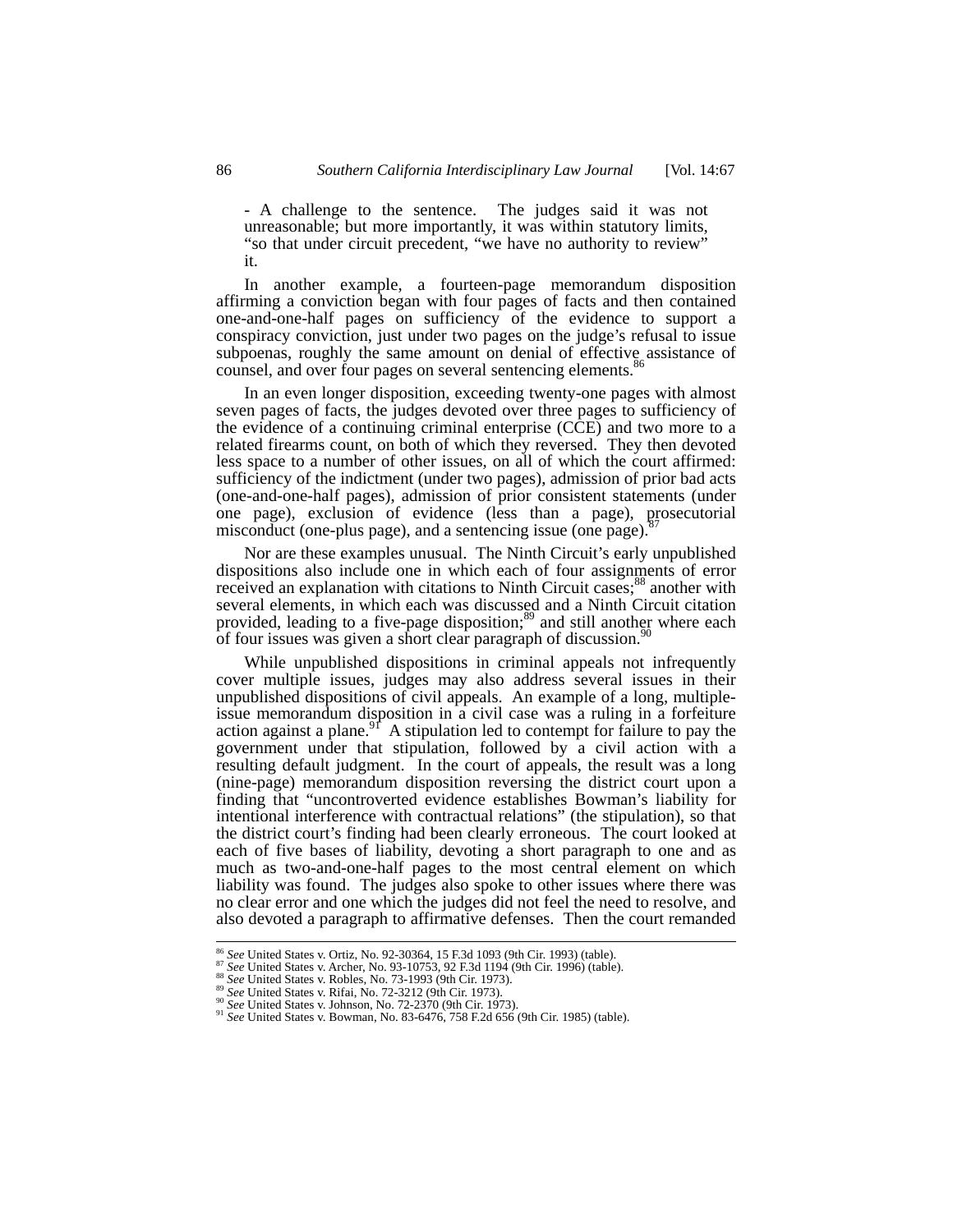for a damages determination and award. Although there was a concurrence by (then) Judge Kennedy, it, like the majority opinion, was based on California law, as he said that an attorney's lack of immunity for intentional torts committed on a client's behalf was "largely dispositive" of the case.

#### A. REASONS FOR VARIATION

Despite judges' view that unpublished dispositions should be short to conserve resources—part of the justification for their use, discussed *infra* such dispositions vary in length for a number of reasons. It is unclear why this is so and why there are apparent variations among some circuits in the relative length of these dispositions. Among the reasons are the use of oral argument, the availability of clerk-prepared bench memos as a basis for dispositions, and case complexity. However, what is an acceptable length for an unpublished disposition seems in part to be a function of "local legal culture"—what the judges of any court of appeals seem to feel acceptable *in that court*. Part of that culture may be the occasional effort to cut back on the almost inevitable tendency for unpublished memoranda to increase in length over time. At some point after this begins to happen, the court will adopt a policy or statement urging that unpublished dispositions be shortened—and for a while, this policy will be used to hold the line. Shortly after one such policy statement, in a case in which the proposed memodispo was seven double-spaced pages long, another member of the panel wrote to the author, "Under our new policy, this proposed disposition is too lengthy and reads like a published opinion," and suggested either publishing or deleting certain sections of the document. The result was a published opinion of the same length as the proposed memodispo.<sup>9</sup>

We should also note that it is unclear whether, or to what extent, observable differences in dispositions result from differences in circuit behavior such as the use of one-line orders or differences in what West obtains for inclusion in the *Federal Appendix*. Many rulings from Ninth Circuit motions panels do not appear in the *Federal Appendix*, and for the Federal Circuit, the *Federal Appendix* includes not only some "Affirmed— See Rule 36" dispositions, but also one-sentence Rule 42 dismissals on the parties' agreement and transfer to another court and dismissals for failure to prosecute, which never reach the book from other circuits.

One reason may be whether or not the court has held oral argument in the case. While oral argument once usually meant publication and unargued cases were those not published, the increase in the proportion of unpublished dispositions means that even if a case is considered worthy of oral argument, it might well not result in a published opinion. Some dispositions also have a standard announcement about the absence of oral argument, as in the Fourth Circuit ("We dispense with oral argument because the facts and legal contentions are adequately presented in the

 $92$  Southwest Ctr. for Biological Diversity v. Babbitt , No. 98-15038, 150 F.3d 1152 (9th Cir. 1998).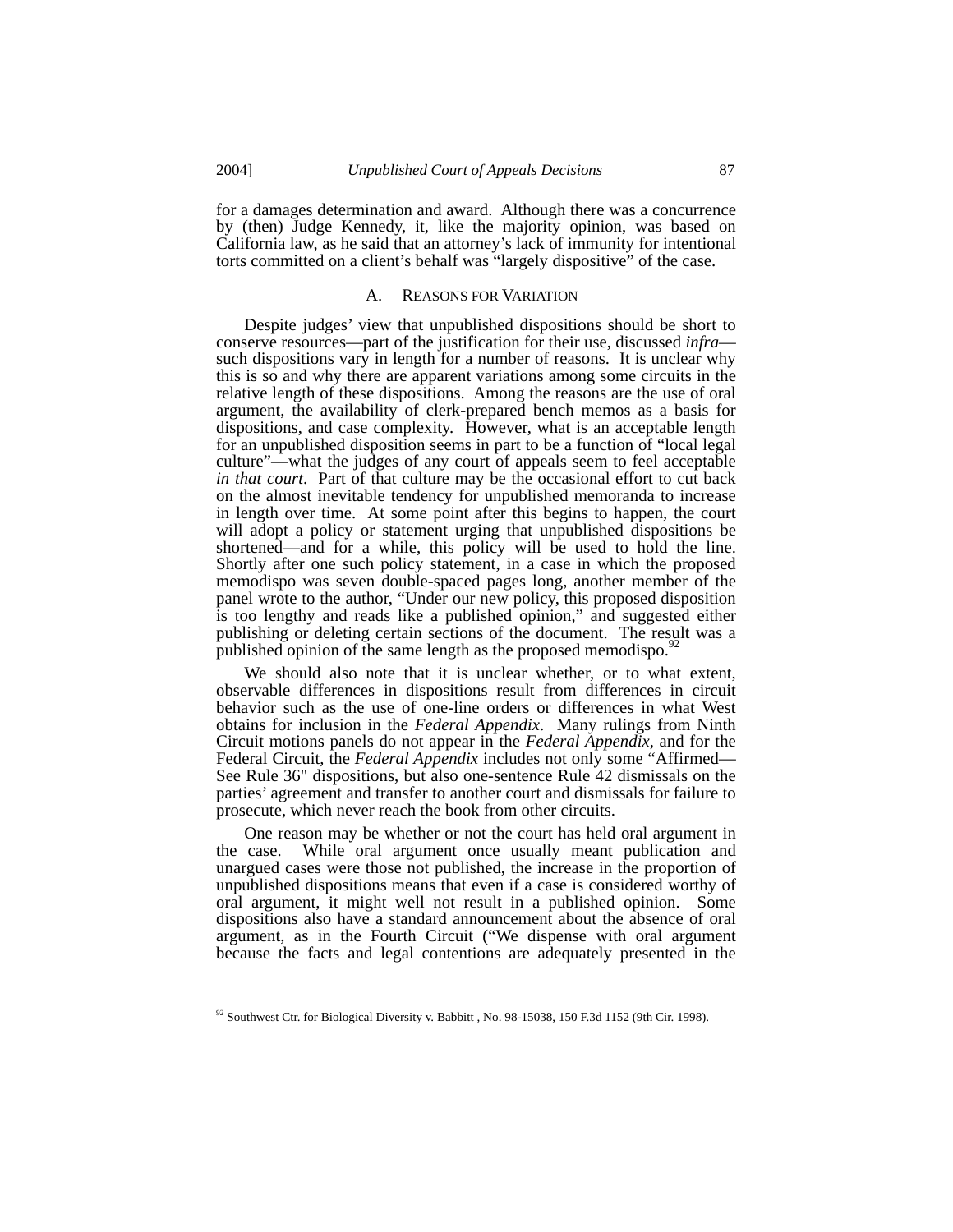materials before the court and argument would not aid the decisional process"), while other circuits say the same thing, if less elegantly.

Cases with oral argument are "heavier" cases with somewhat more difficult issues than those in which argument is waived or found to be unnecessary. Thus, dispositions in cases with oral arguments may be longer. However, on the other hand, when oral argument has given the parties' lawyers an opportunity to engage the judges directly, the judges may prepare shorter written dispositions. Memorandum dispositions in cases without oral argument may be longer to show parties that attention has been paid to the issues, particularly where the district court has not adequately articulated the reasons for its ruling,  $93$  although if the district court has written an effective opinion, the court of appeals may affirm "for the reasons stated by the district court."

An unpublished disposition may also be long if it is a slightly revised clerk's bench memorandum, and judges refer to them as "warmed-over" (or "recycled") bench memos. Indeed, one judge wrote to his colleagues to say the court should "not [be] publishing slightly revised bench memos which sometimes appear in F3d."<sup>94</sup> It is quicker to make slight alterations to a bench memorandum, with its more extended statement of the facts, than to prepare a concise memorandum disposition from scratch. Bench memoranda tend to be of greater, rather than lesser, length, because they include more detail instead of being barebones presentations. The full statement of facts usually provided in a bench memo can—and some judges feel *should*—be excised from an unpublished ruling later.<sup>95</sup> However, this does not always happen, as we can see when judges who criticized the length of proposed memorandum dispositions did not always propose cuts in their colleagues' offerings.<sup>96</sup> To assist the judges, bench memoranda are likely to contain discussion of multiple issues raised in the briefs, in the event any of those matters is pursued at oral argument. However, at conference the judges may focus on only one or two issues they feel are necessary to resolve the case. While discussion of the other issues could be removed from the disposition, clerks may fail to do so.

Even when proposed memorandum dispositions are sent in lieu of bench memoranda, they are thought to need cutting. When a staff attorney provides a draft "memodispo" in lieu of a bench memorandum, the fact that

<sup>&</sup>lt;sup>93</sup> In one case, a judge wrote to panel colleagues, "I feel that a longer than usual disposition is warranted . . . because [the party] complained in his briefs that the district court failed to provide any explanation for its decision to grant summary judgment. As such, I feel it is worth demonstrating to the parties that

we had read and thoroughly considered all of their arguments."<br><sup>94</sup> Judge Alfred T. Goodwin to associates, Aug. 4, 1998. He added, "There must be better ways to make our clerks feel good."

<sup>95</sup> Interview with Judge Alex Kozinski in Pasadena, Cal. (Jan. 26, 2002). Examination of a sample of unpublished dispositions prepared in Judge Kozinski's chambers shows that they were indeed shorter than those coming from many other judges. Another member of the court commented that Judge Kozinski had been asking his colleagues to get their memodispos shorter and had argued that if they were shorter, the Supreme Court would be less likely to review them. Interview with Judge Dorothy Nelson in Pasadena, Cal. (Jan. 22, 2002). <sup>96</sup> *See* handwritten note by Judge Alfred Goodwin on face of proposed memorandum disposition (Mar.

<sup>18, 1999), &</sup>quot;It is too long for a memo, but I don't want to take the time to cut it." Alcan Aluminum Corp. v. Cont'l Ins. Co., No. 99-56951, 2002 WL 92852 (9th Cir. 2002).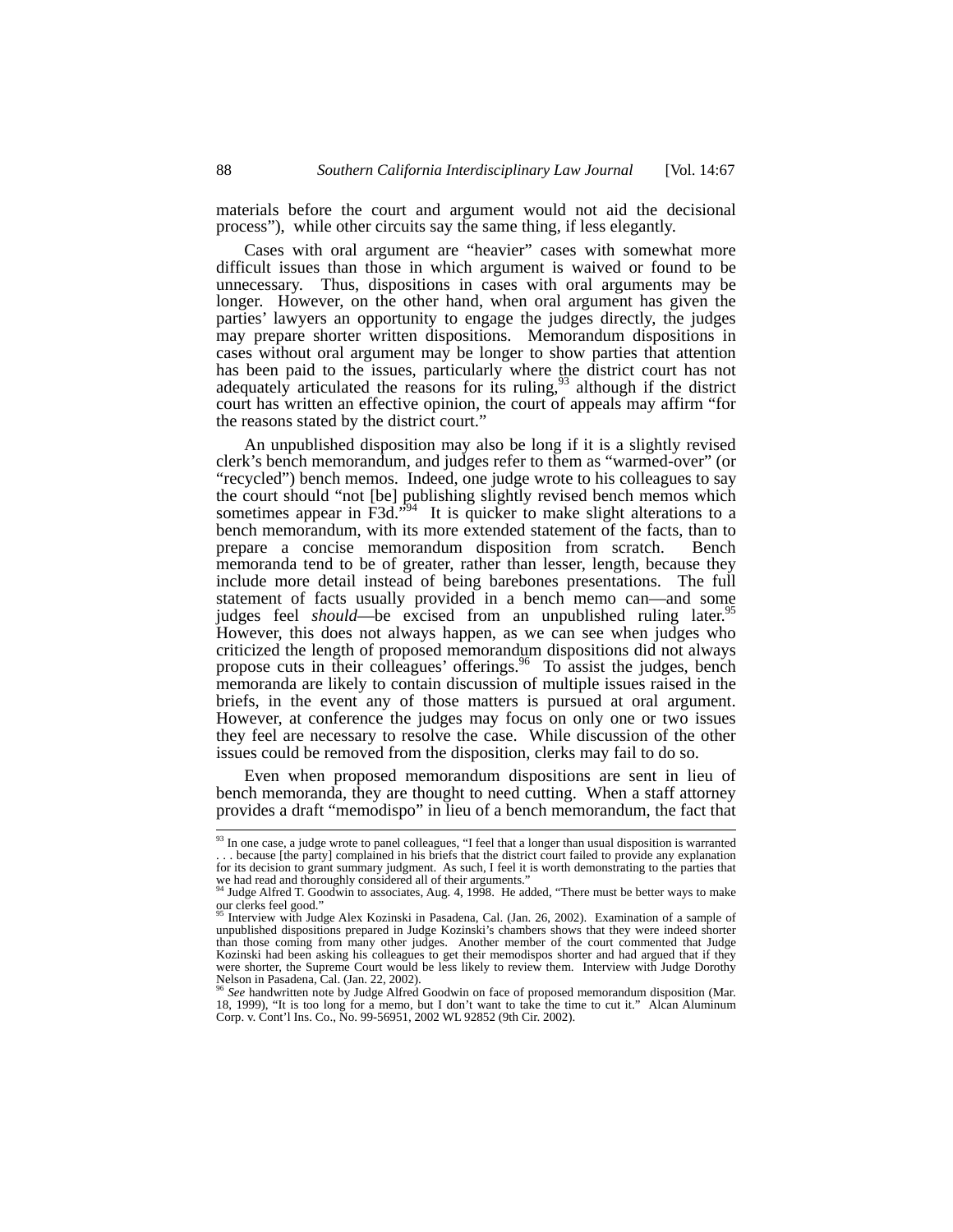the draft disposition is serving to inform the judges of the case would also mean that it would provide greater explanation rather than only a conclusion. In one instance where a draft memodispo was sent in lieu of a bench memo, a judge told the other panel members that the draft "is subject to editing as it contains material suitable for a bench memo but not for a disposition."<sup>97</sup> In another case, in sending "the attached benchmemo which I have had my law clerk prepare in the form of a memodispo," the judge said that "this memorandum can be substantially abbreviated" after argument if the result were agreed to. $\frac{98}{10}$  In submitting a proposed memodispo in another case, a different judge indicated the need to "take some action to prune it back somewhat," and later told the panel that it "has undergone considerable pruning although I realize it is still lengthy for a memodispo" because of the issues raised in the case.

That the cases in which the judges hear oral argument are heavier cases suggests the role of case complexity in whether a disposition will be published. Some subjects like antitrust frequently produce complex cases, while other subjects are more likely to result in simple cases. Direct criminal appeals are among the latter, partly as a result of the high proportion of criminal convictions and Guideline sentences appealed by federal public defenders. One might hypothesize that, other things being equal, the complexity of the issues before the court would affect the decision to publish, with cases containing more complex issues more likely to be published than those with simple, straightforward issues. This is, however, called into question by one judge's observation that "complexity is not as important in the decision to publish as is the novelty of the questions posed or the current clarity of the law of the circuits."<sup>9</sup>

The high proportion of cases now resulting in unpublished dispositions has resulted in an increased proportion of heavy cases receiving that treatment. Perhaps, before unpublished dispositions became the dominant proportion of all cases decided, the equations "simple = unpublished" and "complex = published" held. The former may remain true, but the latter has been eroded. In any event, the relationship may not be so simple. For example, in a complex immigration case, one of the judges wanted the disposition left unpublished because the petitioner had been uncounseled and the issues had not been briefed, while another member of the panel

<sup>&</sup>lt;sup>97</sup> Judge Alfred T. Goodwin to panel, Pouss v. Farmers Ins. Exch. No. 97-35794, 152 F.3d 928 (9th Cir. 1998) (table). The proposed memodispo had a three-page-plus section, "Facts and Procedural

Background," with a footnote, "This section to be edited out of final draft."<br><sup>98</sup> Judge Alfred T. Goodwin to panel, Dec. 19, 1994, United States v. Miller, Nos. 94-10048, 94-10083, <sup>98</sup> Judge Alfred T. Goodwin to panel, Dec. 19, 1994, United States v. Miller, Nos. 94-10048, 94-10083, 46 F.3d 1147 (9th Cir. 1995) (table). On the face of his copy of this transmission, the judge wrote, probably to the clerk, "Cut out the surplussage . . . ." In still another case, in sending a proposed unpublished disposition, he wrote, "The proposed disposition is too long, but if the panel agrees with the result, I wil I.N.S., No. 94-7505, 87 F.3d 1319 (9th Cir. 1996) (table). Later, after concurrences by the other two panel members, he wrote to them to report that, "after Judge Hawkins consented to minor surgery, I have perhaps committe than the long form, however." Judge Alfred T. Goodwin to panel, May 2, 1996. <sup>99</sup> E-mail from Judge Alfred T. Goodwin to Stephen L. Wasby (Oct. 16, 2000).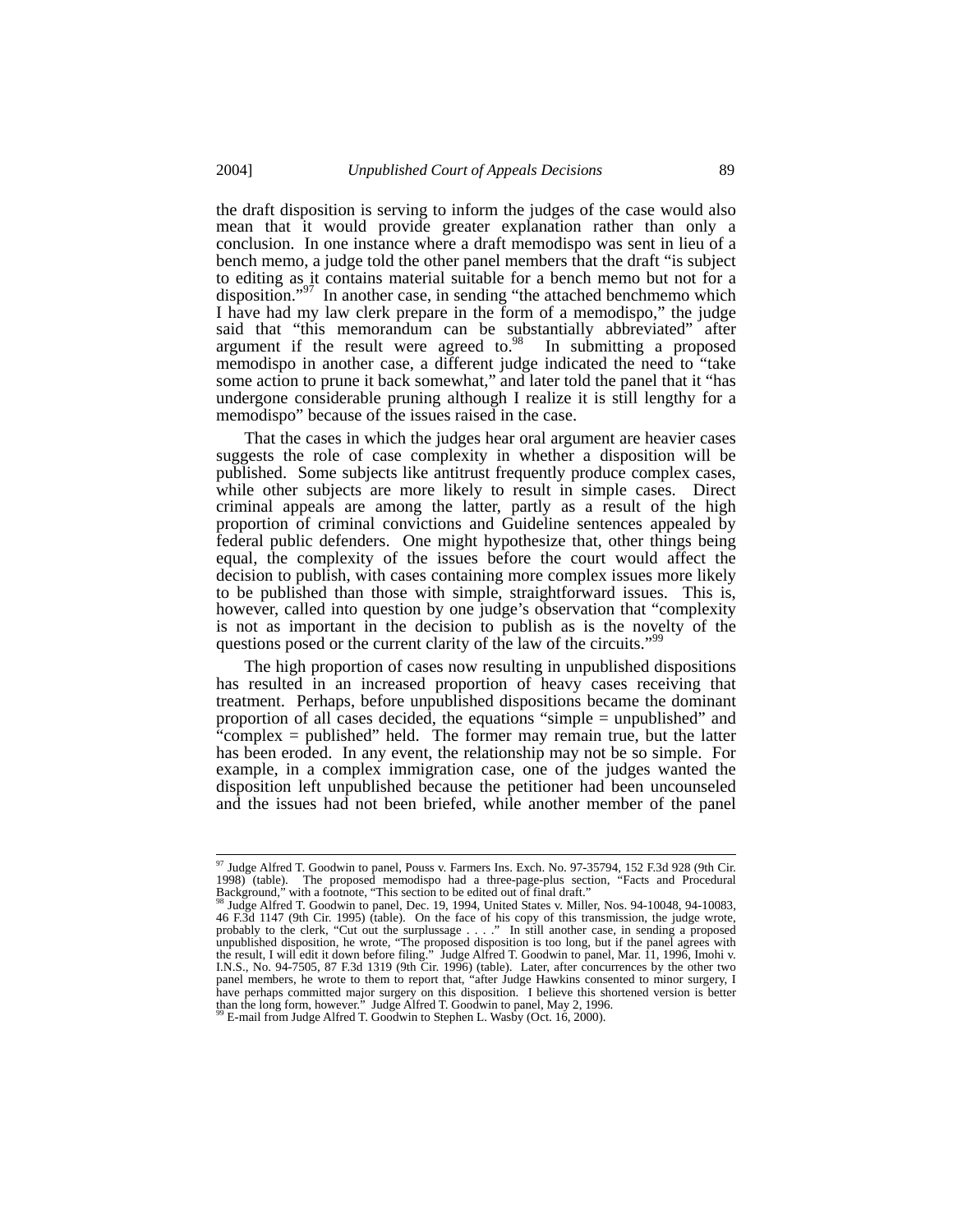preferred a published opinion because he did not like to have complicated issues appear in unpublished memoranda.<sup>100</sup>

Another reason for lengthy unpublished dispositions may be the Supreme Court's wish to have a clearer statement of the courts of appeals' actions, as in Justice Stevens' earlier-noted criticism, because even unpublished dispositions are the subject of certiorari petitions. In addition, at the start of a case the panel may have believed that the disposition should be published, but the ruling is instead eventually released as an unpublished memorandum. In such situations, because judges pay more attention to a published opinion than to a memodispo, there will likely have been more discussion about the disposition within the panel before the ultimate decision to use an unpublished memorandum. There may also have been communication concerning amendments to previously-circulated draft dispositions or over whether or not to publish, perhaps tied to the possibility of a dissent. Extensive exchanges within the panel may also be needed to resolve the concerns of a would-be dissenter. Put differently, there is variance in the extent of the judges' exchanges in cases with unpublished dispositions and also in those with published opinions, with the ranges overlapping.

## IV. JUSTIFICATION

Having taken a look at the appearance, and particularly the length, of unpublished dispositions, we need to turn to the judges' justification for using such rulings. And court of appeals judges *do* offer justification for their use. As Chief Judge Martin observed, "Whereas academics tend to see unpublished opinions as causing a variety of systemic problems, judges tend to see them as a necessary, and not necessarily evil, part of the job.<sup> $51$ 1</sup> We find that judges *intend* not-for-publication dispositions to be different from published opinions. One aspect is that they are to be shorter than published opinions. A related matter is that less effort is to be invested in them. Both of those matters are related to what the judges see as the intended audience for unpublished memoranda and to their nonprecedential status. More generally, supporting their use are "strong arguments" of "practicality and policy," with a prime element of practicality being their use "in order to get through our docket."<sup>102</sup>

#### A. LENGTH

Unpublished opinions, say many judges, *ought* to be kept brief and spare. A short statement may result from adequate consideration, particularly if the writing judge has stated the conclusions concisely. And some dispositions may be so obvious that three lines (for example) might be enough to dispose of the matter. Brevity in unpublished dispositions is

<sup>&</sup>lt;sup>100</sup> *See* Gutierrez-Tavares v. I.N.S., No. 94-70210, 92 F.3d 1192 (9th Cir. 1996).<br><sup>101</sup> Martin, *supra* note 1, at 178–79.<br><sup>102</sup> *Id.* at 189.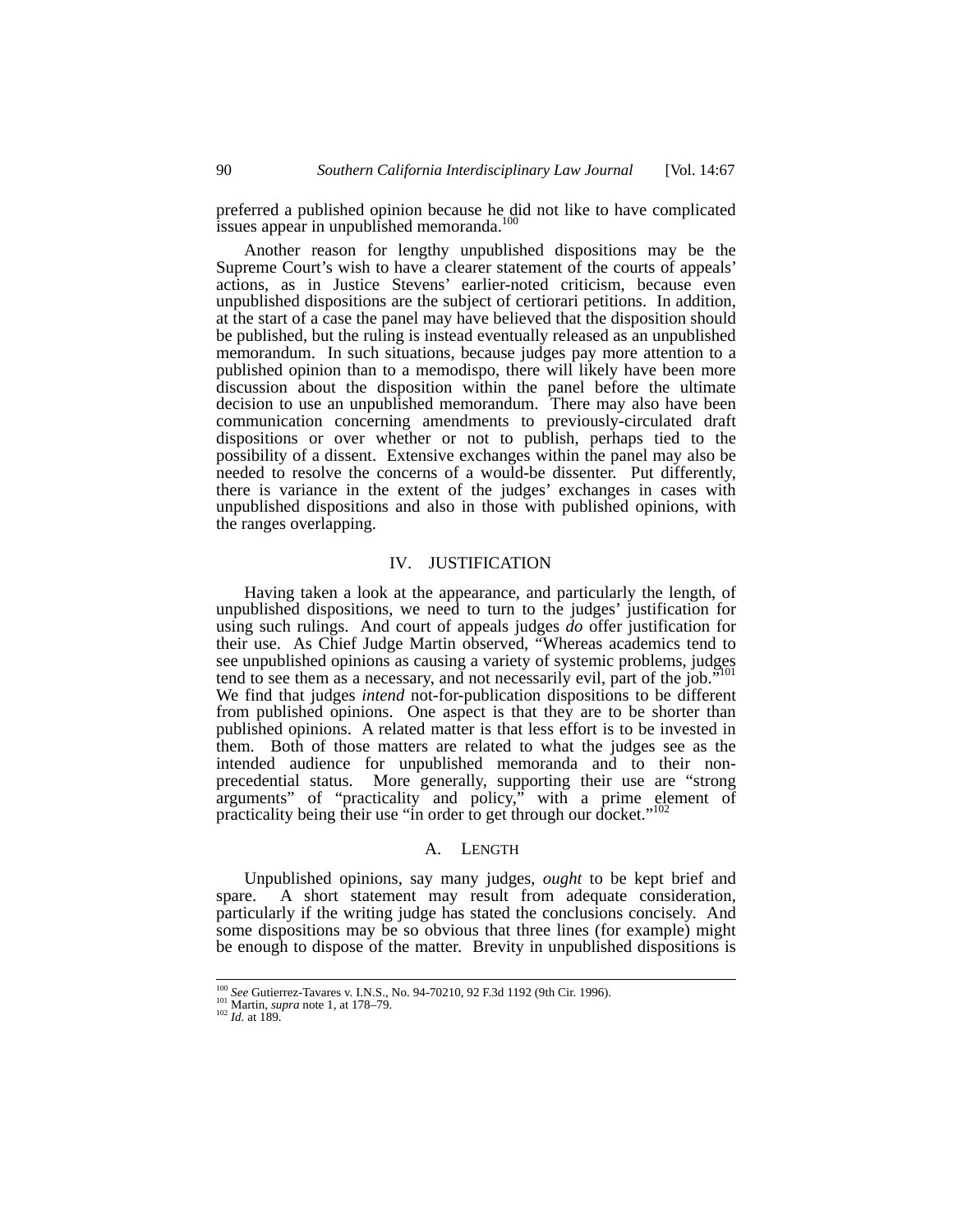desired in part because, to the extent that the points in the disposition are fully developed, "this stuff finds its way into Lexis & Westlaw and may come back to haunt us," as one judge reminded another who had discussed the legislative history of RICO and other matters in a proposed twentynine-page memorandum disposition.<sup>103</sup>

The rationale of writing shorter, less developed dispositions when they are unpublished is not, however, accepted by all judges. Three Tenth Circuit judges, including its then-chief judge, dissented from that court's adoption of its rules for not-for-publication dispositions to say that the suggestion "that in the rush of our business, we must prepare orders and judgments which are not written in the form of polished discourses which we wish to serve as citable opinions" was "the most untenable of the notions suggested for the no-citation rule."<sup>104</sup> They conceded that heavy caseload meant "we are obviously driven to entering orders which are not the literary models that we would like to produce as opinions," but said that a written disposition, whether an opinion or an order, should "be able to withstand the scrutiny of analysis, against the record evidence, as to its soundness under the Constitution and the statutory and decisional law we must follow, and as to its consistency with our precedents."<sup>105</sup>

Lengthy writing may actually be *necessary* in some unpublished rulings. Some judges say that they or their clerks may write at greater length in criminal appeals so that defendants, particularly indigents, will understand that their claims, even if rejected, have been heard. And a criminal appeal raising multiple issues may result in a long memorandum disposition even if each issue is simple to decide, because one paragraph per issue, with perhaps somewhat more space devoted to one or two central issues, adds up.

## B. AMOUNT OF ATTENTION

Judges devote more attention to some cases than to others because they feel that it is in the interests of the legal system as a whole for them to do so. Such variable allocation of time and effort allows them to meet the sometimes conflicting goals of (1) correcting errors in and disposing of individual cases and (2) developing the law for application to subsequent cases—the oft-drawn distinction between error-correction and lawmaking.<sup>106</sup> Yet we should keep in mind that the desiderata for an ideal unpublished disposition may run counter to the desiderata of efficiency, that is, making the least expenditure of judicial resources including clerk time.

<sup>&</sup>lt;sup>103</sup> Judge Alfred T. Goodwin to panel, Feb. 14, 1996, PG&E v. Howard B. Foley Co., No. 94-16162, 79<br>F.3d 1154 (9th Cir. 1996) (table). Judge Goodwin concurred nonetheless, being "inclined to leave it to the discretion of the author."

Rules of the United States Court of Appeals for the Tenth Circuit adopted Nov. 18, 1986, 955 F.2d 36, 38 (10th Cir. 1986) (Holloway, C.J., with Barrett and Baldock, JJ, concurring and dissenting).<br><sup>105</sup> Id. <sup>106</sup> For recent use of this distinction in discussing *Anastasoff* and its potential effects, *see* Braun, *Eig* 

*Circuit Decision Intensifies Debate,* 84 JUDICATURE 91 (2000).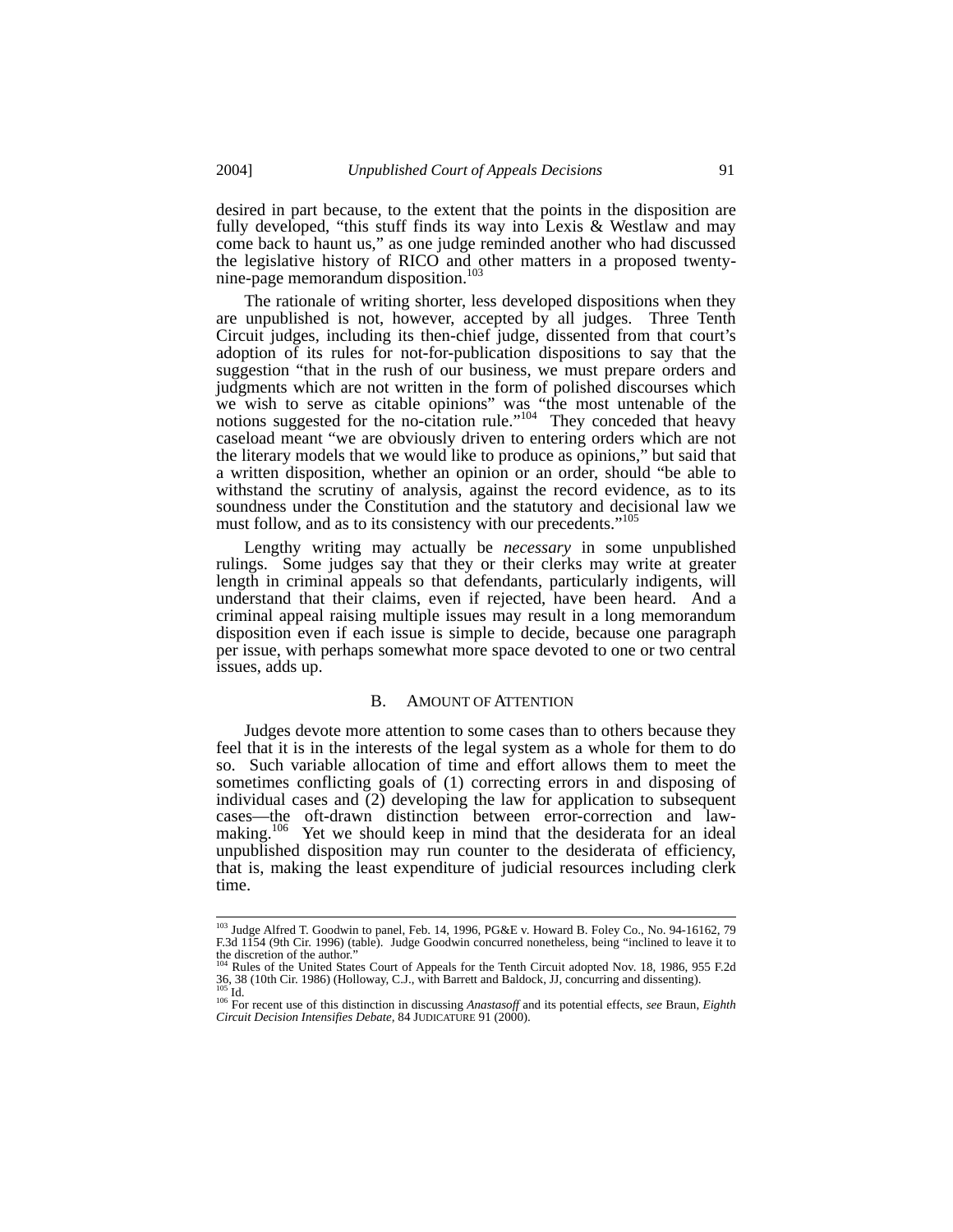If the primary task of the courts of appeals is error-correction, an unpublished memorandum indicating that the record has been examined for error and stating, "We find none," is sufficient. We see this in language reciting the court of appeals' ruling "after careful review of the record, the relevant case law, and the parties<sup> $5$ </sup> briefs."<sup>107</sup> In that situation, a detailed statement of facts leading to the conclusion may be unnecessary. As Judges Kozinski and Reinhardt recently wrote, "After carefully reviewing the briefs and record, we can succinctly explain who won, and lost, and why."<sup>108</sup> In doing so, the judges need focus only on the key issues, leaving other issues without comment or perhaps with only a statement that they "lack merit." It must, however, be kept in mind that preparing a short disposition may run counter to giving it less attention, because a shorter, more concise disposition may take longer to prepare than a longer, rambling one—an extension of the idea, "if I had more time, I'd have written you a shorter letter."

To the extent that the courts of appeals' identification of lower court error contributes to law development, the judges are thought to need to say more. An example of the judges' acknowledgment of the need to say more in a published opinion is a case involving the denial of federal habeas after a first-degree murder conviction had been affirmed on direct appeal.<sup>109</sup> When the writing judge suggested that publication might be necessary, another member of the panel wrote a note to himself, saying that "if we publish, I would like a little time to study 9th Cir cases on the Carter question prior to 1978;"<sup>110</sup> and the third member of the panel, in agreeing to publication of a portion of the disposition, said that because of publication, "I think a slightly more expansive explanation of our conclusion Carter did not announce a new rule is in order." In another case, in changing a memorandum disposition into an opinion, not only did the author incorporate nits submitted by a fellow panel member but also "inserted citations . . . to support the cognizability of [the] due process claim."

These are instances of adding material when a disposition is to be a published opinion; judges also take additional time to improve an unpublished disposition when they have agreed to redesignate it as a published opinion, which also requires adding a more developed fact statement. However, the additional work involved in shifting from an unpublished disposition to a published opinion may result in a shorter rather than a longer disposition, particularly as the bench memo-like aspects of a memorandum disposition are pared away. We see this reduction in a case in which, although the author had prepared a proposed memorandum disposition, the panel agreed to publish. At that point, the author "edited the proposed disposition, attempted to accommodate [another judge's] concerns, and cut out some parts that seemed

<sup>&</sup>lt;sup>107</sup> *See, e.g.*, United States v. Radmall, No. 97-10395, 152 F.3d 931 (9th Cir. 1998) (table).<br><sup>108</sup> Kozinski & Reinhardt, *supra* note 61, at 43.<br><sup>109</sup> Shults v. Whitley, No. 91-16900, 982 F.2d 361 (9th Cir. 1992).<br><sup>11</sup> is Carter v. Kentucky, 450 U.S. 288 (1981).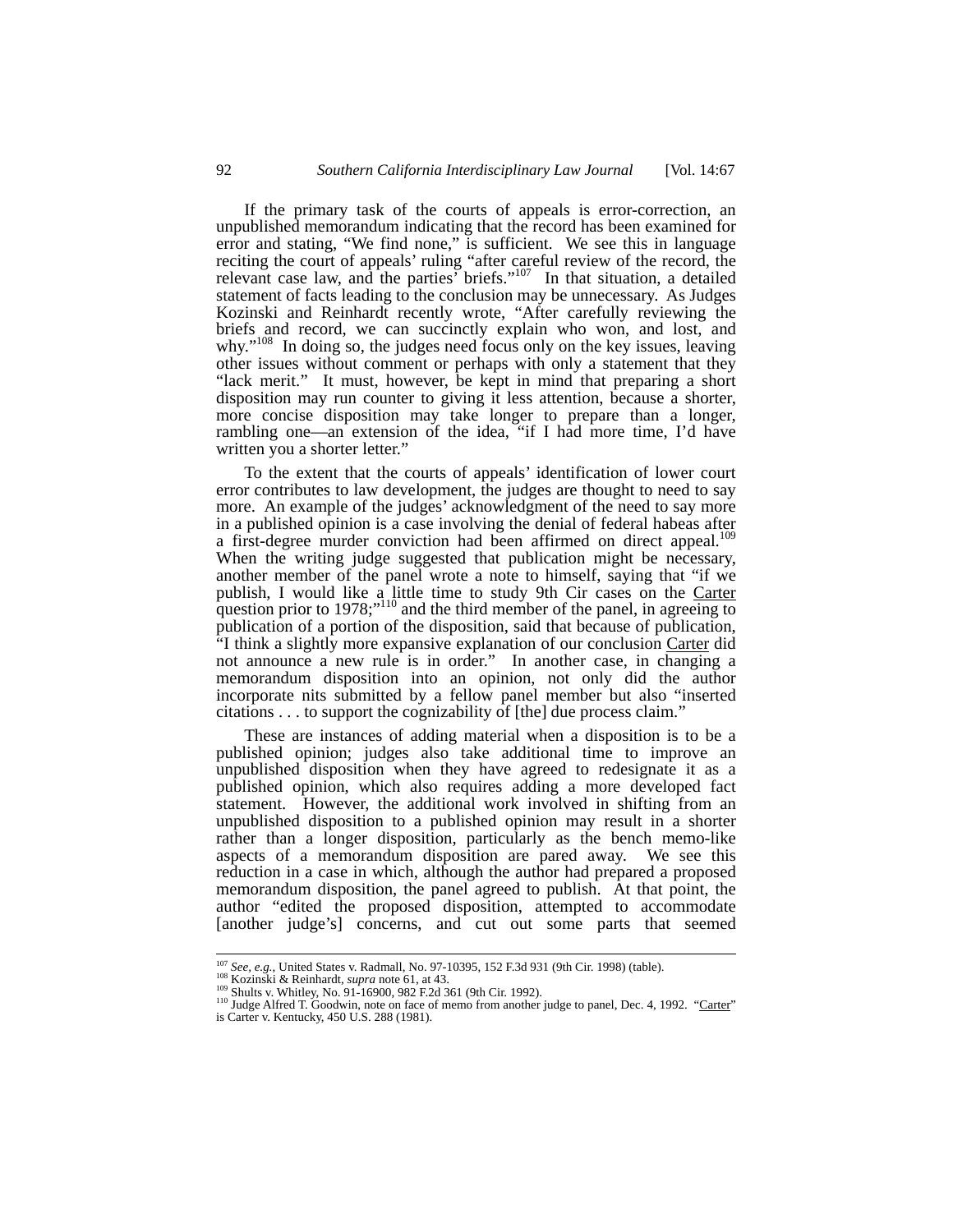unnecessary. As a result it is somewhat shorter and terser."<sup>111</sup> Even if the judges are developing the law of the circuit incrementally, or are stating circuit precedent on a small point not previously announced, they should state the facts that might cabin the legal rule being announced.

The answer to the question, "How much needs to be stated in a disposition?" also depends on the criteria or desiderata being used. The answer might be different depending on whether the disposition is intended primarily for the parties; is prepared for public view, with the likelihood that it will be used to hold the judges accountable; is a result of errorcorrection; or is instead intended to develop circuit precedent. As to the factual detail that need be presented, for example, Judges Kozinski and Reinhardt say that in an opinion, unlike a memorandum disposition, "The facts must be set forth in sufficient detail so lawyers and judges unfamiliar with the case can understand the question presented," while it "is important" to omit irrelevant facts that could form a spurious ground for distinguishing the opinion."<sup>112</sup> That it is considered more important to include facts in a published opinion than in an unpublished disposition can be seen in a case that resulted in one of each kind of ruling; in the unpublished memorandum, the judges stated that "[t]he facts of this case [were] set out" in the published opinion that was filed concurrently. $^{113}$ 

A principal justification for unpublished rulings, which judges well understand, is that preparing one takes less effort than preparing a published opinion. (A related concern has been that if all decisions were published and had precedential value, lawyers, not to mention other judges, would be swamped by the task of having to read them in order to stay current with relevant precedent, particularly in a large court like the Ninth Circuit.) "Writing a memodispo is straightforward," say Judges Kozinski and Reinhardt, because the author need not "announce a rule general enough to apply to future cases."<sup>114</sup> Indeed, an unpublished disposition "can often be accomplished in a few sentences with citations to two or three key cases." On the other hand, "writing an opinion is much harder."<sup>115</sup> This understanding can be seen in the observation by a court of appeals judge that at present, "we spend very little judge time now" on the vast majority of cases which received not-for-publication treatment.<sup>116</sup> On average, the exchanges among judges regarding not-for-publication disposition cases are likely to be less extended than for cases with published opinions.

 <sup>111</sup> United States v. Earl, No. 3-10414, 27 F.3d 423 (9th Cir. 1994) (per curiam). *See also* Judge Alfred T. Goodwin to panel (Dec. 7, 1993) ( Lunsford v. Am. Guar. & Liab. Ins. Co., No. 91-16356, 18 F.3d 653 (9th Cir. 1994)), suggesting that if the author "wants to publish, I also think the opinion could be shortened up."<br><sup>112</sup> Kozinski & Reinhardt, *supra* note 61.<br><sup>113</sup> Tellis v. Godinez, No. 91-16296, 8 F.3d 30 (9th Cir. 1993) (table); the published opinion is 5 F.3d

<sup>1314 (9</sup>th Cir. 1993).<br><sup>114</sup> Kozinski & Reinhardt, *supra* note 61.

<sup>114</sup> Kozinski & Reinhardt, *supra* note 61. 115 Id. 116 E-mail from Judge Alfred T. Goodwin to Stephen L. Wasby (Aug. 4, 2000).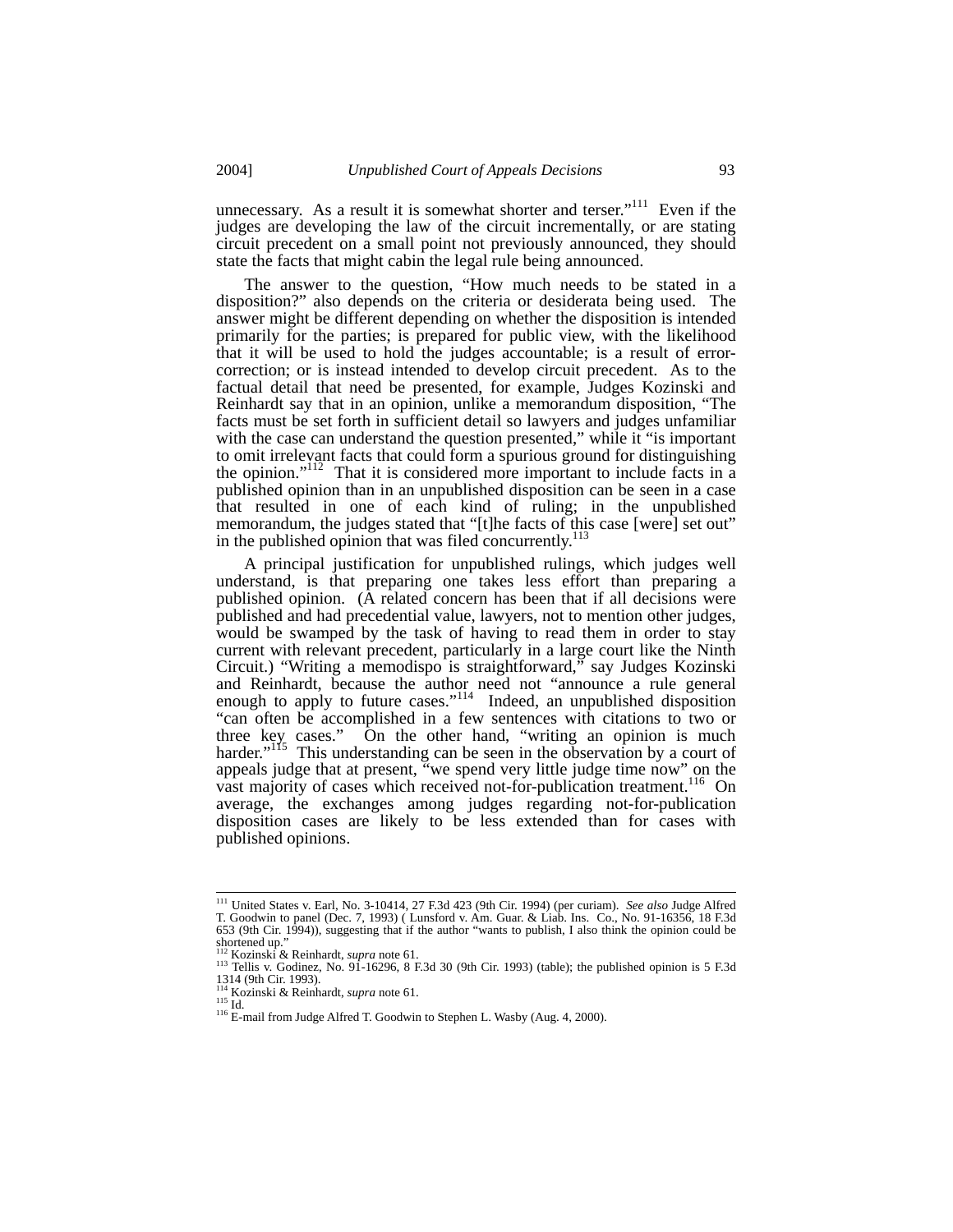That unpublished dispositions require less effort than published opinions can also be seen in the fact that they usually appear more promptly after a panel has sat. However, this may also be a result of the circulation of draft memodispos in lieu of bench memos, in advance of the judges' meeting, and with the judges having exchanged "nits" before conference, where they simply confirm their agreement on the disposition. The ability to release an unpublished disposition quickly can also be seen in their use when the court of appeals has to make a ruling quickly on some pending district court matter so that it can proceed. For example, when issues arose concerning questions to be put to grand jury witnesses, the case was specially assigned to a three-judge panel, which issued an order of remand a day after convening. In its unpublished order, the panel specified what the district court was to do in terms of posing questions for the witnesses, specifying limits on the use of testimony, and considering use of *in camera* proceedings, as well as providing for prompt appeal from contempt orders should the witnesses refuse to answer. $117$ 

Perhaps an unpublished disposition requires less effort to develop than does a disposition headed for publication—and for use as precedent. However, use of an unpublished disposition does not mean the judges need not devote attention to its contents, nor that they necessarily treat them less seriously. As Judge Kozinski put it, "That a case is decided without a precedential opinion does not mean it is not fully considered, or that the disposition does not reflect a reasoned analysis of the issues presented."<sup>118</sup> Even if the judges do not write as carefully as they might otherwise, or if they omit a last clerk cite-check that would otherwise be undertaken, the disposition is examined in the chambers of all panel members. Certainly a judge's disagreeing with his or her colleagues and indicating a dissent even if the dissenter does not press for publication—makes clear that someone has taken the case seriously. The attention given is also evident from the fact that a response to a proposed published opinion may well be more extensive than one for a proposed memorandum disposition as well as from the more extensive "nits" sent to the writing judge when a published opinion is being prepared. We can see this in a judge's statement that "because we are going to publish, I suggest a few editorial corrections, and would add some supporting citations and limiting language" and proposing the alterations,<sup>119</sup> and in his sending the author of the disposition a full page of nits and editorial suggestions for use if the disposition under consideration were to be published.<sup>120</sup> It is also clear in the comment of another judge: "If this were not an opinion, I would not 'nit,' but I offer the following, fairly picky, nits for whatever they are worth."

<sup>&</sup>lt;sup>117</sup> See United States v. McQuat, Nos. 76-3321, 76-3325 (9th Cir. 1976).<br><sup>118</sup> Hart v. Massanari, 266 F.3d 1155, 1177 (9th Cir. 2001).<br><sup>119</sup> Judge Alfred T. Goodwin to panel, May 20, 1994, Pub. Serv. Co. of Colo. v. Shosh

<sup>35882, 141</sup> F.3d 1173 (9th Cir. 1998). He did this while saying he had no objection to publication "but agree[d] that it contains no new law requiring publication."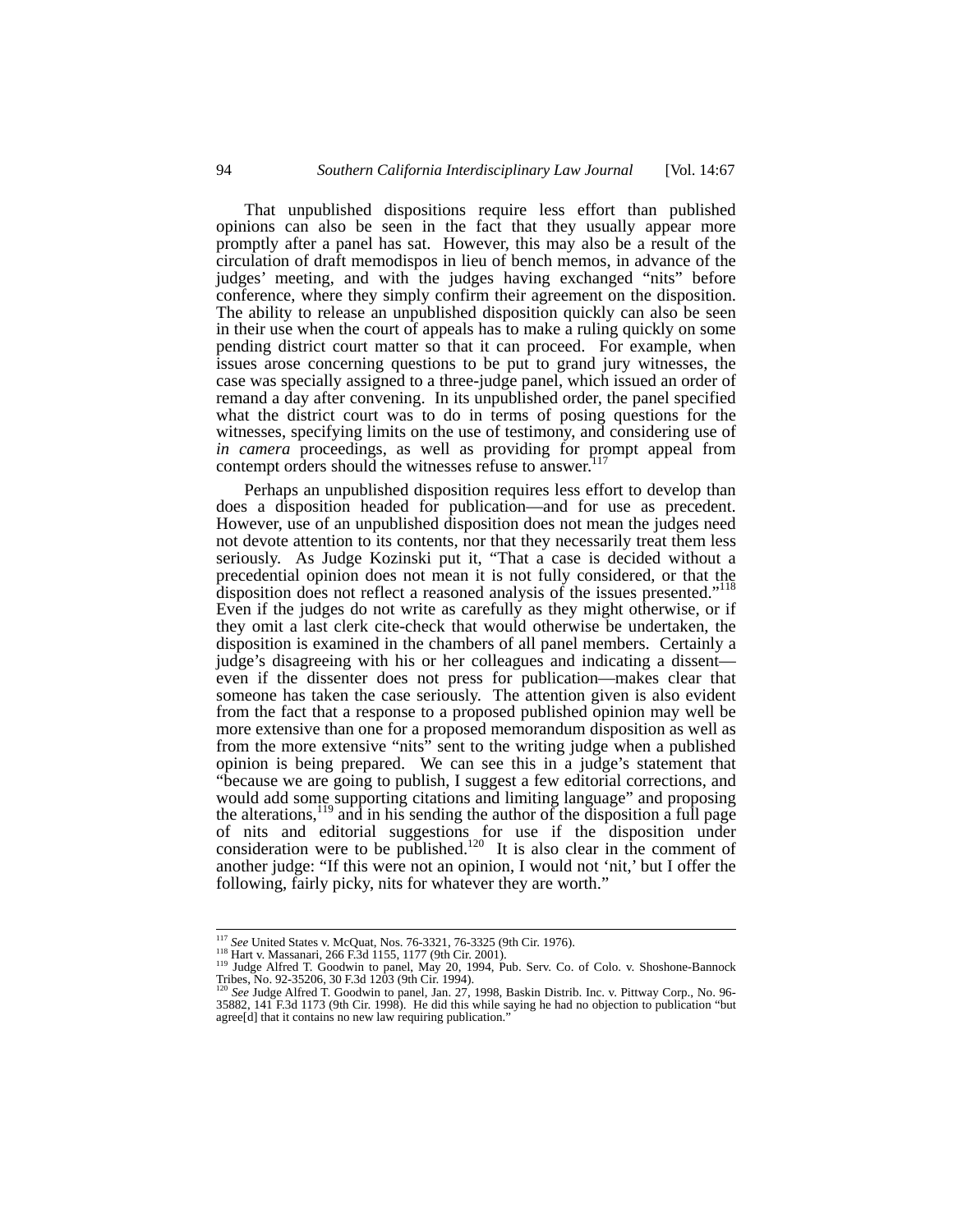Problems do arise, however, when judges "fail to scrutinize the language of the unpublished decision because it is unpublished, and we don't want to take the time to polish the product."<sup>121</sup> That may result in language remaining in the disposition that may annoy lower court judges who, when their grant of a summary judgment is reversed, believe the court of appeals is telling them how to decide the case on the merits. Likewise, when unpublished dispositions are used to remand cases likely to return to the court of appeals, the district judge may use the overly broad language of the disposition, with the panel that hears the returning case then adopting the interpretation the initial panel failed to limit.<sup>12</sup>

The argument that it takes longer to prepare a published opinion than a not-for-publication memorandum disposition is understood not only by the judges who, with their clerks, must do the writing, but also by lawyers. For example, the Ninth Circuit recently used an unpublished memorandum to decide a long-pending securities fraud case that had traveled back and forth from the district court to the court of appeals, and to which lawyers had looked "for guidance on how much supporting detail is needed for securities fraud charges to survive a motion to dismiss." Asked, "Why unpublished?" the lawyer in whose favor the case was decided said, "I think the court felt that after four years, it was important to get relief to the parties, rather than to take the extra months to produce a published opinion."<sup>123</sup>

In commenting on the small amount of judge time devoted to unpublished dispositions, one judge said that judges instead "rely on recent graduates from supposedly excellent law schools for the writing and most of the editing," adding to his earlier comment that "we all know that a lot of that stuff is written by externs and checked by law clerks."<sup>124</sup> Confirming the role of clerks in unpublished dispositions, Kozinski and Reinhardt say "Most are drafted by law clerks with relatively few edits from the judges."<sup>125</sup> If preparation of unpublished dispositions requires less *judge* time than do published opinions, less *clerk* time may be needed as well. This would be true at least in the chambers not doing the writing, as the judge may simply direct that no cite check be performed or may ask only for a "lite cite check" rather than a more extensive one.

However, lesser involvement by the *judge* may not mean less involvement for the *clerks*, who may, from initial bench memo to ultimate decision, expend as much effort as if the case were to result in a published

<sup>&</sup>lt;sup>121</sup> E-mail from Judge Alfred T. Goodwin to Stephen L. Wasby (Apr. 27, 1999).  $Id$ . One type of case where this may cause difficulty is a reversal because unresolved fact questions precluded summary judgment. "Sometimes our law clerks have put in dicta that will lead the trial judge into a brief that we are telling her how to decide the legal consequences after the facts are found at a trial," said one judge. A possible result is the trial judge's producing "bad" law by following the hints in<br>the memodispo's "careless language," with a judge of another panel then using the opportunity to adopt<br>the posit

<sup>&</sup>lt;sup>123</sup> Gail Diane Cox, *Did you blink? You may have missed the 9th Circuit's 'Zeid*,' 23 NAT'L L.J. 38, May 14, 2001, at A10 (discussing Zeid v. Kimberly, No. 00-16089, 11 Fed.App. 881 (9th Cir. 2001)).<br><sup>124</sup> E-mails from

<sup>&</sup>lt;sup>124</sup> E-mails from Judge Alfred T. Goodwin to Stephen L. Wasby (Aug. 4, 2000 and Apr. 6, 2000).<br><sup>125</sup> Kozinski and Reinhardt, *supra* note 61, at 44. They add, "Fully 40 percent of our memdispos are in screening cases, wh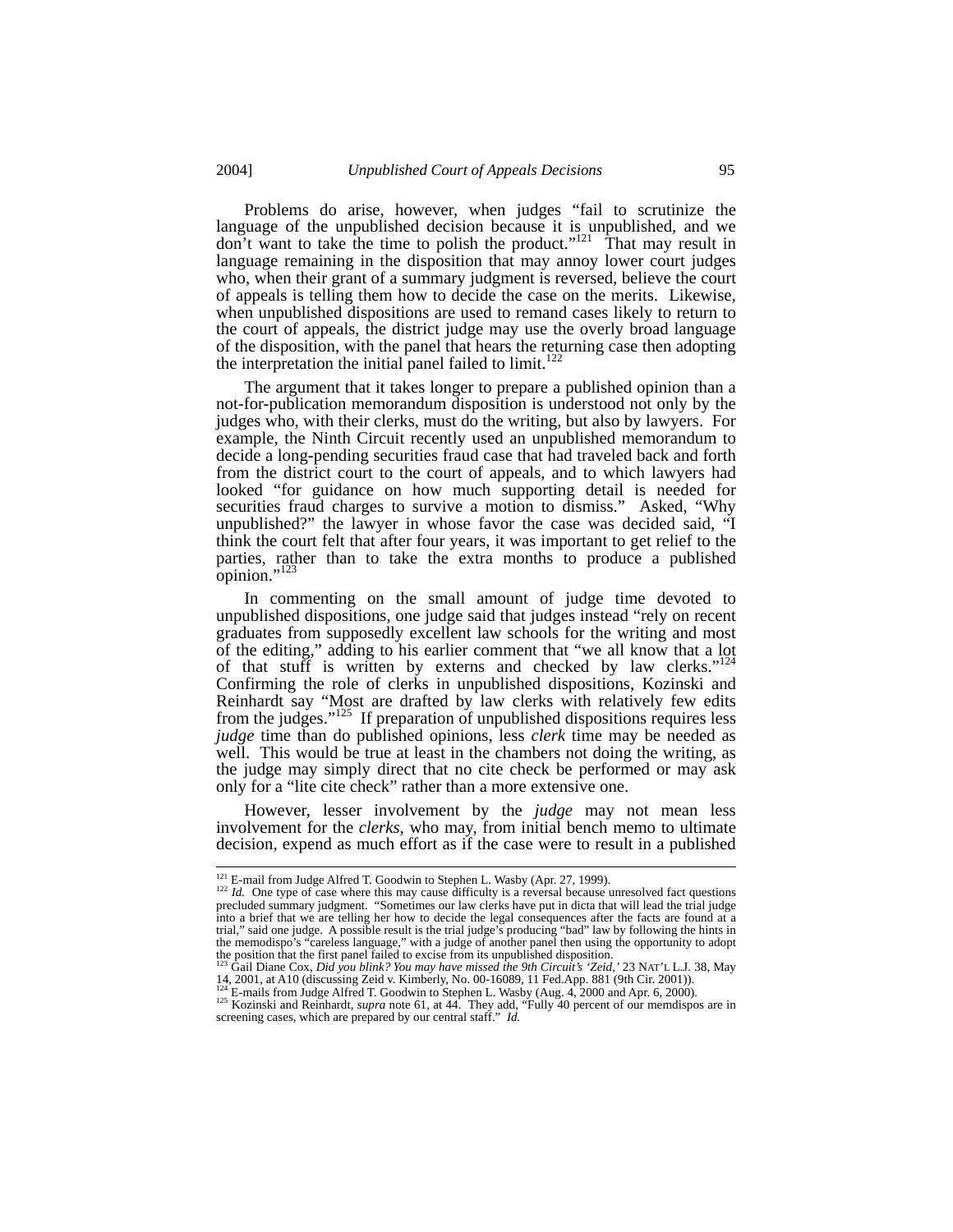opinion. In any event, for cases with unpublished dispositions, the clerks are likely to undertake a higher proportion of the review than for those with published opinions. Although the clerks may feel good when they see their own work in the *Federal Reporter*, it is not likely that they suggest publication for that reason; at least there is no evidence that clerks go beyond what the court's rules require in order to have opinions published. The additional time necessary to transform an unpublished disposition into a published opinion might also be related to *judges*' egos. While the panel members' names appear on unpublished dispositions, the dispositions are not signed; if the name of an individual judge is not attached to the disposition as author, there is less need to polish the writing.<sup>126</sup>

#### C. AUDIENCE

A major reason for devoting less time to the development of unpublished dispositions is their intended audience. The parties, not the larger legal community, are said to be the primary audience for such dispositions, "and the remaining readership is limited," as a judge remarked in justifying a short unpublished ruling.<sup>127</sup> As Judge Kozinski stated in *Hart v. Massanari*, "An unpublished disposition is, more or less, a letter from the court to parties familiar with the facts, announcing the result and the essential rationale of the court's decision"; he also said that an unpublished disposition "is not written in a way that will be fully intelligible to those unfamiliar with the case." $128$  As another judge commented, "We know memorandum dispositions are going to the parties, and we address the argument of the losing party with the use of 'sort of a code among those who already know," $129$  and another colleague said the court has "really tried to give a reasoned disposition so the parties can understand why the case came out as it did."<sup>130</sup>

If the district court has already provided such a "reasoned disposition" of which the court of appeals approves beyond merely affirming the district court's result, the court of appeals judges may feel that explicitly adopting that opinion provides the parties with the explanation they need. That may explain why one sees such brief unpublished dispositions as "The district court's order granting defendants' motion for summary judgment is affirmed for the reasons stated therein"<sup>131</sup> or "The judgment of the district

<sup>&</sup>lt;sup>126</sup> A judge recently observed to his colleagues, "I know of no statute that says we have to put our names on our opinions," but he argued against the "total surrender to terrorism" that would be the result if, "for the sake of personal security, we stop accepting responsibility" for the unpublished dispositions "we have been sending to the parties (and to West as uncitable)" as memorandum dispositions. He added, "We are more likely to outrage whatever enemies we have by our published opinions than by the flotsam and jetsam of our 'unpublished' matter." Judge Alfred T. Goodwin to all Ninth Circuit judges, Nov. 5, 2001.

<sup>127</sup> Judge Alfred T. Goodwin to panel, May 9, 1996, Fonsen v. Chater, No. 94-36179, 87 F.3d 1318 (9th Cir. 1996) (table).<br><sup>128</sup> Hart v. Massanari, 266 F.3d 1155, 1176, 1178 (9th Cir. 2001).<br><sup>129</sup> As noted earlier, quotations without attribution are drawn from material provided on the condition of

the subject's anonymity.

<sup>130</sup> Comment by Judge Stephen Trott, "Open Forum on Court of Appeals," Ninth Circuit Judicial Conference, Portland, Or., Aug. 17, 1997. 131 Wilderness Retreat P'ship v. King County, No. 97-35158, 152 F.3d 932 (9th Cir. 1998) (table).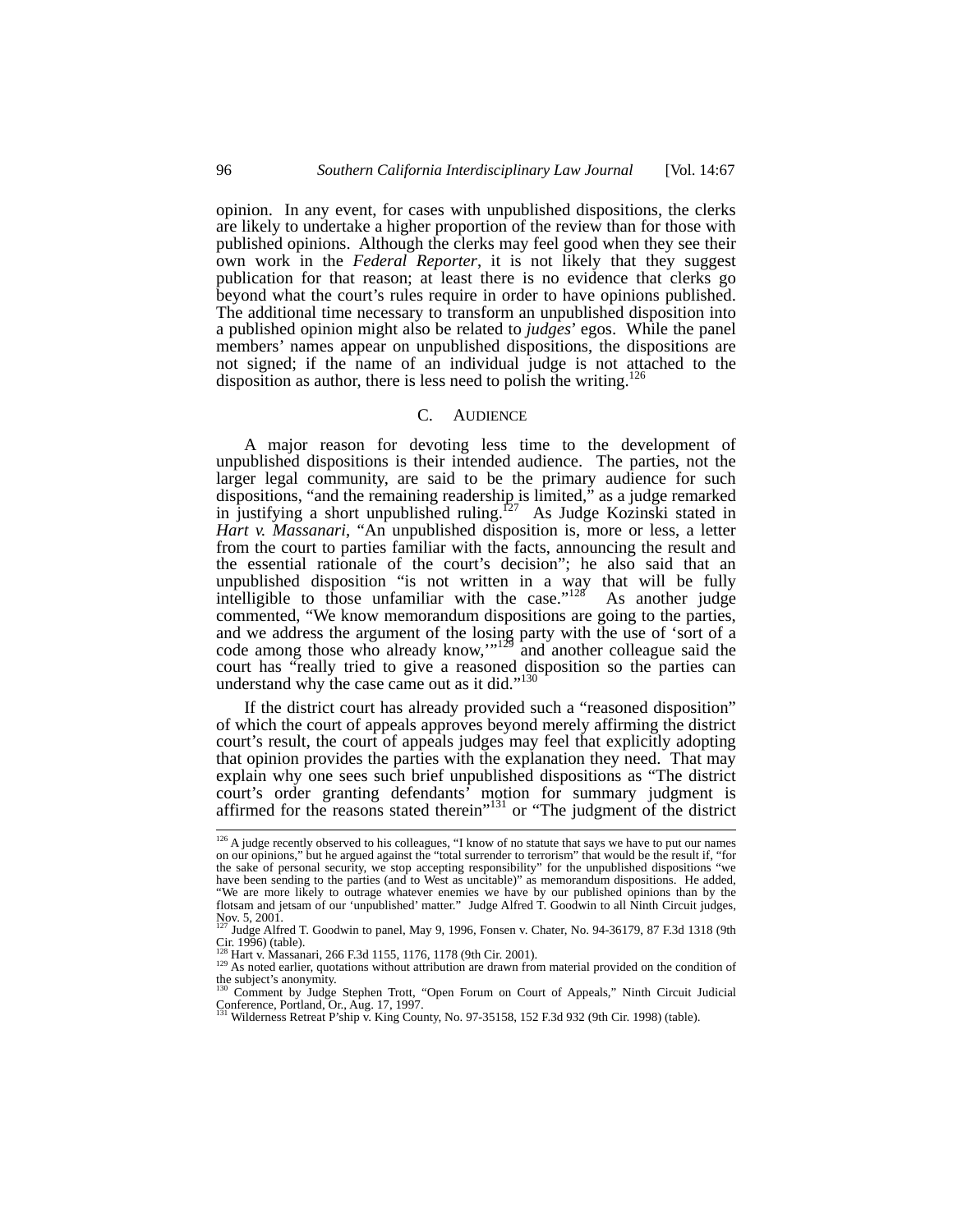court is affirmed on the basis of Judge Legge's order of December 30, 1990,"<sup>132</sup> suggested by the authoring chambers because "Judge Legge's order in this case disposes of all the issues." Likewise, in another case, the court of appeals issued only a short unpublished judgment order affirming "for the reasons set forth in the order of the district court"<sup>133</sup> because "[t]he panel agreed that the district court had it right."

At times the judges do not use "for the reasons of the district court," but their internal communication indicates they had that in mind. Thus in a Social Security disability case, the writing judge's law clerk had recommended an order "adopting the order of the district court and/or the opinion of the administrative law judge," as both "provide a more than adequate, and accurate, review of the facts and record in this case" such that "[a]ny memorandum disposition or opinion in this case would only reiterate what has been said below." The writing judge had said, "I recommend that we dispose of the case with a memorandum stating that the order of the district court fully addressed the factual and legal questions in the decision of the administrative law judge" and recommended to his colleagues that they use the district court ruling as a bench memorandum. The unpublished disposition did not say "for the reasons of the district court," but the second paragraph of a two-paragraph disposition did no more than speak of the substantial evidence standard, defined "substantial evidence," and said, "That standard was met."<sup>134</sup>

As a result of writing for an audience limited basically to the parties, only a minimal or truncated fact statement is necessary; the law also need not be stated elaborately, and only enough analysis need be provided to demonstrate to the parties that the legal issues have been considered. Dispositions have regularly contained statements like "Because the parties are familiar with the facts, we shall not recite them here," $135$  or the somewhat longer, "Because the parties are familiar with the long and tortured procedural history and facts of the case, we will not repeat them here." $136^\circ$  At times, the panel will indicate that it is including mention of some facts because they are thought to be necessary, as in saying that they would not state the background of this case "except as necessary to clarify our decision"<sup>137</sup> or "except as necessary to explain our decision."<sup>138</sup> As one of the members of the court put it recently, "The parties know the facts and issues; we mentioned that in the disposition, but now say it less. We deal with the principal issue in the case; the parties know the remainder.<sup>1</sup>

<sup>&</sup>lt;sup>132</sup> Rankins v. Weisenberger, No. 91-15163, 952 F.2d 407 (9th Cir. 1991) (table).<br><sup>133</sup> Sphere Drake Ins. PLC v. Fun Charters, Inc., Nos. 97-16387, 97-16397, 165 F.3d 918 (9th Cir. 1998)  $(table)$ .

<sup>&</sup>lt;sup>134</sup> Gibson v. Chater, No. 94-36133, 87 F.3d 1318 (9th Cir. 1996) (table).<br><sup>135</sup> Arauz v. Reno/Reno v. Wilcoxen Montgomery Harbison, No. 97-57363, 172 F.3d 875 (9th Cir. 1999)  $(table).$ 

 $^{137}_{150}$  Reyes v. Auburn Nissan, No. 96-16742, and related case, 168 F.3d 501 (9th Cir. 1999) (table).<br><sup>137</sup> United States v. Paguio, No. 98-50134, 168 F.3d 503 (9th Cir. 1998) (table).<br><sup>138</sup> Valenzuela v. Dir., Office (table).<br><sup>139</sup> Interview with Judge Dorothy W. Nelson, in Pasadena, Cal. (Jan. 22, 2002).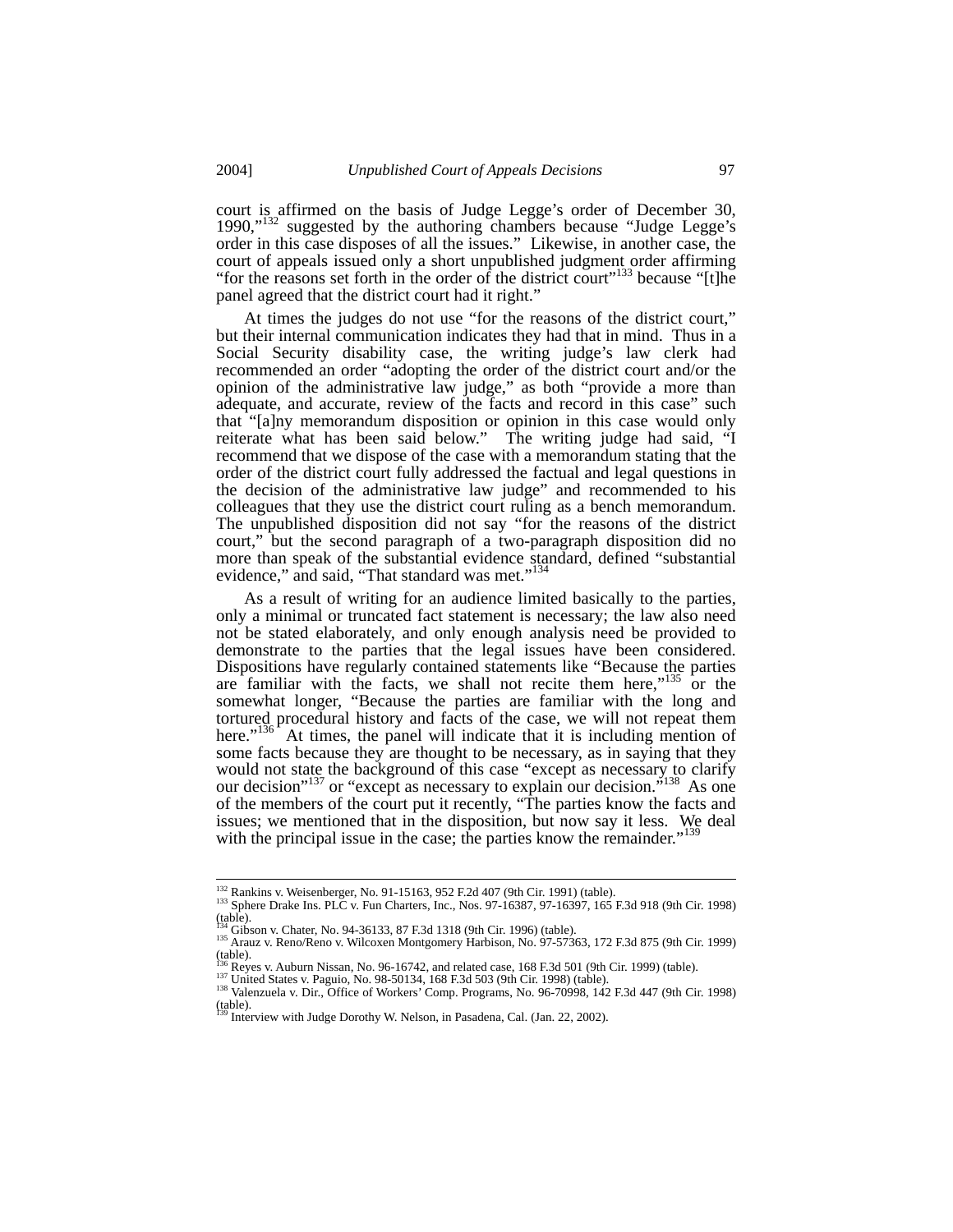The view that an extended fact statement is not needed may lead one judge to suggest to another that a disposition could be shortened by excluding such a statement, as occurred when one judge suggested to the author of a proposed memorandum disposition that a page be omitted "in its entirety. Since the parties know the history of the case and the contentions of the parties, this discussion appears unnecessary."<sup>140</sup> And further recognition of the acceptability of the absence of a fact statement in an unpublished disposition can be seen when a judge's law clerk prepared for transmission to the panel a "Mini Memo/Bench Memorandum" of only seven pages, which began with "Discussion" so it could more easily become a memorandum disposition.

That unpublished dispositions are written for the parties suggests there may be an element of public relations in issuing dispositions containing more than "Affirmed—See Rule 36-1." Because a large proportion of unpublished dispositions are affirmances, the court is trying to convey, particularly to the appellant, that the appeal has been examined. However, a memorandum disposition composed of conclusory statements without explanation of what led the judges to those conclusions may be seen as little more than a gesture, saying "We've looked at the case, noted your claims, and we've rejected them." Brevity may be sufficient if the intent is to communicate to the parties against the background of their knowledge of the underlying facts on which the judges' stated conclusions are based. However, brevity resulting from conclusory statements does not indicate thorough treatment, particularly if the parties wish an explanation that goes beyond simple conclusions to provide a basis for evaluating how the judges reached their decision. One might ask whether appellants are satisfied with such treatment. $141$ 

There may, however, also be a public relations problem when reversals released as unpublished dispositions. Use of a memorandum are released as unpublished dispositions. disposition to reverse a lower court or to refuse enforcement of an agency ruling might lead one to ask why a reviewing court that finds it necessary, despite deferential standards of review, to overturn a lower tribunal will not put the disposition out in more open view, counter to an unstated presumption that an explanation for disagreeing with lower court colleagues should be made public. Even if reversal is seen as only errorcorrection, the reviewing court needs to explain what is error and why the lower court's action was error.

<sup>&</sup>lt;sup>140</sup> In another instance, the presiding judge wrote to suggest deletion from a memodispo of "the facts" rendition," for which he thought "there is no need" because "the parties and trial judges are aware of the facts." This case was later published. Matney v. Sullivan, No. 91-35164, 967 F.2d 588 (9th Cir. 1992) (table), late

Whether the parties see briefly-stated conclusions as indicating attention to the issues or instead as giving them insufficient attention and "blowing off" the parties' contentions can be determined only by a survey of litigants whose cases have been disposed of by unpublished dispositions. To my knowledge, such a survey has not been undertaken. Requests for redesignation, discussed *infra*, provide only a partial basis for gauging "consumer" satisfaction.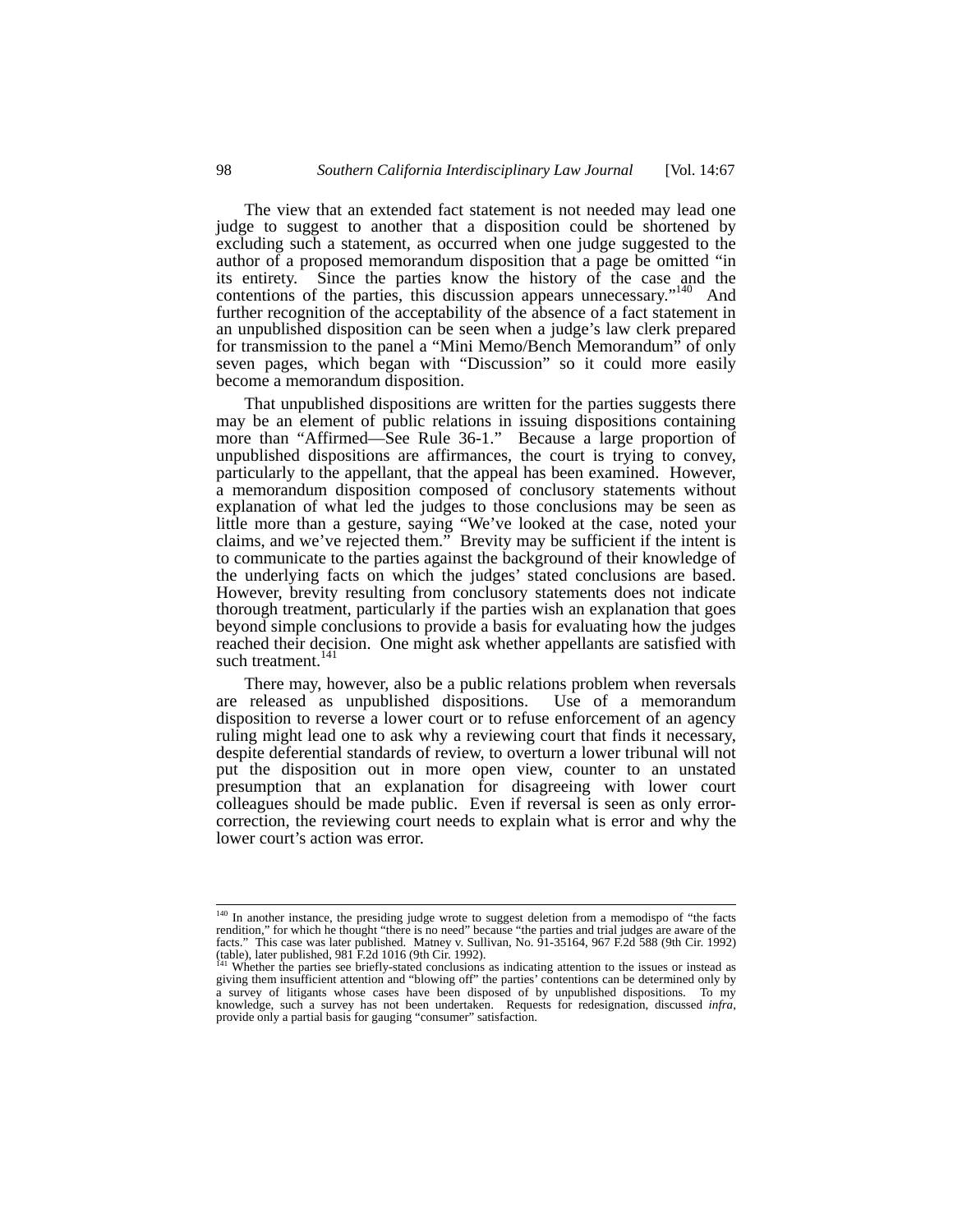#### D. PRECEDENT

Another, and probably more important, reason for devoting less writing time to unpublished dispositions is that they cannot be cited as precedent. Given the on-line availability of "unpublished" dispositions, this is now their key distinguishing characteristic. As Chief Judge Martin has noted, "What distinguishes them . . . are citation limits. Without such limits there is virtually no distinction between published and unpublished." $142$  As he notes further, this distinction follows from the "need to be able to distinguish those opinions worthy of publication, and of making a meaningful contribution to our body of precedent, from those that merely apply settled law to decide a dispute between parties."<sup>143</sup> As the Ninth Circuit began to make greater use of unpublished memoranda, the judges discussed language to accompany release of such dispositions to call attention to their non-precedential, non-citable status.<sup>144</sup> The court's own rules made a distinction between opinions and memoranda. Rule 21(a) stated "A written reasoned disposition of a case which is not intended for publication is a MEMORANDUM,"<sup>145</sup> and Rule 21(c) was clear on the non-precedential status of memoranda:

(c) Disposition as Precedent

 A disposition which is not for publication shall not be regarded as precedent and shall not be cited to or by this Court or any district court of the Ninth Circuit, either in briefs, oral argument, opinions, memoranda, or orders, except when relevant under the doctrines of law of the case, res judicata, or collateral estoppel.<sup>146</sup>

The perceived need for a notation to the same effect with each disposition, a matter separate from the rule, led the court's Executive Committee to consider language to be used in all unpublished dispositions. Some judges already had been including a notation about the nonprecedential status of these dispositions, as one judge made clear to his colleagues in 1983.<sup>147</sup> For him, it was not the fact of publication that was crucial; at most, publication could only be discouraged, not prohibited. What was important was the need to "remind counsel and pro per litigants, some of whom are not too bright, of the consequences of memorandum dispositions." His view, if publishers of specialized reporters should publish these dispositions, was "So what?" as "[t]he important thing is that the publication itself expressly state that the decision is not citable as

<sup>&</sup>lt;sup>142</sup> Martin, *supra* note 1, at 193.<br><sup>143</sup> *Id.* at 189.<br><sup>144</sup> Recent usage is: "This disposition is not appropriate for publication and may not be cited to or by the courts of this circuit except as provided by Ninth Circuit Rule 36-3." The court has adopted a rule, temporary until July 1, 2005, stating that unpublished dispositions "(a) . . . are not binding precedent, except when relevant under the doctrine of law of the case, res judicata, and collateral estoppel" and may be cited only for law of the case, etc. and "(ii) for factual purposes, such as to show double jeopardy, sanctionable conduct, notice, entitlement to attorneys' fees, or the existence of a related case," and in a request to publish or in a petition for rehearing or rehearing en banc "(iii) . . . to demonstrate the existence of a conflict among opinions, dispositions, or orders." 9TH CIR. R. 36-3.<br><sup>145</sup> 9TH CIR. R. 36-3.

<sup>&</sup>lt;sup>145</sup> 9TH CIR. R. 21(a) (revised and renumbered as 9TH CIR. R. 36-1, eff. July 1, 1987).<br><sup>146</sup> 9TH CIR. R. 21(c) (revised and renumbered as 9TH CIR. R. 36-3, eff. July 1, 1987).<br><sup>147</sup> Judge Charles Merrill to associates (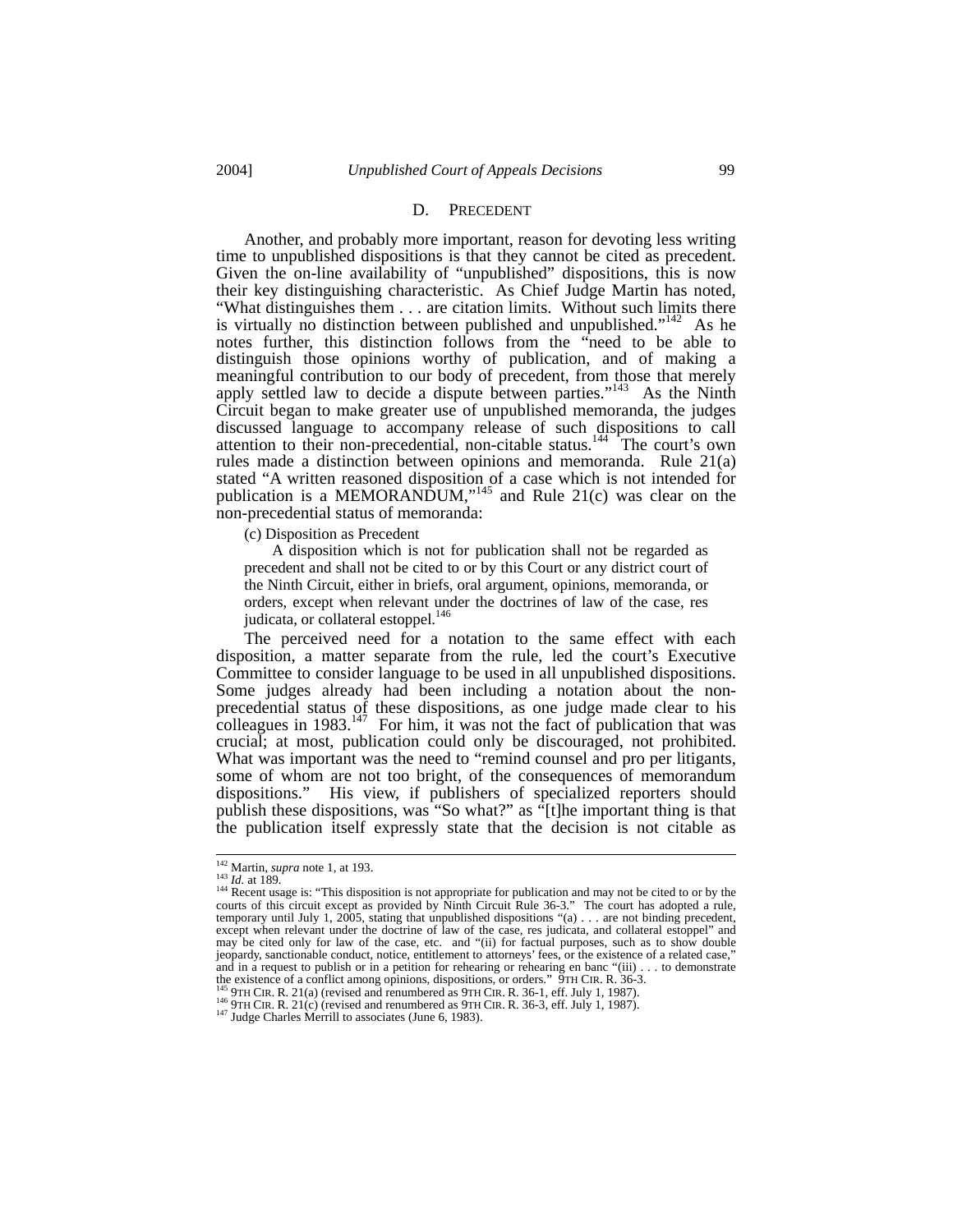precedent." He wanted to "eliminate any ambiguity that publication may create in the mind of the reader"; that could be done if the disposition "on its face explicitly shows its lack of value or usefulness."<sup>148</sup>

If unpublished dispositions are not precedential, the legal analysis in them requires less development. As one judge stated in arguing against publication of a particular disposition, "our disposition does not appear to provide the kind of thorough reasoned analysis that would be warranted" for publication "if the issue is one of general importance." If, however, an opinion is to be written, Judges Reinhardt and Kozinski observed, "The legal discussion must be focused enough to dispose of the case before us yet broad enough to provide useful guidance in future cases"; moreover, "we must explain why we are adopting one rule and rejecting others" because opinions are often written "where the law is unclear."<sup>149</sup> The converse, that an unpublished disposition requires less development, can be seen in the comment of a judge who hoped that the disposition author would be "amenable to a memorandum disposition" as it "would certainly have one side-benefit. It would allow me to expedite my review considerably." Spending less time on memorandum dispositions also means more time for published opinions. As Judges Kozinski and Reinhardt put it, "Not worrying about making law in 3,800 memdispos frees us to concentrate on those dispositions that affect others besides the parties to the appeal."<sup>150</sup> It also means that when a case is published, it stands out; as Chief Judge Martin observed, "judicious use of unpublished opinions gives greater emphasis to those that are published."

To give unpublished dispositions precedential value would, said one judge, "require us to spend precious time polishing for publication about 76 percent of our cases on which we spend very little judge time now, but rely on recent graduates of law schools for the writing and most of the editing." As Kozinski and Reinhardt also explain, "If memdispos could be cited as precedent, conscientious judges would have to pay much closer attention to their precise wording. Language that might be adequate when applied to a particular case might well be unacceptable if applied to future cases raising different fact patterns."<sup>152</sup> If all cases were published and citable, the quality of analysis in the types of opinions now published might well suffer; in any event, said Judge Kozinski, "This new responsibility would cut severely into the time judges need to fulfill their paramount duties [of] producing well-reasoned published opinions . . . . "<sup>153</sup> Furthermore, one judge suggested that the proposed new Federal Rule allowing citation for

<sup>&</sup>lt;sup>148</sup> *Id.* Questions about the notation have arisen at other times, with the dispute perhaps tied to the

larger question of retaining non-citation status for presently "unpublished" rulings.<br><sup>150</sup> Kozinski and Reinhardt, *supra* note 61, at 43.<br><sup>150</sup> Id. at 44.<br><sup>151</sup> Martin, *supra* note 1, at 191.<br><sup>152</sup> Kozinski and Reinhard 1155, 1178 (9th Cir. 2001) (Kozinski, J.). 153 S*ee Hart*, 266 F.3d at 1178.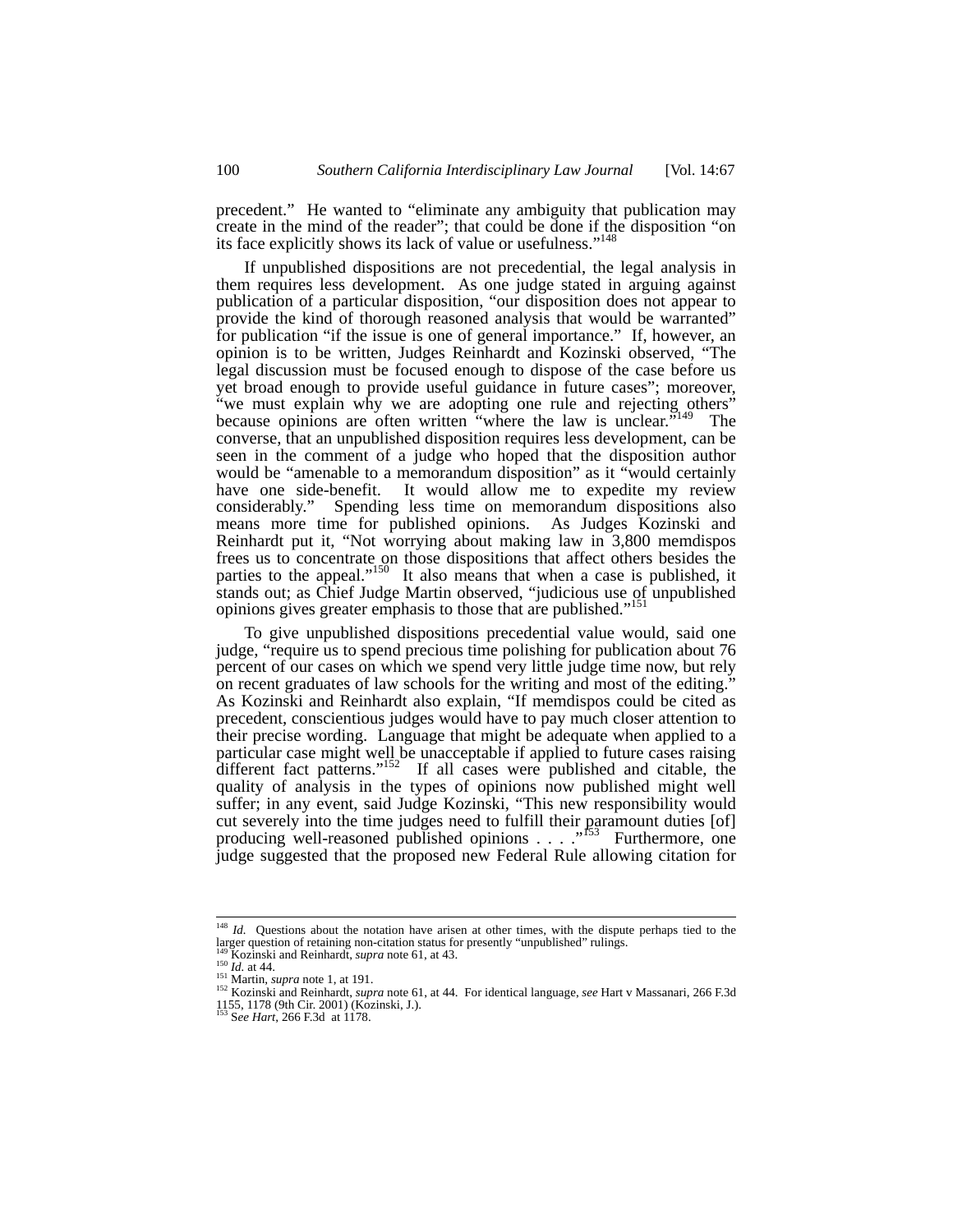persuasive effect would lead to more "Affirmed—See Rule 36" dispositions, with the result that less would be said in the dispositions.<sup>154</sup>

An extensive opinion is said not to be needed if the law to be applied is straightforward, or if a case is heavily fact-specific and thus is of minimal broader applicability. The general notion is that unpublished dispositions are to be used in cases that break no new ground and thus do not pronounce new circuit precedent, and particularly to dispose of cases applying existing law to uncomplicated fact patterns. We can see this in a judge's comment that "the disposition of this appeal requires no more than an unpublished memorandum, as the result reached . . . involves a routine application of our asylum law."<sup>155</sup> If the purpose of publication is to state circuit law and thus to provide precedent for future use, a heavily fact-specific case will, other things being equal, not be seen as a good candidate for publication. As a judge observed in one case, "This seemed to me to be such a factspecific case that an opinion was not warranted." And, as a judge said in another case in rejecting a colleague's suggestion of publication, "This is a fact specific case that I do not believe would be of precedential value."<sup>156</sup> And, in still another case, the author, who had reported himself as leaning to preparing an unpublished disposition, reported, "The panel was of the opinion that this is such a fact-specific case that we really do not need to publish," although he sent an opinion rather than a memorandum disposition to the panel.

It should be noted that there are some instances where, rather than use an unpublished disposition because of fact-specificity, the judges think the fact situation to be sufficiently unusual that publication is warranted. We can see that in the judge's comment that a case which involved mail fraud related to inflating the value of a horse so as to receive a large insurance payment is "an interesting case that probably justifies publication merely because of its interesting facts," $157$  and his comments in a later case, concerning deportation of a person found not to be a citizen, that "in view of the unusual facts, I suspect it should be published, and so suggest."<sup>158</sup>

In evaluating these comments, one should keep in mind that whether a disposition should be published depends in part on what one views as precedent or as contributing to precedent and stating the law. If this is limited to abstract and theoretical statements of legal rules, less will be published. However, if precedent is seen as developing incrementally through stating the application of a rule to facts which mark out a line, then more is to be published.

Among fact-specific cases that may be thought appropriate for an unpublished disposition are those where the basic question is the

<sup>&</sup>lt;sup>154</sup> Interview with Judge Diarmuid O'Scannlain in Pasadena, Cal. (Feb. 3, 2004).<br><sup>155</sup> Rivera-Moreno v. I.N.S., 213 F.3d 481, 487 (9th Cir. 2000) (Hawkins, J., specially concurring).<br><sup>156</sup> Hermens v. United States, No. 9 10197, 972 F.2d 1346 (9th Cir. 1992) (table). 158 Judge Alfred T. Goodwin to panel (Jan. 18, 1996) (Gutierrez-Tavares v. I.N.S., No. 94-70210, 92

F.3d 1192 (9th Cir. 1996)).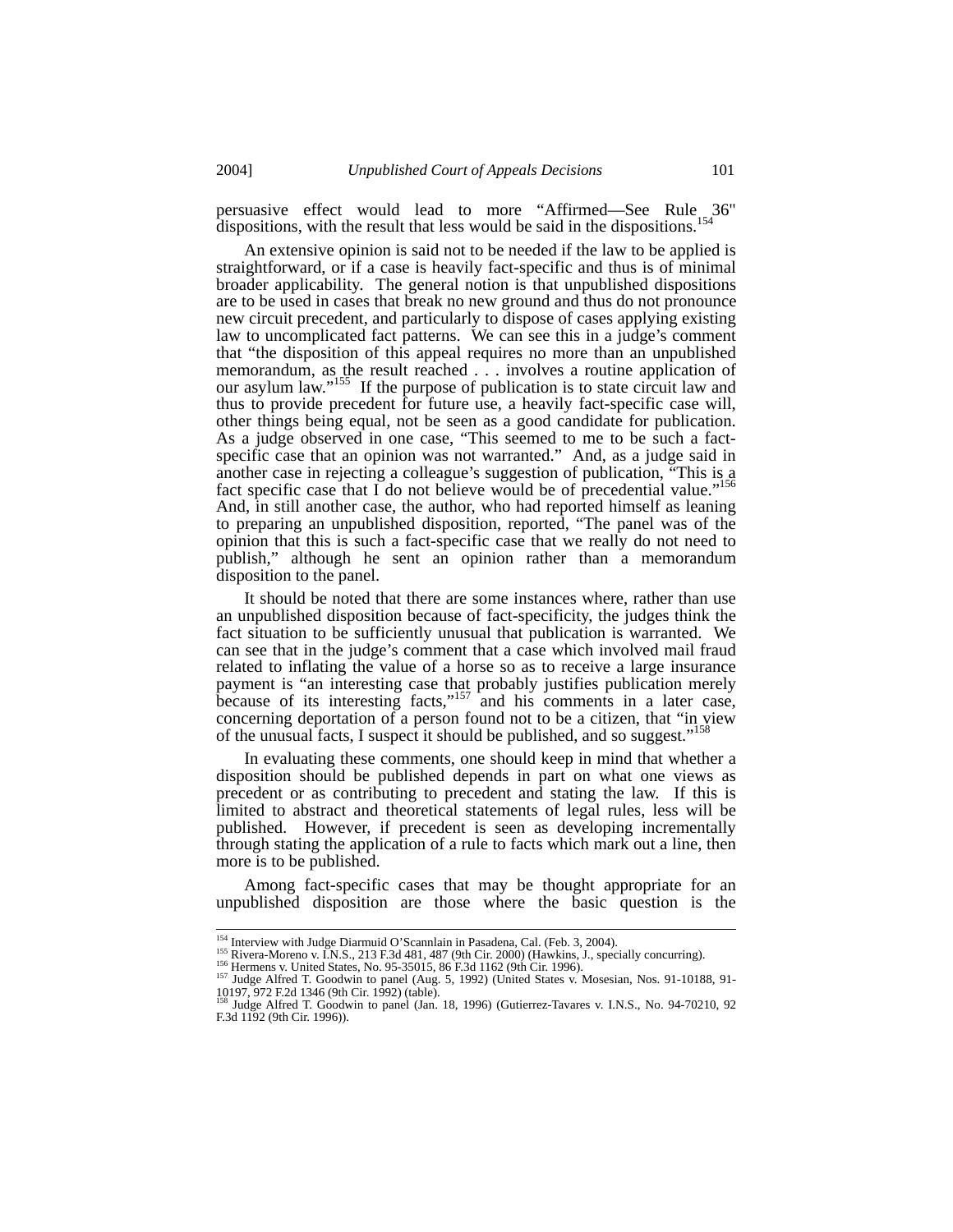sufficiency of the evidence. One can see this regularly when the appellant in a criminal case claims that evidence was not sufficient to sustain a conviction.<sup>159</sup> An unpublished disposition was used even when a majority of a court of appeals panel, providing a paragraph of explanation, reversed for *in*sufficiency of the evidence, over a dissent in which the dissenting judge spelled out at length why the evidence was sufficient to sustain the conviction.<sup>160</sup> While one might question not publishing a disposition While one might question not publishing a disposition containing a dissent that was also a reversal, use of such a disposition might be appropriate where the disagreement is not over the applicable law but only over the sufficiency of the evidence. Use of unpublished dispositions where sufficiency of the evidence is at issue also occurs in civil cases, such as those concerning Social Security disability benefits.<sup>161</sup> In one such case early in the use of unpublished dispositions, the judges, in a statement clearly intended for the parties, recognized the harshness of the result and expressed their sympathy to the appellant, but said the result was required by the law.<sup>162</sup>

#### E. USE BY JUDGES

The rule that unpublished dispositions are not to be cited would lead us to expect judges not to mention them; the rules against using unpublished rulings, even if highly relevant, should severely constrain all, including the judges who have issued the specific memorandum disposition which might be relevant. The constraint can be seen in Judge Malcolm Marsh's statement, "I will not categorically go against an unpublished decision. I might be familiar with an unpublished disposition in one of my cases. The public defender and the U.S. Attorney know it. No one can cite it. Is there a fiction everyone tries to get around?"<sup>163</sup> Yet during the sentencing council held by the district judges in Judge Marsh's own district, a judge who had been reversed in an unpublished ruling would call it to others' attention, and the disposition would affect others' sentencing,<sup>164</sup> indicating that they are used even when not directly cited. One might suggest here that if other judges find an unpublished ruling to be relevant to their work, they might suggest that the panel publish it. This, however, would be impractical if more than a short time had elapsed since the ruling was issued.

In some instances, unpublished dispositions have been mentioned because the court's rules so permitted, at least at the time the disposition was issued. Thus, in a Fifth Circuit ruling in 2001, there was such a

<sup>&</sup>lt;sup>159</sup> *See* Polk v. United States, No. 72-3020 (9th Cir. 1973).<br><sup>160</sup> United States v. Chapman, 72-1451 (9th Cir. 1973); *see also* United States v. Mora-Romero, No. 73-1790 (9th Cir. 1973) (explaining that the outcome was controlled by a line of published Ninth Circuit

cases, which were cited).<br><sup>161</sup> Martin, *supra* note 1, at 183 ("[F]rom my experience, prime candidates for unpublished opinions are<br>Social Security [and] Black Lung" cases, to which he added "criminal cases as well as pri petitions.").<br> $\frac{1}{12}$  Triller v. Richardson, No. 71-2762 (9th Cir. 1973).

<sup>&</sup>lt;sup>163</sup> Ninth Circuit Judicial Conference, Open Forum on Court of Appeals (Aug. 17, 1997) (notes on file with author).

<sup>&</sup>lt;sup>4</sup> Ninth Circuit Judicial Conference, Breakfast with the Bench (Aug. 17, 1997) (notes on file with author).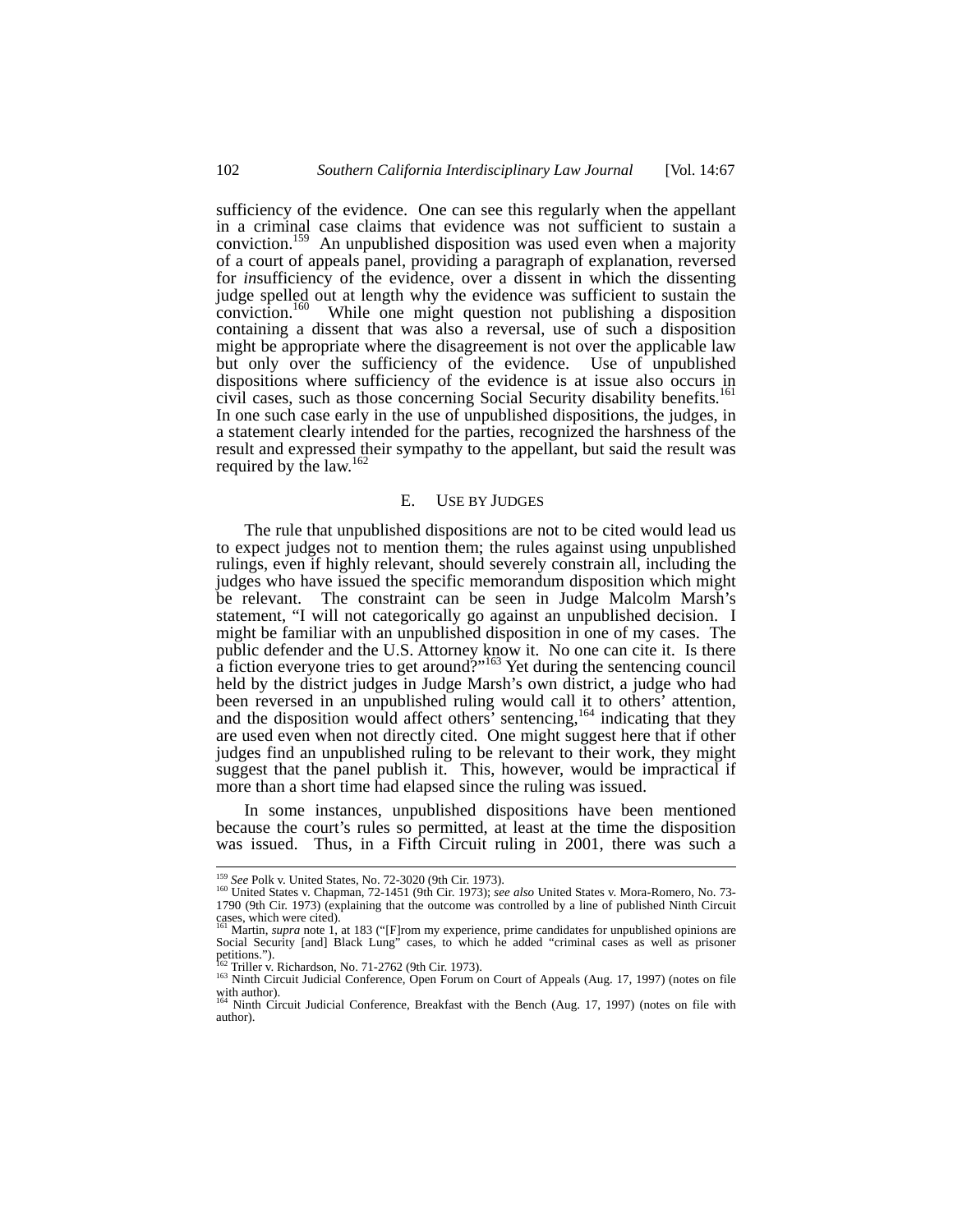citation to a case in which "[t]his court addressed a similar claim" and publication of the previous "unpublished" disposition as an appendix to the current ruling.<sup>165</sup> In a related instance, in a case from Guam, the Ninth Circuit cited two cases from the Appellate Division of the District of Guam. Judge Canby noted that "[a]lthough neither has been published, we are satisfied that [they] constitute authoritative statements of Guam law to which we must defer."<sup>166</sup> He added that "[u]nlike this circuit, the Guam courts afford the same respect to published and unpublished decisions," and the court below had in its rules "no provision analogous" to the Ninth Circuit's "non-citation rule."167 Another instance of use for "law of the case" was an ERISA case; in preparing the opinion, the writing judge said with respect to citing an unpublished disposition, he would include a footnote indicating the citation was done "as a specific exception to our long-standing rule that unpublished dispositions may not be cited otherwise 'to or by this court.'" The judge also noted, "The purpose of the footnote is to make clear what otherwise might be misunderstood by many readers as a letdown in our rule against citing unpublished material."<sup>168</sup>

Somewhat related to such "law of the case" use occurred when, in one memorandum disposition, the majority on a Ninth Circuit panel relied on an unpublished disposition in an earlier, related case, saying that they found no abuse of discretion in denying withdrawal of a guilty plea "[f]or the reasons expressed in our memorandum disposition in the companion case of *United States v. Manukian*, 16 Fed.Appx. 715 (9th Cir. 2001)."169 The judge writing a separate opinion, pointing out the majority's reliance, relied as well on his dissent in that earlier case: "I respectfully dissent from this holding for the reasons I stated in my dissent in *Manukian*."<sup>17</sup>

The rules intended to preclude citation to unpublished dispositions have not eliminated references to them by lawyers, or by judges in published opinions. Certainly, if the parties are seeking certiorari for the court of appeals' ruling, their lawyers must mention the cases. As Justice Stevens noted in a case in which he criticized the use of unpublished dispositions, one in which certiorari had been sought, "The petition for certiorari submitted the Ninth Circuit's opinion as it was issued, with the footnote explaining that the opinion could not be published or cited."<sup>171</sup>

Some usage is permitted in relation to "the law of the case" and related doctrines. Thus, in some circuits, "counsel may refer to unpublished

 <sup>165</sup> Baldwin v. Daniels, 250 F.3d 943, 946 (5th Cir. 2001) "Unpublished opinions issued before January 1, 1996, have precedential value. *See* 5th Cir. R. 47.5.3."<br>1, 1996, have precedential value. *See* 5th Cir. R. 47.5.3."<br><sup>166</sup> People of Territory of Guam v. Yang, 800 F.2d 945, 947 n.2 (9th Cir. 1986), rev'd *en banc*, 8

<sup>507, 514 (9</sup>th Cir. 1988).

<sup>&</sup>lt;sup>167</sup> Id.<br><sup>168</sup> Judge Alfred T. Goodwin to panel (Dec. 26, 1995) (San Francisco Culinary, Bartenders & Serv.<br>Employees Welfare Fund v. Lucin, 94-16091, 76 F.3d 295 (9th Cir. 1996)). He added, "Unfortunately, the erosion of the rule is proceeding apace, as nearly every calendar finds us reading briefs citing unpublished memoranda." *Id.*<br><sup>169</sup> United States v. Satamian, 40 Fed. App. 405, 406 (9th Cir. 2002). Arthur Hellman considers this

more like collateral estoppel.

<sup>&</sup>lt;sup>170</sup> *Id.* at 407 (Gould, J., concurring in part, dissenting in part).<br><sup>171</sup> County of Los Angeles v. Kling, 474 U.S. 936, 938 (1985) (Stevens, J., dissenting).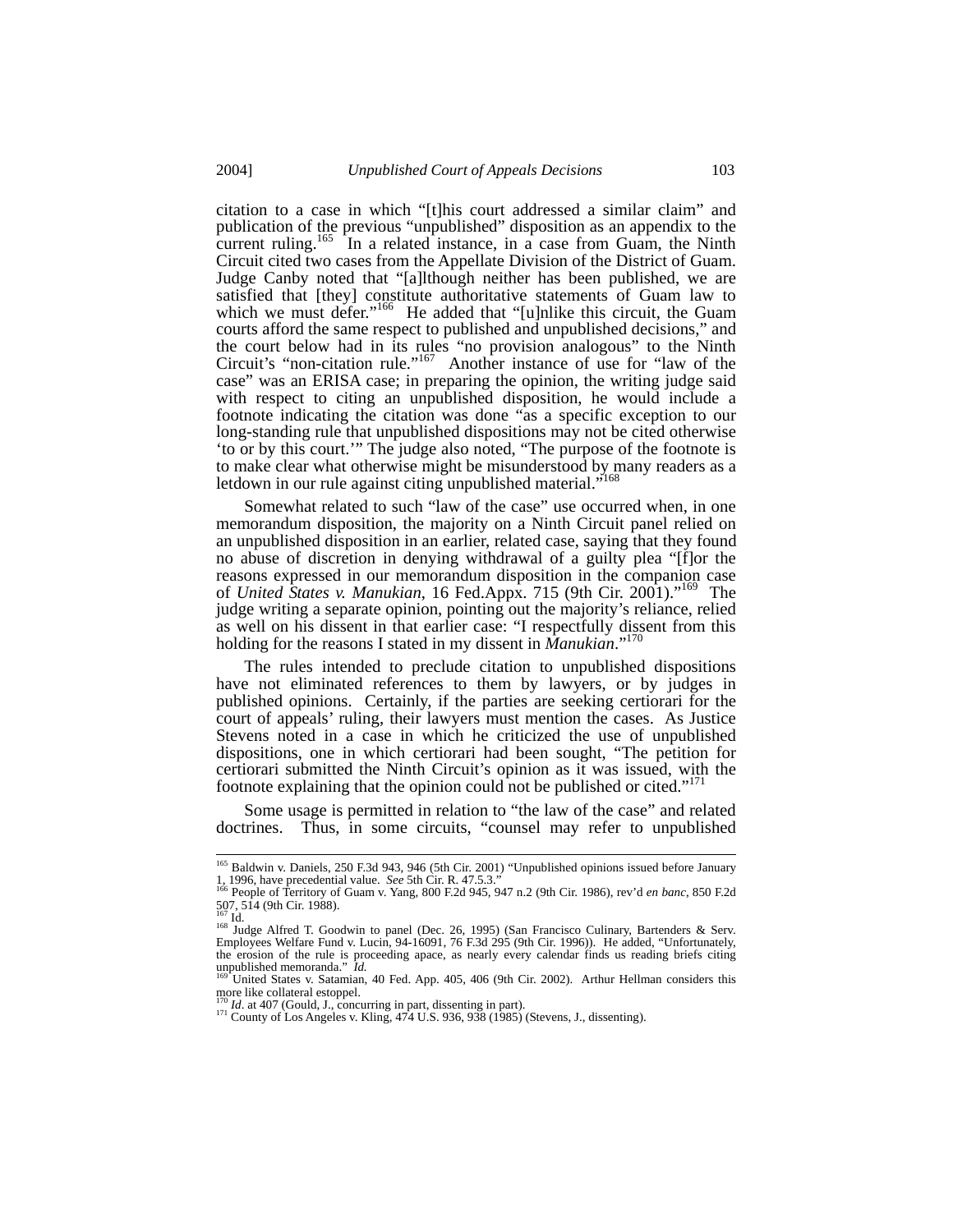dispositions when the binding or preclusive effect of the disposition, rather than its quality as precedent, is relevant."172 A district judge in Maryland, in deciding a case brought by a prison inmate who regularly sued everyone imaginable, mentioned the Fourth Circuit's ruling affirming his earlier order barring filing of any court document "'that contain threats, obscenities, or excrement',"<sup>173</sup> attached that unpublished disposition to his published opinion dismissing the present claim with prejudice.

At times, however, judges' mention of unpublished dispositions goes beyond noting them for "law of the case" or res judicata purposes. During consideration of a case on the discipline of a lawyer, which resulted in an unpublished disposition, the visiting circuit judge who had the writing duties raised with his colleagues the question of whether he could mention an unpublished disposition by an earlier Ninth Circuit panel that had put the lawyer on notice of his possible disbarment for vexatious conduct. "It seems to me relevant and if possible should be cited," he noted. The two other judges agreed on the relevance of the earlier case and the appropriateness of referring to it; however, one suggested, "We should state that the Gaskell case is an unpublished disposition in a related case so people won't get the idea that we're unaware of our rule." Indeed, the disposition contained a footnote which said of the earlier case, "This is an unpublished decision in a related case, and may not be cited to or by the courts of this circuit except as provided by Ninth Circuit Rule 36-3."174

In a Tenth Circuit case, the author, in stating the position taken by the majority of courts of appeals to speak to the search-and-seizure point, said, "This court has recently agreed in an unpublished decision," which he then cited.<sup>175</sup> In another Tenth Circuit case, this one on sentencing. Judge In another Tenth Circuit case, this one on sentencing, Judge McKay, in pointing out that "every circuit to have considered the issue has held that § 924(c)'s plain language prohibits sentences imposed under that statute from running concurrently with state sentences," noted that "most of these opinions have not been published," and then cited two published opinions and three unpublished ones (from the Fourth, Seventh, and Ninth Circuits). $176$ 

Judges on a Ninth Circuit panel openly recognized a large number of unpublished dispositions in one area of the law when they attempted to resolve whether, when someone had been charged with illegal reentry after deportation, the Supreme Court's ruling in *Almendarez-Torres v. United States*<sup>177</sup> required correcting the judgment of conviction or instead required resentencing. Judge Alarcon noted that "[v]arious three-judge panels of our court . . . have issued a number of unpublished memorandum decisions

<sup>&</sup>lt;sup>172</sup> Introduction to listing of "Decisions Without Opinions" from the U.S. Court of Appeals for the

District of Columbia Circuit," referring to its Local Rule 11(c).<br><sup>173</sup> Gantt v. Maryland Div. of Corr., 894 F. Supp. 226, 227 (D. Md. 1995) (quoting George W. Gantt, No.<br>94-7384, 1995 WL 378591 (4th Cir. June 27, 1995)).<br>

The earlier case was Canatella v. Gaskell, 50 F.3d 14 (9th Cir. 1995) (table).

<sup>176</sup> United States v. Gonzales, 65 F.3d 814, 819 (10th Cir. 1995). 177 523 U.S. 224 (1998).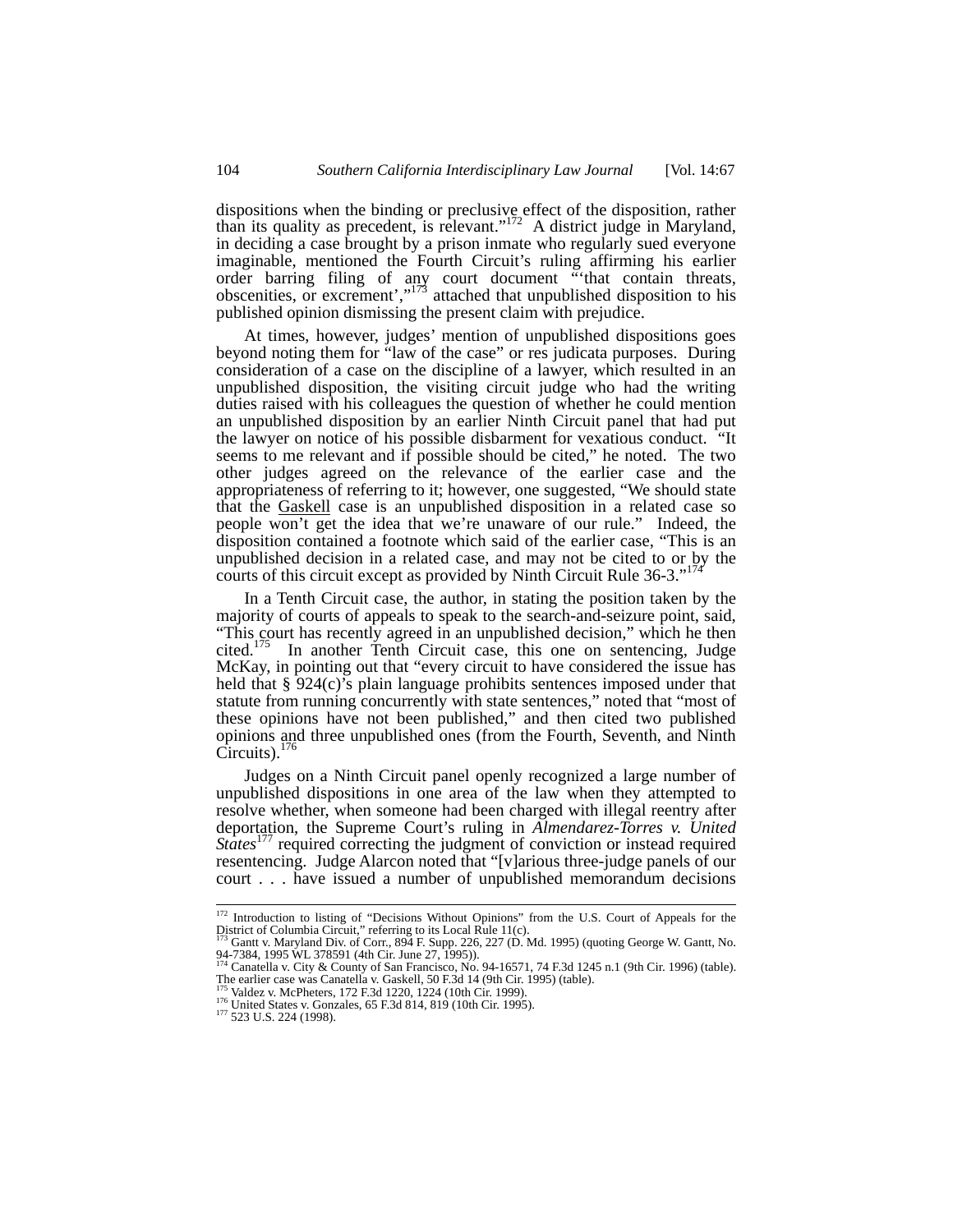taking different approaches to resolving the question."<sup>178</sup> He added that these "conflicting mandates undoubtedly have created no small amount of confusion for district judges who serve in border districts," in part because of their on-line availability.<sup>179</sup> This problem had led the panel to ask the attorneys at oral argument "to submit a list of the unpublished dispositions of this court that have confronted the issue." While Judge Alarcon restated the standard position that "[u]nder our rules, these unpublished memorandum dispositions have no precedential value," he then listed them, arranged by the approaches taken, "so that counsel and the district courts will know that each of them has been superseded today" by the published opinion, which "now reflects the law of the circuit."<sup>180</sup>

In what amounted to an act of civil disobedience concerning the nonpublication non-citation rules, Judge Krupansky of the Sixth Circuit attached the text of a majority memorandum<sup>181</sup> to his published dissent because an unpublished disposition "is virtually invisible to the scrutiny of the public and members of the bar because it is without precedential value and because [it] effectively avoids the legal consequences of an intracircuit precedent conflict capable of implicating the integrity of the appellate process," and because he felt the case before him "addresses issues of continuing concern to both bench and bar."<sup>182</sup>

These instances certainly do not indicate rampant use of unpublished dispositions by judges. However, the greater the use allowed of "unpublished" dispositions, the less difference between them and "official" published opinions. One judge has observed that the "realist faction" on his court, recognizing the reality created by electronic availability, would repeal the unpublished-published distinction.<sup>183</sup> And rules could be repeal the unpublished-published distinction.<sup>183</sup> amended to allow greater mention of unpublished dispositions. Thus, at the suggestion of its Advisory Rules Committee, the Ninth Circuit's Rule 36-3 was changed to allow "citation of unpublished dispositions or orders . . . in requests for publication and in petitions for panel rehearing and rehearing en banc,"184 but the revision of the rule "still [does] not allow[] persuasive citation despite the recommendation of the circuit's Judicial Conference and Rules Advisory Committee that it do so."<sup>185</sup>

<sup>&</sup>lt;sup>178</sup> United States v. Rivera-Sanchez, 222 F.3d 1057, 1062 (9th Cir. 2000).<br><sup>179</sup> *Id.* at 1063.<br><sup>180</sup> Id.<br><sup>181</sup> Klein v. Stop-N-Go, 816 F.2d 680 (6th Cir. 1987).<br><sup>181</sup> Klein v. Stop-N-Go, 824 F.2d 453 (6th Cir. 1987) (Kr between unpublished memoranda and published opinions, then perhaps the Third, Fifth, and Eleventh Circuits "had it right"; that is, they more clearly maintained the difference by not making unpublished dispositions available.<br><sup>184</sup> David R. Thompson, *The Ninth Circuit Court of Appeals Evaluation Committee*, 34 U.C. DAVIS L.

REV. 365, 370 (2000). 185 Braun, 84 JUDICATURE 90, *supra* note 28, at 94.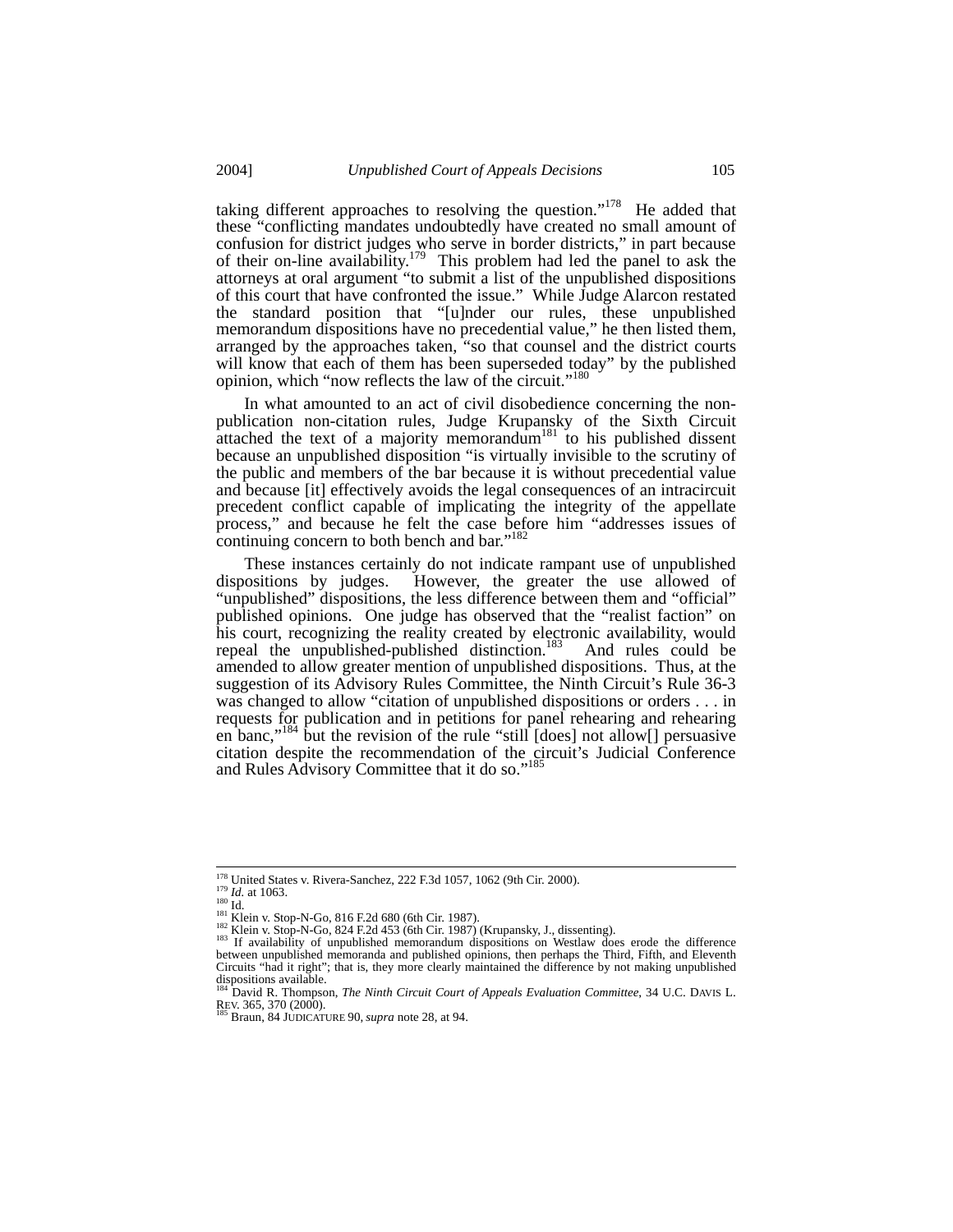#### F. AVAILABILITY OF RULINGS

Part of the justification for non-published dispositions was the assumption that they would be available on only a limited basis—provided to the parties and accessible at the court library. Others might see them, and some offices, including government agencies, might collect sets of them, and the likelihood of uneven access was offered to support the noncitation rule. The parties who could cite them, for matters like collateral estoppel, would, of course, have received them. Beyond that, it was alleged that, within the community of those who use the courts, those who do so more frequently ("haves" and "repeat players") would collect these rulings and would benefit from what they conveyed about a court's inclinations and direction, while those whose court contact was infrequent ("one-shotters," "have-nots," and "underdogs") would be at a disadvantage.

When use of memorandum dispositions began, they were released as slipsheets. In addition to being provided to the parties, they were also available in court libraries and on request. They were not published in the *Federal Reporter.* The next step, however, was listing them there in tabular form with case name, docket number, district court or agency, and disposition (affirmance or reversal). In these slipsheets, the authors of the memorandum disposition is not shown, just as the writing judge is not indicated for published opinions designated "per curiam," nor was that information later to become available on Westlaw. A noted dissent does reduce the possibilities of authorship from three to two, but the writing judge remains (relatively) anonymous.<sup>186</sup> Judges who believe that the author, to whom they may have deferred, should be identified because that judge had more to do with the opinion's language and thus should accept the responsibility for the opinion, may for that reason support redesignation as a signed opinion, and the writing judge may likewise recognize this in saying, "I'll put my name on it to protect the innocent."

Even in the early days of their use, memorandum dispositions, although designated "not for publication," were in fact published. In pre-Westlaw days, West Publishing Co., the publisher of the *Federal Reporter*, "respect[ed] our decision to forego publication," but that was not true of legal newspapers and specialized reporting services. A judge noted that the *Los Angeles Daily Journal* had published two of the court's memorandum dispositions,<sup>187</sup> and another judge observed, "Prentice-Hall now publishes all our tax decisions, including memorandums,"<sup>188</sup> with the same holding true in other fields. Nor could the court do anything to stop publication. As one judge has observed, "Under the First Amendment we can't stop

<sup>&</sup>lt;sup>186</sup> There are rare instances in which the author can be determined. In a dissent, Judge Hufstedler indicated that Senior District Judge Solomon (D.Or., sitting by designation) was the memorandum's author. United States v. English, 76-1646 (9th Cir.). In another case, Judges Chambers and Hufstedler respectively concurred with and dissented to the unsigned memorandum, which therefore likely was authored by Second Circuit Senior Circuit Judge Moore (sitting by designation). United States v. Hernandez-Martinez, 74-3327 (9th Cir. 1975). *See* Wepsiec & Wasby, *supra* note 52.<br><sup>187</sup> Judge Warren Ferguson to Judge Alfred Goodwin (Nov. 19, 1980). <sup>188</sup> Judge Charles Merrill to associates (June 6, 1983).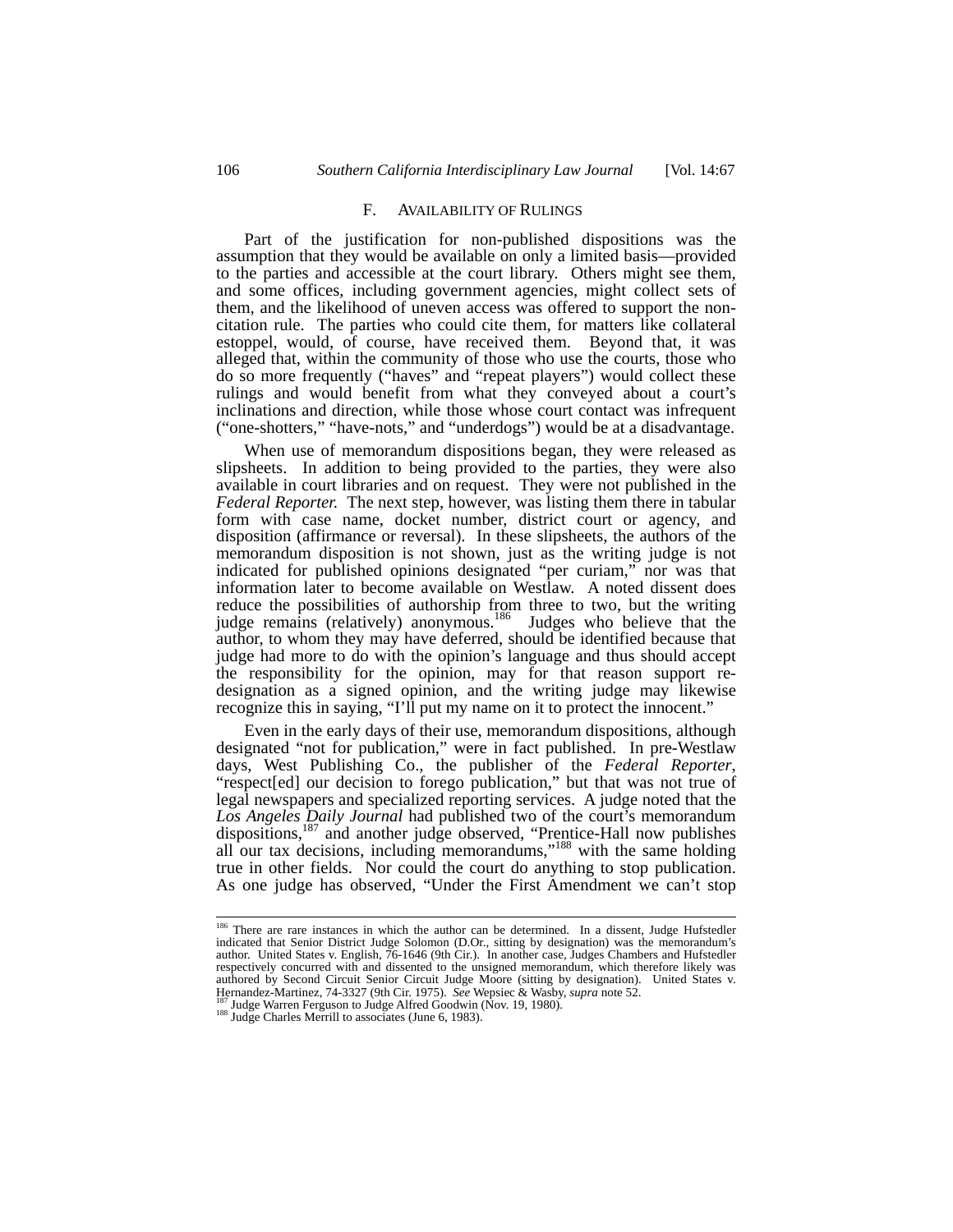anyone from printing the memos but we can discipline lawyers who cite them."<sup>189</sup>

Indeed, the issue of lawyer citation was to be before the court years later, making clear that discipline was a real possibility if a lawyer violated the no-citation rules. A Ninth Circuit panel issued a show-cause order based on violation of the court's rules when a lawyer cited an unpublished disposition in a reply brief to support an argument that a particular jury instruction sought by appellant was not required. The panel majority made clear that citing an unpublished disposition to "provid[e] 'notice' to the court of the existence or absence of legal precedent" was impermissible. Citing an unpublished disposition "for factual purposes, such as to show double jeopardy, sanctionable conduct, notice, entitlement to attorneys' fees, or the existence of a related case," as Rule 36-3(b)(ii) provided, was acceptable; such situations, said the panel, "will almost always involve one or both of the parties to the pending case." However, "[i]f a precedent were a 'fact' for purposes of the exception, then the exception would swallow up the rule." $1\frac{1}{2}$ 

Accepting the lawyer's statement of having misunderstood the scope of the exception, the panel ultimately decided that this particular rule violation did not warrant imposing sanctions. Indeed, in its concluding paragraph, the majority observed that "we may bear part of the responsibility" and "tempt lawyers to cite [unpublished dispositions] as precedent" by having issued unpublished dispositions "that violate General Order 4.3a," which provided: "Because the parties and the district court are aware of the facts, procedural events and applicable law underlying the dispute, the disposition need recite only such information crucial to the result."<sup>191</sup> Somewhat later, in his *Hart v. Massanari* opinion, which focused more directly on the constitutionality of the non-precedential status of unpublished dispositions, Judge Kozinski also excused counsel's citation of an unpublished disposition, saying it did not warrant a sanction, because the court's rules "are obviously not meant to punish attorneys who, in good faith, seek to test a rule's constitutionality," and *"Anastasoff* may have cast doubt on our rule's constitutional validity."<sup>192</sup>

In considerable contrast to the earlier situation of limited availability, unpublished memorandum dispositions of almost all courts of appeals are now available on Westlaw and Lexis.<sup>193</sup> Such electronic availability of

<sup>&</sup>lt;sup>189</sup> Judge Alfred T. Goodwin, handwritten note on memo from Judge Warren Ferguson (Nov. 19, 1980).<br><sup>190</sup> Sorchini v. City of Covina, 250 F.3d 706, 708 (9th Cir. 2001) (Judge Tallman dissented without opinion).<br><sup>191</sup> *Id.* at 709 n.1. The ruling was issued as a per curiam, but, as one member of the majority was a

district judge, the opinion was likely written by Judge Kozinski, who had elsewhere argued for brief, concise memorandum dispositions.<br>
<sup>192</sup> Hart v. Massanari, 266 F.3d 1155, 1180 (9th Cir. 2001).

<sup>&</sup>lt;sup>193</sup> It may, however, be somewhat exaggerated to say that "thousands of unpublished table decisions on Westlaw and LEXIS do provide more information about the courts' decisionmaking process than is available in the *Federal Reporter.*" Michael Hannon, *A Closer Look at Unpublished Opinions in the United States Courts of App* 

*See* Wendy R. Leibowitz, '*Dog' Cases Get Around on the 'Net'*, 19 NAT'L L.J. 7, Oct. 14, 1996, at A11 (providing a brief treatment of availability elsewhere on the Internet of unpublished dispositions,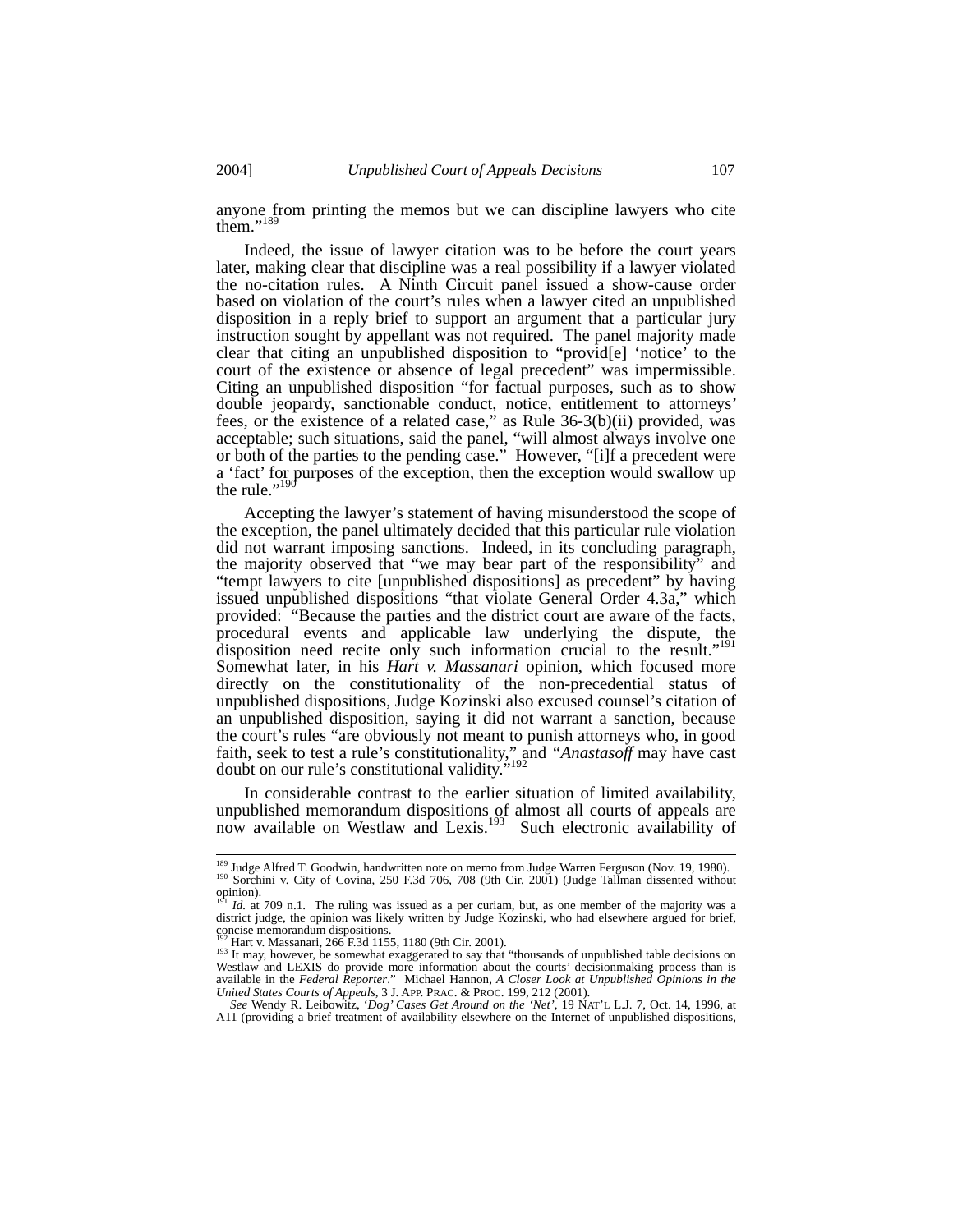unpublished dispositions is relatively recent; it produces the improbable phenomenon, the "published unpublished ruling," a verbal difficulty that could be avoided by calling them "non-citable dispositions." Such availability did not occur until at least a decade after unpublished dispositions came into use, although some rulings from prior years were added to the database later.<sup>194</sup> The first of the circuits allowing Westlaw coverage was the Sixth Circuit, in January 1985, followed by the District of Columbia Circuit in April 1988 and the Ninth Circuit in September 1989. Coverage of unpublished dispositions from the other circuits which make them available through Westlaw did not begin until 1990 (First and Seventh Circuits, July 1990) or later (Tenth Circuit, February 1991; Eighth Circuit, April 1992; Second Circuit, September 1995; and the Fourth Circuit, August 1996).<sup>195</sup> The Third, Fifth, and Eleventh Circuits lagged behind the other circuits in making available the *texts* of their unpublished dispositions to Westlaw, and in posting them on their websites.<sup>196</sup> The Fifth Circuit did not do so until July 2003, leaving "the Eleventh Circuit as the last holdout refusing to put its unpublished opinions online."<sup>197</sup> Such laggard behavior would soon become irrelevant under the E-Government Act of 2002, which "requires each circuit to maintain a website affording access—in a 'text searchable format'—to 'all written opinions issued by the court, regardless of whether such opinions are to be published in the official court reporter."<sup>198</sup>

A substantial number of unpublished dispositions have been available on Westlaw.<sup>199</sup> The numbers through mid-July 2000 ranged upward from roughly 2,500 cases each in the First Circuit, the smallest court of appeals, and the District of Columbia Circuit, which makes infrequent use of them, through roughly 4,200 cases in the Second Circuit; 5,500 cases each in the Seventh and Eighth Circuits; and almost 10,700 cases in the Tenth Circuit,

making the point that on the Internet, there is a diminished distinction between published and unpublished dispositions).

A report for the Federal Rules of Evidence Committee makes the useful distinction between "reporter publishing" and "internet publishing." See William T. Hangley, Opinions Hidden, Citations Forbidden: A Report and Recommen *Citation of Nonbinding Federal Circuit Court Opinions*, 208 F.R.D. 645 (2002). It should also be noted that for many of the "table cases" (those listed in *Federal Reporter*) from the

mid-1980s, the *texts* of those rulings are not available on Westlaw, nor is the panel composition,

although basic information such as disposition and Keycite history is available.<br><sup>194</sup> Memorandum dispositions from the early years of their use cannot be located on Westlaw. Included<br><sup>195</sup> E Meil from the use cannot be l

are Ninth Circuit unpublished dispositions from 1973 through 1976 cited in this article.<br><sup>195</sup> E-Mail from Susan Sipe to Kurt Gruebling (July 19, 2000) (noting that these dates are those when<br>the attempted coverage began "

<sup>&</sup>lt;sup>196</sup> A law librarian who said that "a very large number of unpublished opinions from these three circuits are in fact recorded on Westlaw" and finds that roughly one-third of the unpublished dispositions in the Westlaw CTA database are from those three circuits did concede that "the vast majority of them do not contain opinion text." Hannon, *supra* note 193, at 211.

contain opinion text." Hannon, *supra* note 193, at 211.<br><sup>197</sup> Stephen R. Barnett, *No-Citation Rules Under Siege: A Battlefield Report and Analysis*, 5 J. APP.<br>PRAC. & PROC. 473, 476 (2003).<br><sup>198</sup> Id.<br><sup>199</sup> Comparison of

<sup>&</sup>quot;unpublished" dispositions would also allow determination of the extent to which Westlaw reported all such rulings or missed a nontrivial amount of them. As the Westlaw staff has noted, courts are requested to send their unpublished cases but Westlaw is "unable to guarantee that all do make it to us." E-Mail from Susan Sipe, *supra* note 195.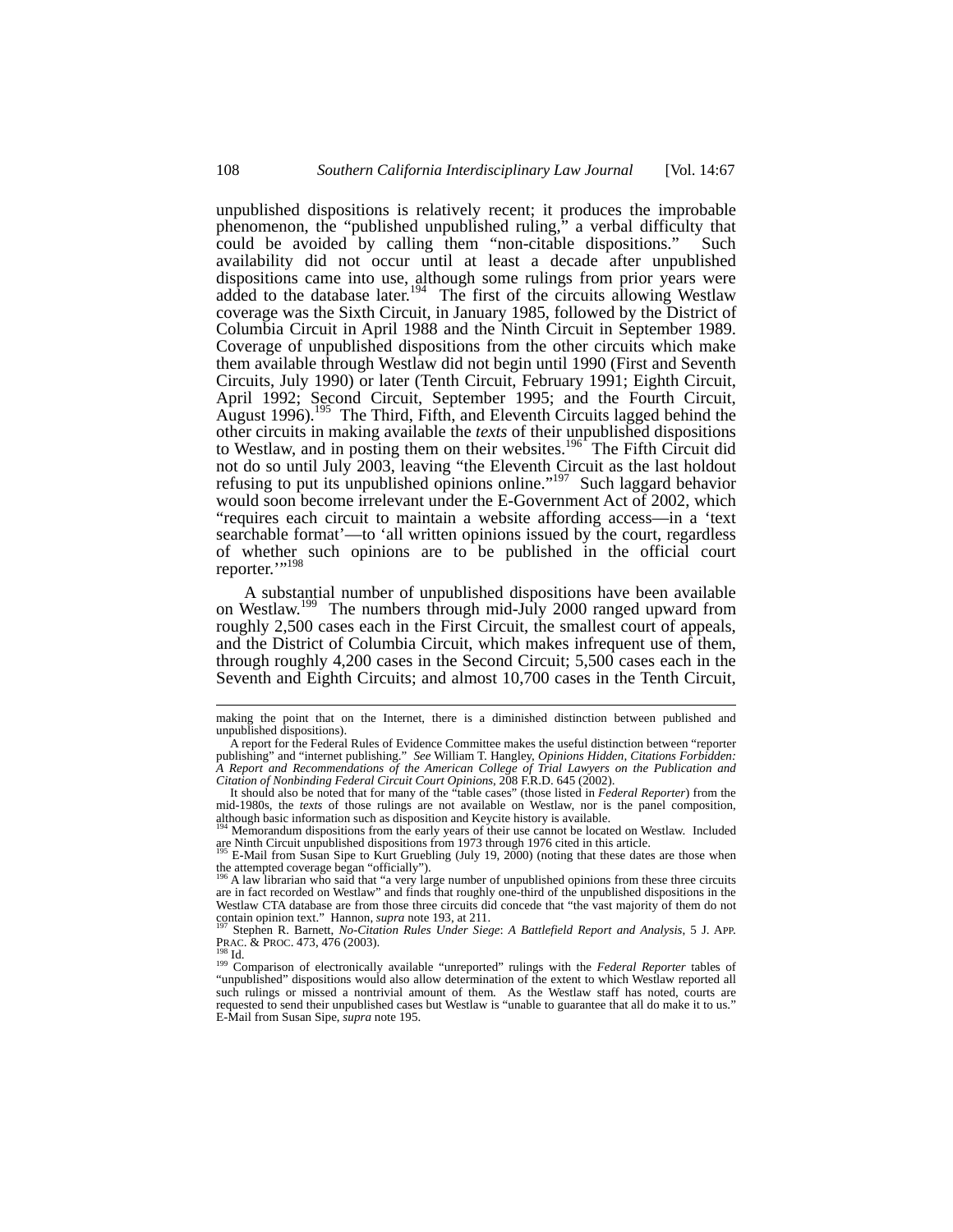to the much higher figures for the Sixth Circuit (almost 28,800 cases), the Fourth Circuit (33,279 cases), and the Ninth Circuit, the largest circuit, with over  $34,500$  cases.<sup>200</sup>

It is now the case that "'unpublished' opinions generally are as readily available as those designated as 'published',"<sup>201</sup> and Barnett says "the entire controversy over unpublished opinions may be laid" to Internet availability.<sup>202</sup> The presence of unpublished dispositions on electronic databases, and now in published volumes, has changed the factual basis for the assumption of limited availability. The ease with which relevant case law can be retrieved has also undercut the purported problem of inability to stay in touch with the law, as the need for reading and absorbing cases as they appear has diminished. Because widespread use of the internet thus makes the dispositions easily available to those with a computer and a subscription to the relevant service, there has come a leveling in access to materials of this sort; although law firms do vary in the size of staff with time to analyze such dispositions.

In September 2001, the distinction between "published" opinions and "unpublished" memorandum dispositions was further erased when West began to publish the *Federal Appendix*, a series of bound volumes containing selected "unpublished" dispositions, for all courts of appeals except the Fifth and Eleventh, which then still precluded access to them. West then ceased publishing the lists of not-for-publication dispositions.<sup>203</sup> An instance of what these volumes contained can be seen in 29 *Federal Appendix*. A more complete picture requires looking at several volumes, as this particular volume did not contain dispositions from the District of Columbia, First, Fourth, and Fifth Circuits, and contained fewer than 25 each for the Seventh, Eighth, and Federal Circuits. The next volume (30 *Federal Appendix*) also contained no First Circuit dispositions or Fifth Circuit listing, and there were a small number from the District of Columbia Circuit, while "unpublished" dispositions for the Eleventh Circuit were only in table form, as were roughly half those from the Third Circuit. Publication of the *Federal Appendix* prompted changes in terminology from "unpublished" to "precedential" and "non-precedential"; adoption of references to dispositions "not published in the *Federal Reporter,*" along with the allowed use of memoranda for purposes of persuasion, may serve to break down what had begun as the strong distinction between published precedential opinions and unpublished nonprecedential memorandum dispositions.

Judges are well aware of the greater availability of unpublished rulings and advert to it, as Judge Arthur Alarcon did in saying that "we are mindful

<sup>&</sup>lt;sup>200</sup> Hannon, *supra* note 193, at 209 tbl.4.<br><sup>201</sup> Oversight Hearing on Unpublished Judicial Opinions Before the Subcomm. on Courts, the Internet, and Intellectual Prop., House Comm. on the Judiciary, 105 Cong. 63 (2002) (Statement of Arthur D. Hellman).<br> $\frac{202}{202}$  Barnett, *supra* note 197, at 19 (2002).

<sup>&</sup>lt;sup>203</sup> The last "tables" for other than the Fifth and Eleventh Circuits appeared in 248 F.3d, covering early 2001 cases.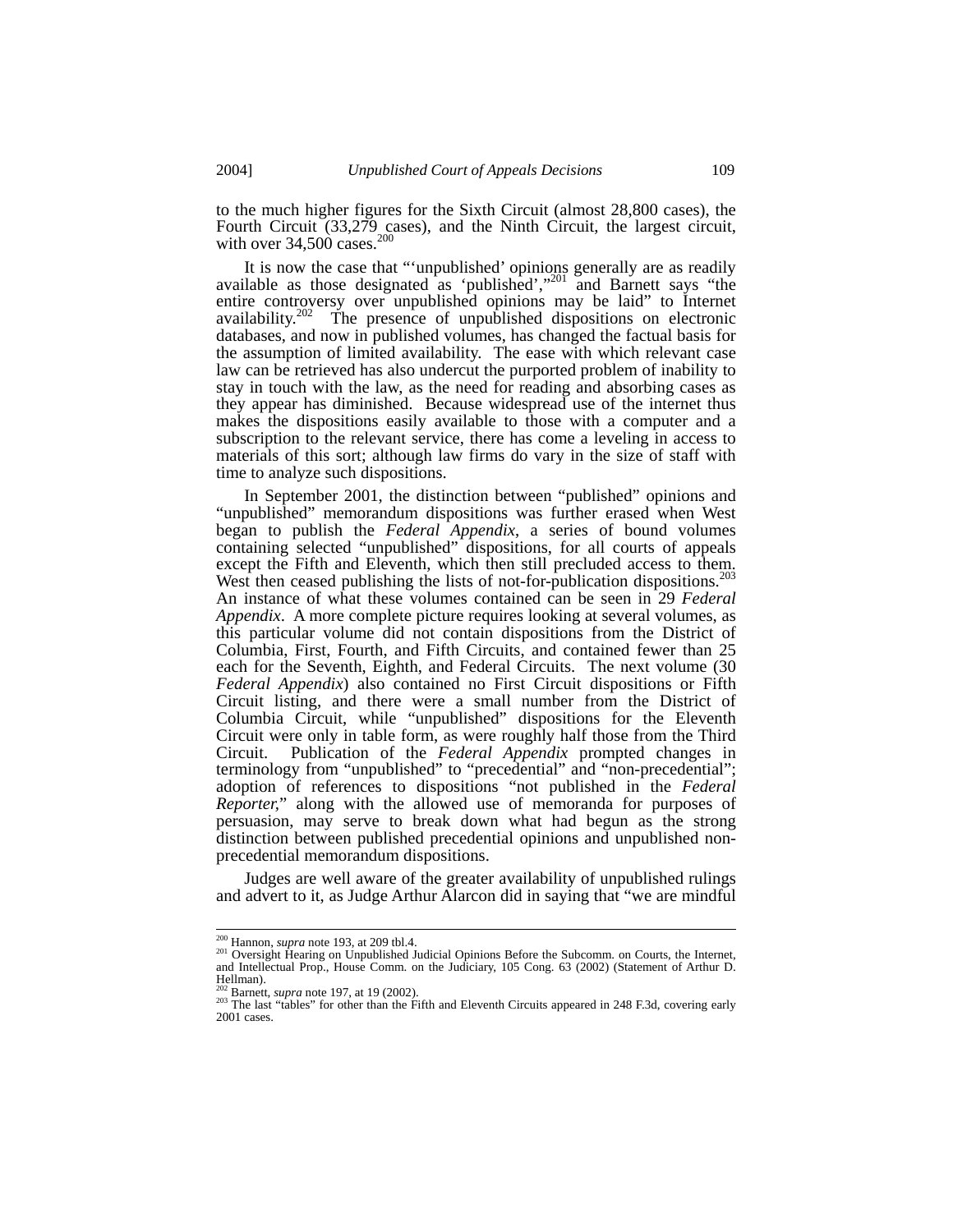of the fact that they are readily available in online legal databases such as Westlaw and Lexis."<sup>204</sup> Knowing that their memorandum dispositions are going to be published in some fashion, judges might be less likely to use such rulings or might give greater attention to developing these rulings than when they were available only in slipsheet form at court and were collected only by the persistent few who sought them.<sup>205</sup> Judges' self-consciousness about what appears in print, as a published opinion, evident in willingness to concur in an unpublished memorandum but not in a published opinion, might suggest a similar self-consciousness about what sees the light of day even without the formal cachet of a precedential opinion. However, it is quite likely that caseload pressures to dispose of cases, coupled with standard chambers routines in which clerks play a large part, will mean that any possible judge or clerk self-consciousness as to the availability of their "deathless prose" will be submerged and thus will have little effect on publication patterns and on what these dispositions look like.<sup>206</sup> As one observer noted, what is likely is an attitude that could be stated as, "Yes, technically they are published, but they don't know who wrote it, and I still have more important things to worry about."<sup>207</sup> It may, however, be less the availability of these dispositions than the lawyers' ability to cite them as persuasive that would lead judges to show more concern about them. Indeed, Chief Judge Martin opposes citation because, if the cases are cited back to the judges, preparing them instead of precedential opinions would not save time; judges would have to prepare a memorandum disposition as if it were a published opinion.<sup>208</sup>

In early 2000, the judges learned that their supposedly unpublished rulings, with the name of the putative author attached to case docket numbers, might be obtainable on-line through an archive developed by staff of the Administrative Office of the U.S. Courts (AO). The judges' concern was that anyone with access to the AO site could match up authors with particular unpublished dispositions, thus opening judges to criticism for underdeveloped work product. The AO continues to decline to release such identifiers for any of its publicly available databases,  $209$  but feelings about the AO, never a favorite of the judges, are not likely improved by the suspicion that the AO collects this information for statistical purposes to show work loads, and, by extension, the productivity not only of particular courts but also of individual judges. In any event, as noted *supra*, on-line availability will again increase under the requirements of the E-Government Act of 2002.

<sup>&</sup>lt;sup>204</sup> United States v. Rivera-Sanchez, 222 F.3d 1057, 1063 (9th Cir. 2000).<br><sup>205</sup> Were that so, it would introduce an element of uncertainty into comparisons of pre-Westlaw<br>memorandum dispositions with those immediately av those appearing initially in *Federal Appendix.*<br><sup>206</sup> The author's impression, based on extended exposure to Ninth Circuit unpublished dispositions and

examination of recent ones in *Federal Appendix*, is that such change has not occurred.<br><sup>207</sup> Todd Lochner, personal communication to Stephen L. Wasby (n.d.).<br><sup>208</sup> Martin, *supra* note 1, at 196.<br><sup>209</sup> This has plagued s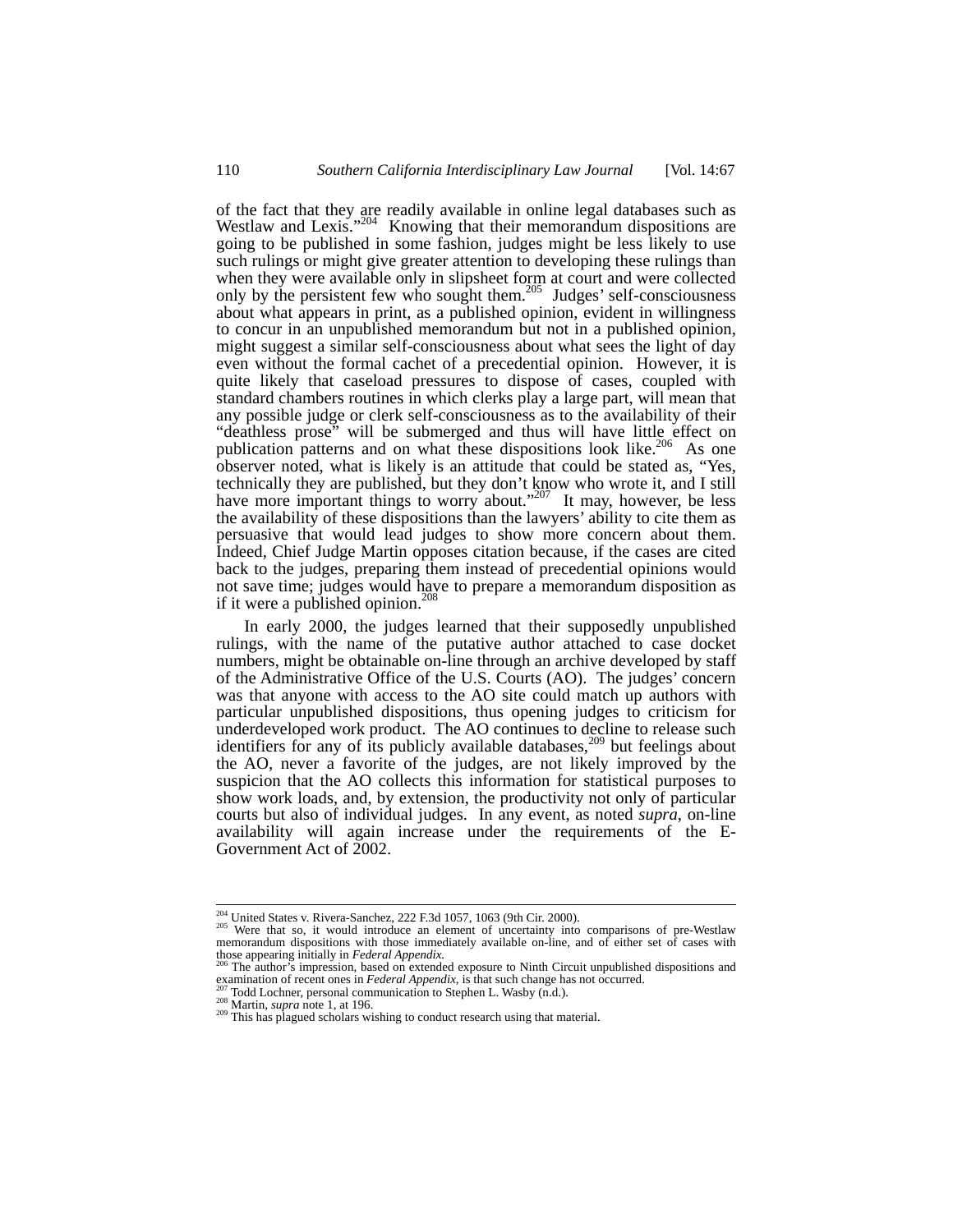## V. STAGES OF THE PROCESS

We finally turn to the decisional process by which courts of appeals develop not-for-publication dispositions, paying greater attention to the judges' decision in those cases which go to regular argument calendars. Throughout, it should be kept in mind that at all these stages, in their decisions as to whether to write an opinion for publication or to utilize an unpublished memorandum disposition, the judges are guided by a set of formal criteria provided in a court rule and by additional norms. Those guidelines and the degree to which the judges follow them are discussed in a separate article.

There are several stages in the process by which the decision is made to publish a disposition. The first stage for cases in the court of appeals is that central staff attorneys assign weights to them. The easiest cases, those with the lowest weights, are sent to a screening panel with either a bench memorandum or, more often, a draft memorandum disposition for the judges' consideration prepared by the staff attorney. These "light-weight" cases usually result in an unpublished disposition. Any judge can reject a case from the screening process, sending it to a regular calendar. This is done, according to one judge's estimate, in from two percent to more than ten percent of these cases. If a judge on a screening panel thinks that a case is sufficiently important to require greater treatment, perhaps including argument and a published opinion, the judge may reject it from screening. However, even after being sent to a merits panel, most of these cases will likely be submitted on the briefs rather than argued, and an unpublished ruling will result.

There are instances in which, even when a screening panel believes a case contains an issue of note, the panel will dispose of a case itself rather than send it to a merits panel. In one screening case in which a state sentence for probation revocation was challenged as double jeopardy, the lead judge's law clerk had suggested sending the case to an argument panel, but the judge suggested publication because of the lack of Ninth Circuit law on the subject. Judges may, however, shy away from reaching the merits on an important issue in a screening case. In one such instance, a Sentencing Guidelines case, the lead judge reported "that there is currently no Ninth Circuit law on the issue whether a court may depart [from a Guideline sentence] based on uncounted juvenile sentences," but he thought reliance on the Guidelines would "be sufficient to justify not publishing," and he later observed, "I have always been reluctant to publish screening decisions on first impression issues for the circuit."<sup>210</sup> However, after another judge's suggestion that "[s]omebody is waiting for it" publication on that issue—and that the government would seek

 <sup>210</sup> Judge Alfred T. Goodwin to panel (Alarcon-Duarte v. INS, 95-60452, 87 F.3d 1317 (9th Cir. 1996)). This perhaps was part of the more general concern, stated by a judge in another case, of not publishing where "the point was not very well briefed and not argued."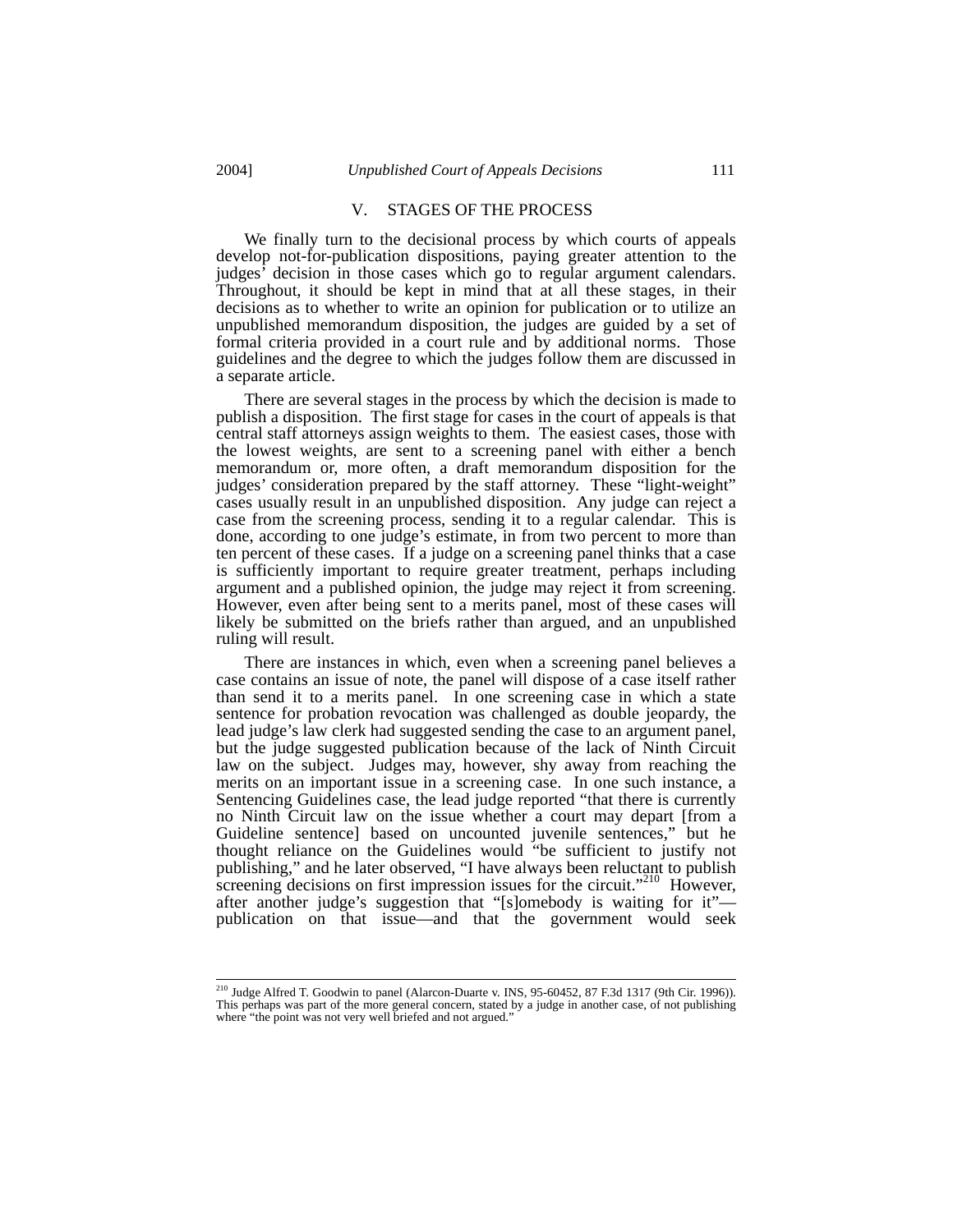redesignation of a memorandum disposition, the author agreed to publish, because "we have clear guidance from other circuits."<sup>211</sup>

In a slightly later case, the same lead judge, in finding "no Ninth Circuit precedent on partial filing fees" required for a prisoner to file an *in forma pauperis* action, said, "That may mean returning the case for assignment to a regular panel," but the judge also noted, "On the other hand, the issue is fairly straightforward, and oral arguments are precluded because the *pro se* plaintiff is a prisoner." <sup>212</sup> While he proposed a memorandum disposition, he agreed with a colleague who suggested that it be made an opinion "since we have no precedent of our court on the subject." $^{213}$ 

#### A. ORAL ARGUMENT

Cases assigned directly to regular panels but nonetheless ordered submitted without argument are somewhat more likely than screened cases to be disposed of by published opinion. However, in general, if oral argument is not heard, a case is not likely to receive a published opinion; when argument is heard, the likelihood that the case will receive a published opinion increases.<sup>214</sup> Data for the Ninth Circuit in 1998 show that publication occurs in forty percent of orally-argued cases but in only three percent of those submitted on the briefs, and in one-fourth of counseled cases but only two percent of pro se matters.<sup>215</sup> Nonpublication may also be related to oral argument in another way: If a court is overburdened with cases, and must take some "short-cuts," the judges may use the savings in time provided by unpublished dispositions to maintain oral argument. This argument was made by the chief judge of the Second Circuit, the court of appeals with the strongest tradition of holding oral argument. $^{216}$ 

Even if argument is held, criteria for publication may lead to disposition of the case in a not-for-publication memorandum, and this has become more likely as the overall proportion of published opinions has decreased. And even where judges know from the beginning that a case is sufficiently routine that oral argument would not affect the outcome and that they will dispose of the case in an unpublished memorandum, in at least some instances, they may feel that oral argument is necessary. Criminal cases fall into this category for some judges, as they feel it important that the court demonstrate that the defendant's position had been publicly heard. Other judges have suggested that Social Security and immigration cases should likewise receive oral argument, even if only ten

<sup>&</sup>lt;sup>211</sup> United States v. Beck, 992 F.2d 1008 (9th Cir. 1993).<br><sup>212</sup> Alexander v. Carson Adult High Sch., 9 F.3d 1448 (9th Cir. 1993).<br><sup>213</sup> Id.<br><sup>214</sup> McKenna, Hooper, & Clark, *supra* note 5, at 19 ("Oral argument is strong publication overall."). The presence of counsel in an appeal, even without argument, also increased the

Iikelihood of a published ruling. *Id.*<br><sup>215</sup> *Id.* at 19 (Table 11).<br><sup>216</sup> Wilfred Feinberg (Chief Judge, Second Circuit), letter to the editor, *U.S. Appeals Court: Separating*<br>*the Significant from the Trivial*, N.Y. TI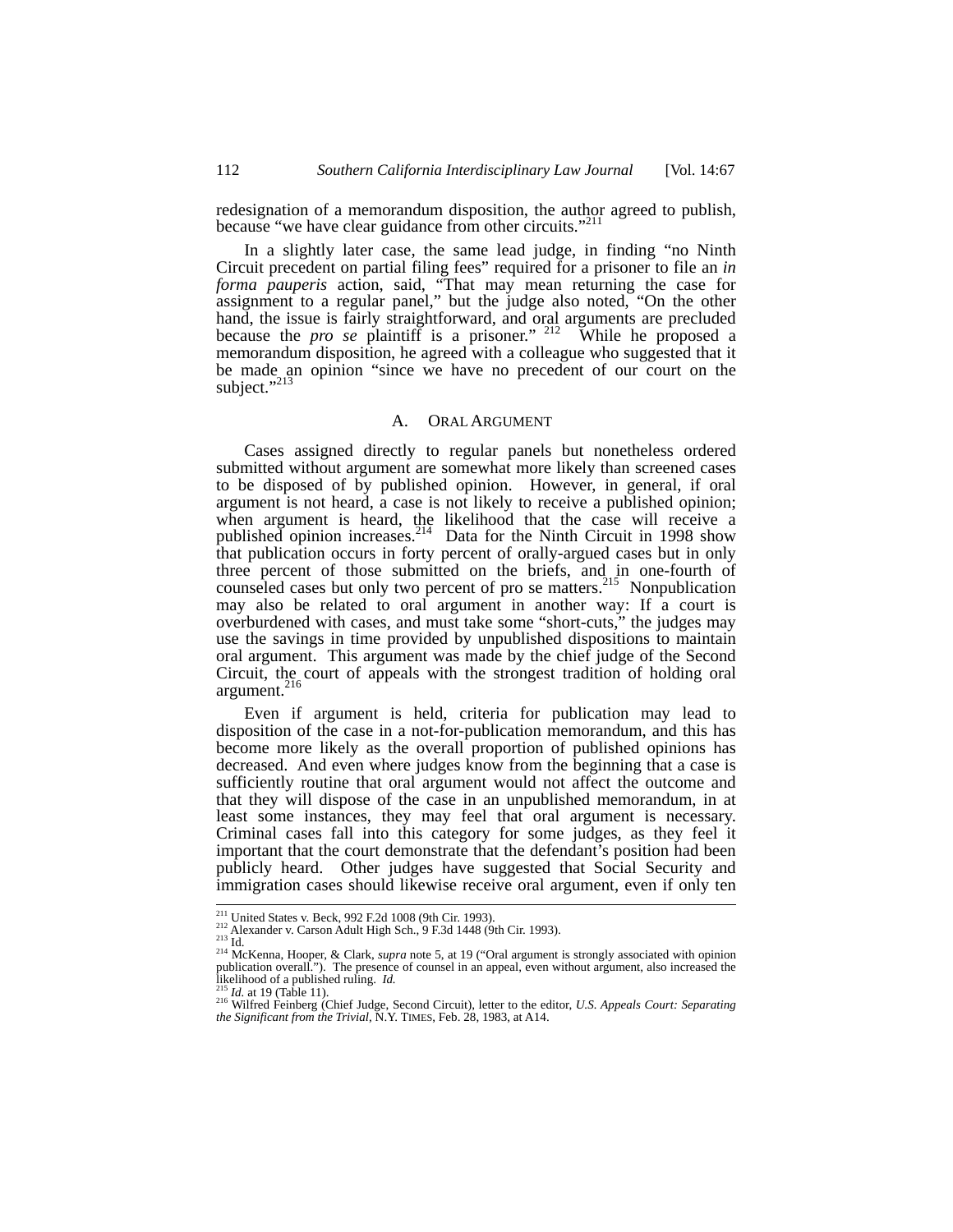minutes per side.<sup>217</sup> A Ninth Circuit judge who has observed that "[i]n some cases, the court hears cases (that is, grants oral argument) for 'public relations' reasons," said, "The judges want the parties—for example, a tribal group in Alaska—to know that their case had been *heard*, even if the judges knew the law was clear and the result was preordained."<sup>218</sup>

#### B. CONFERENCE

At their post-argument conference, judges on merits panels consider both argued and unargued cases. For most of these cases, a clerk in one judge's chambers will have prepared a bench memorandum, which is sent to all panel members. The judges' chambers divide this work.<sup>219</sup> Increasingly, however, for unargued cases that are obviously going to result in a not-for-publication disposition, clerks, instead of preparing a bench memorandum, circulate a draft memorandum disposition in advance of calendar week. $220$  The judges often react to those proposed dispositions before they meet, so that at their conference, the judges simply confirm any suggested changes and order the disposition filed.

For the remaining cases, at conference, in addition to determining the result, the judges make the decision whether to publish the disposition, perhaps on the basis of the clerk's benchmemo recommendation. The basic assumption has been that the panel will make a determination as to whether to publish its disposition before the disposition is drafted, because this early decision affects what is written and the amount of effort expended. The importance of an early decision on whether to publish the disposition is particularly clear for those courts that use AWOP (affirmed without opinion) dispositions. In courts that have disposed of a high proportion of cases in this manner, if it is decided at the post-argument conference that no written disposition is required, the presiding judge sends the clerk an AWOP order citing the court's rule authorizing such dispositions.

The decision on publication is reflected in the presiding judge's postconference assignment memo: "Judge Doe will prepare a disposition for publication." At times, the decision on publication is left to the writing judge in language like "probably an opinion" or "maybe a memorandum." Or matters may be left completely open, as when, in recent cases, the assignment memo said, "Judge X will draft an opinion or a memorandum disposition in his discretion"; "Judge Y to write. Publication at his option"; or "Judge Z will ultimately prepare a disposition in whatever form seems appropriate." As this language suggests, panel members often give substantial deference to the writing judge as to whether a disposition will

ender 217 Ninth Circuit Judicial Conference Judge, Open Forum on Court of Appeals (comment by Mary Schroeder) (Aug. 17, 1997) (notes on file with author). Judge Schroeder also said, "Oral argument is important even when you know from the beginning it's going to be a non-published ruling." Id.<br>
<sup>218</sup> Interview with Judge Jerome Farris in Toronto, Ont. (Aug. 1, 1998).<br>
<sup>219</sup> See Cohen, *supra* note 59, at 91–109 (provid

memoranda, particularly if shared among chambers).

A Ninth Circuit judge who sits as a visiting judge in a circuit that operates without shared bench memoranda has his clerks prepare a draft opinion to serve as the equivalent of a bench memorandum.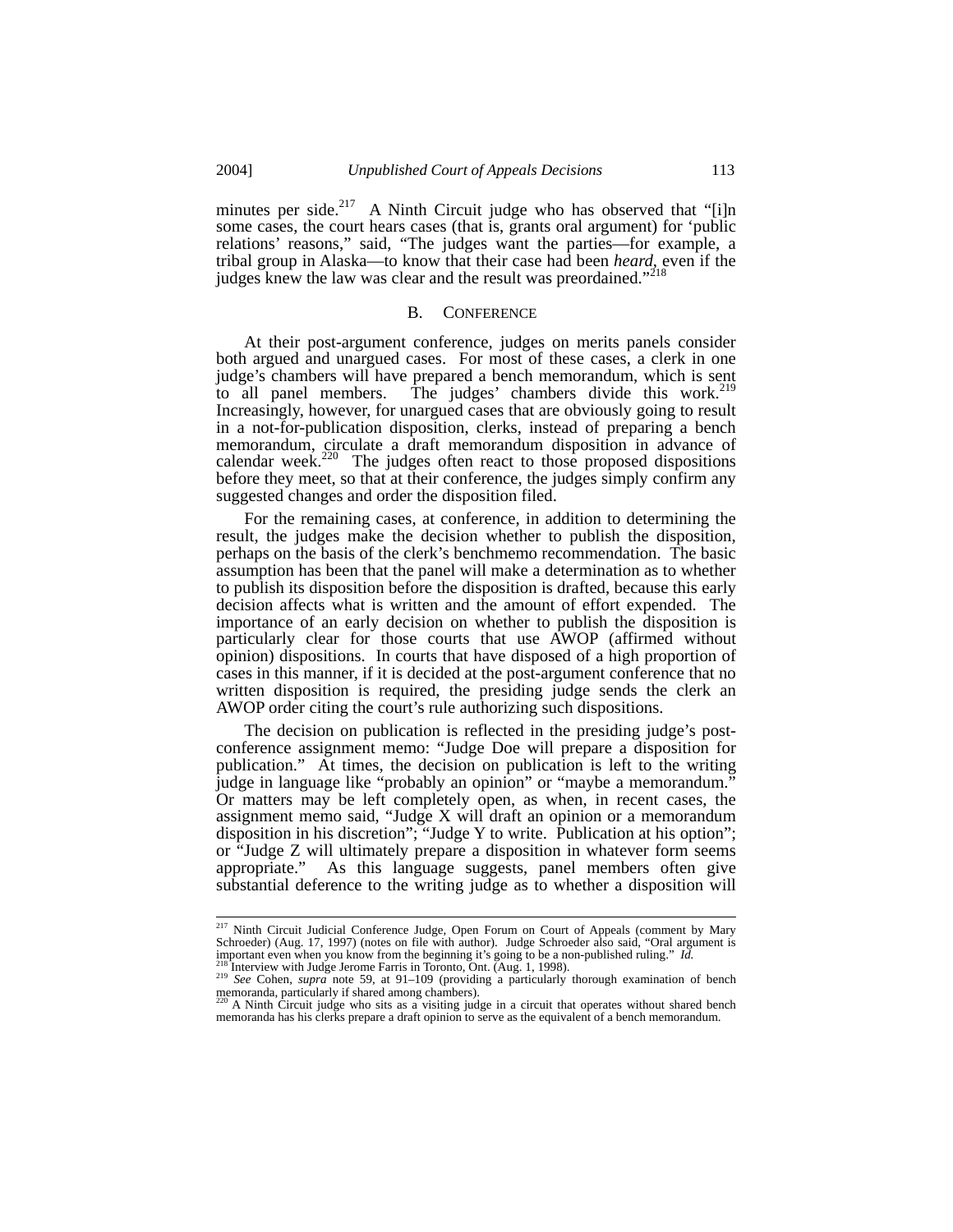be published. However, there are times when members of a panel disagree over publication; when they do, it is likely to occur in the post-conference period. They may disagree because a judge does not believe an issue needs to be reached in order to decide the case and would prefer an unpublished disposition based on simpler grounds, or it may result when a judge is willing to go along and concur if the disposition is unpublished but would feel compelled to dissent were the ruling published. Such disagreements are likely to arise in the post-conference period. As Brudney and Ditslear put it, "the subtle interactive process among three repeat players" that characterizes within-panel interaction in the courts of appeals means that "appellate judges may occasionally agree that if an opinion remains unpublished they will forgo their inclination to dissent."<sup>221</sup> Former D.C. Circuit Chief Judge Patricia Wald has said that "'wily would-be dissenters go along with a result they do not like as long as it is not elevated to a precedent'."222

In the situations where the panel has left the decision on publication to the writing judge, that judge can recommend publication after drafting the disposition, perhaps because the clerk working on the disposition has so recommended, although the ultimate decision is one for the entire panel. We saw this when a judge wrote to his colleagues that, "Although I've prepared this as a memorandum disposition, I'm inclined to think that it should be published as an opinion," indicating that if they agreed, he'd do the necessary alterations." $225$  Movement in the reverse direction—from a decision to publish to a decision that a memorandum disposition is sufficient—is also possible, as when the author said, "I realized that we discussed the possibility of an opinion, but after further review I am less convinced that publication is necessary," and an unpublished disposition resulted.224 There are, however, instances when the proposed disposition is not the type reflected in the presiding judge's conference memorandum and no explanation accompanies the author's change. $^{225}$ 

A panel may choose to issue two dispositions: a published opinion covering matters of greater importance or of first impression in the circuit, and a memorandum disposition treating the remainder of the issues that are routine and do not as directly implicate the development of precedent.

The writing judge may proceed to prepare both dispositions and submit them to the panel, as one judge did, saying, "I have drafted an opinion and a memorandum disposition vacating the dismissal. I think we have to publish on the heightened pleading issue but need not publish on the others."<sup>226</sup> An early example is a 1986 Fifth Circuit ruling, which carried

<sup>&</sup>lt;sup>221</sup> James J. Brudney & Corey Ditslear, *Designated Diffidence: District Court Judges on the Courts of Appeals*, 35 LAW & SOC'Y REV. 564, 582 (2001). Appeals, 35 LAW & SOC'Y REV. 564, 582 (2001).<br><sup>223</sup> Id., at 582 n.36.<br><sup>223</sup> See United States v. Earl, 27 F.3d 423 (9th Cir. 1994) (per curiam).<br><sup>224</sup> United States v. Mosesian, No. 91-10188, 972 F.2d 1346 (9th Cir. 1992).

<sup>&</sup>quot;Publication is not warranted," but then sent a proposed opinion without explanation of the shift.<br><sup>226</sup> Housley v. United States, 35 F.3d 400 (9th Cir. 1994) (the unpublished disposition is recorded at 35

<sup>100</sup> Housley v. United States, 35 F.3d 400 (9th Cir. 1994) (the unpublished disposition is recorded at 35 F.3d 571 (9th Cir. 1994)).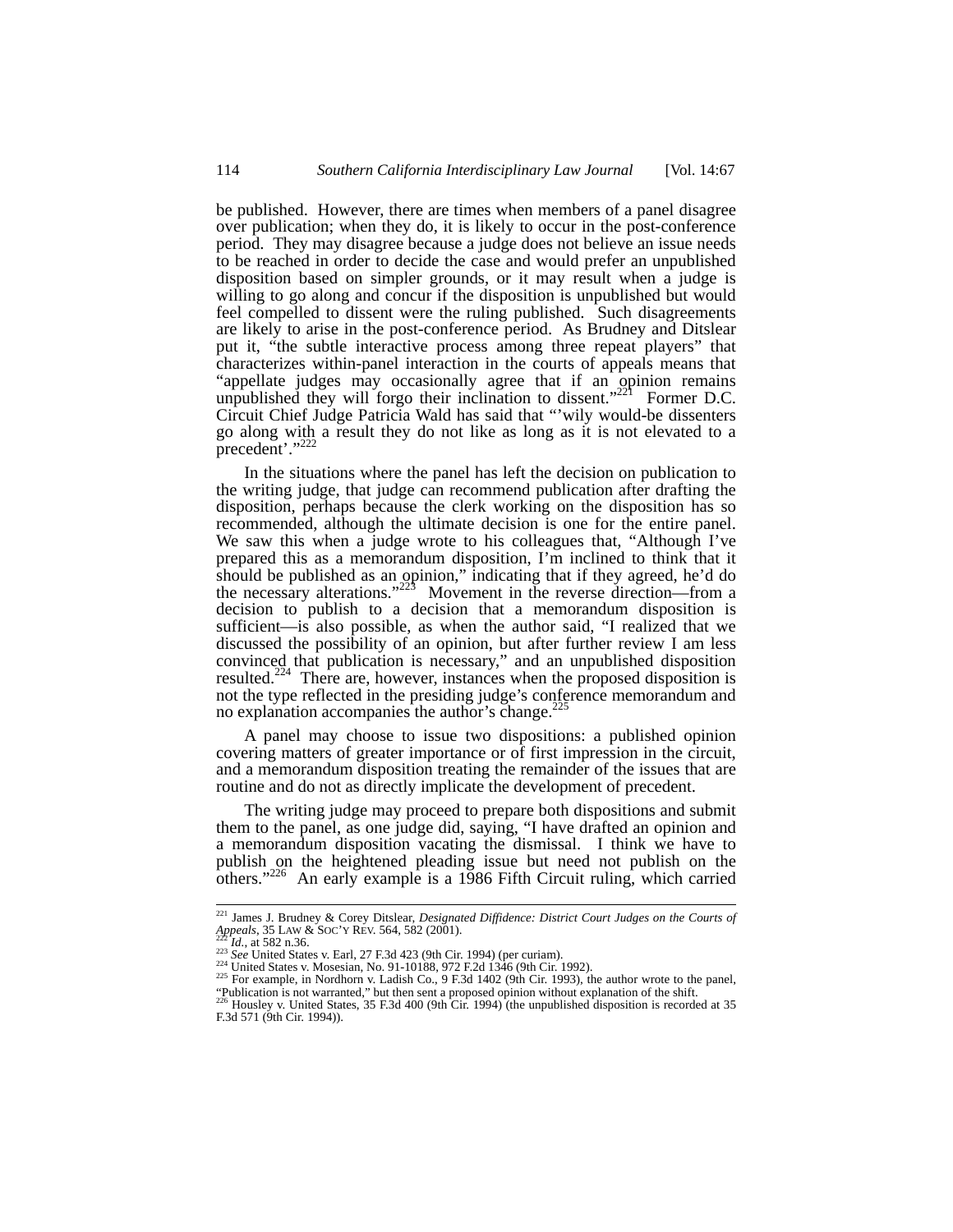the *Federal Reporter* notation, "Partial Publication." At the end of the published opinion, the court inserted this note: "The remainder of the opinion is not printed in compliance with Local Rule 47.5: 'The publication of opinions that have no precedential value and merely decide particular cases on the basis of well-settled principles of law imposes needless expense on the public and burdens on the legal profession."

A Ninth Circuit example is a Section 1983 case by an inmate against a correctional officer. In its published opinion, the court ruled that the plaintiff had a cause of action against one correctional officer; in a footnote, Judge Reinhardt stated that dismissal of the cases against the other defendants had been affirmed in an unpublished ruling: "We have, in an unpublished memorandum disposition issued today . . . .  $\cdot$  . . . . The Ninth Circuit also disposed of *Leatherman Tool Group v. Cooper Industries* in two rulings. The published opinion dealt with the injunction the district judge had issued against certain false advertising, while a not-forpublication memorandum affirmed the district court's award of punitive damages.<sup> $229$ </sup> Interestingly, the Supreme Court accepted the unpublished disposition for review, requiring courts of appeals to use de novo review of district court punitive damage awards rather than the more deferential abuse of discretion standard.<sup>230</sup>

In a case in which the appeals court affirmed a denial of federal habeas after a first-degree murder conviction was affirmed on direct appeal, it published its decision on the retroactivity of a Supreme Court ruling on collateral review. However, the court used a memorandum disposition to deal with challenges to evidentiary rulings, a claim of failure to give certain jury instructions, alleged prosecutorial misconduct, sufficiency of the evidence, and cumulative error. The panel referred to the memorandum in its published opinion: "Shults's remaining claims are addressed in an unpublished memorandum disposition filed concurrently with this opinion." $^{23}$ 

In a prisoner's Section 1983 suit for interest on his bank account, in which the court reversed the district court's grant of summary judgment for defendant prison officials, both an opinion and a memorandum resulted, with the two dispositions cross-referencing each other. The opinion said, "We address this claim [as to use of funds] in a separate, unpublished memorandum disposition."<sup>232</sup> The memorandum reported the opinion, saying, "In a published opinion filed concurrently with this memorandum.  $\therefore$   $\frac{1}{233}$  In this case, there was considerable debate about whether to

<sup>&</sup>lt;sup>227</sup> United States v. Jackson, 781 F.2d 1114, 1115 (5th Cir. 1986).<br><sup>228</sup> Wakefield v. Thompson, 177 F.3d 1160, 1161 n.3 (9th Cir. 1999).<br><sup>229</sup> See Leatherman Tool Group, Inc. v. Cooper Indus. Inc., 199 F.3d 1009 (9th Cir 1999) (table).<br> $230 \text{ See Cooper Industries, Inc. v. Leatherman Tool Group, Inc., } 532 \text{ U.S. } 424 \text{ (2001).}$ 

<sup>&</sup>lt;sup>231</sup> Shults v. Whitley, 982 F.2d 361, 362, n.1 (9th Cir. 1992). The unpublished memorandum is listed at 981 F.2d 1259 (9th Cir. 1992).<br><sup>232</sup> Tellis v. Godinez, 5 F.3d 1314 (9th Cir. 1993).

<sup>233</sup> Tellis v. Godinez No. 91-16296, 8 F.3d 30 (9th Cir. 1993) (table).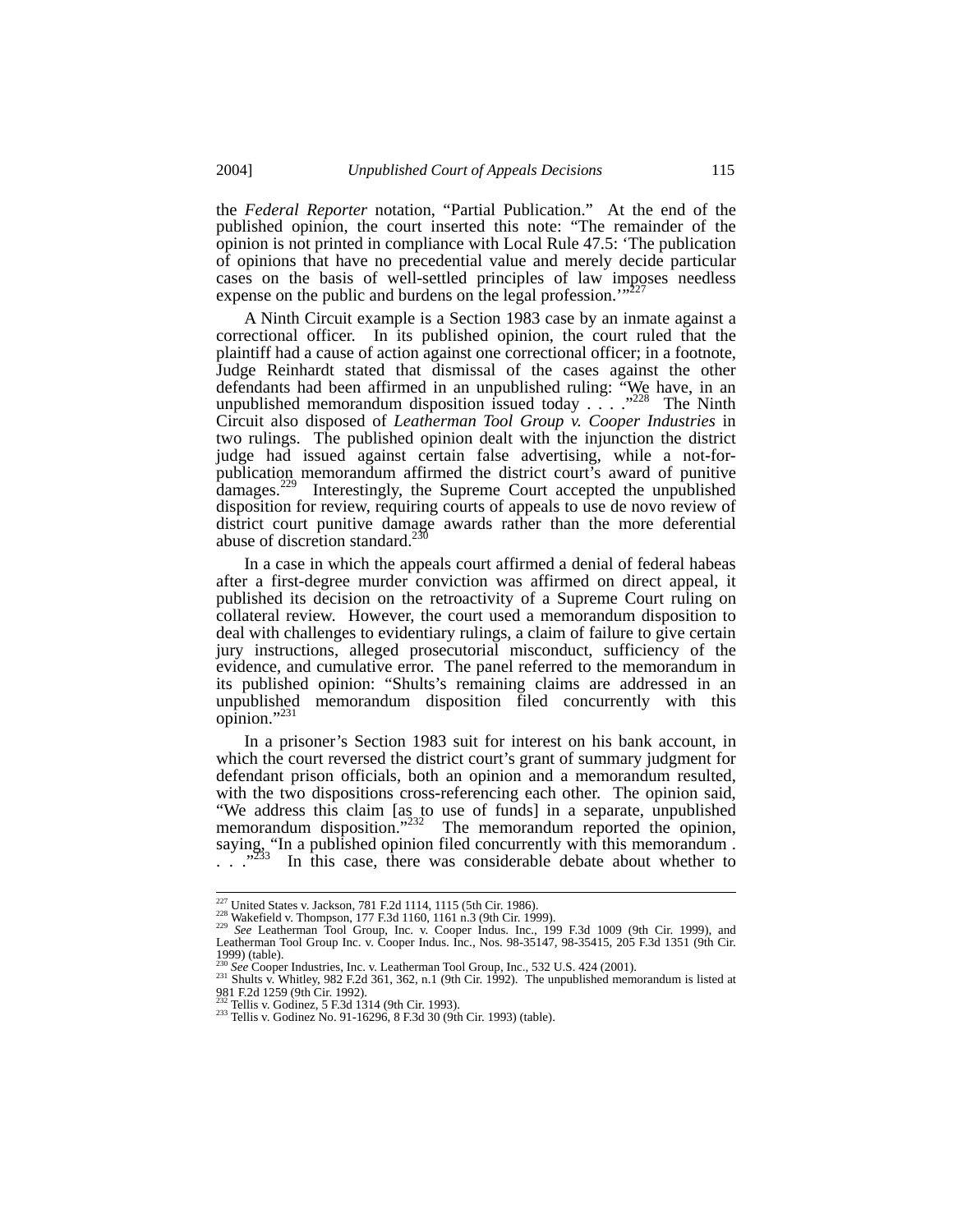publish, but the panel moved from the suggestion "to dispose of this case with a collection of unpublished memoranda" to publishing "the portion of the disposition dealing with the interest question," while treating the question of the prisoner's access to his money in an unpublished memorandum.<sup>234</sup>

#### C. POST CONFERENCE

During subsequent consideration of a case, the initial decision about publication may be altered, and this is not an infrequent occurrence, as we have seen. The writing judge may determine that a published opinion rather than a memorandum disposition is necessary, for example, "when research reveals that the question being written on is one of first impression."<sup>235</sup> Or the author may express some doubt about the course of action—publication or an unpublished disposition—to be taken and seek advice from panel colleagues. In the post-conference give-and-take, another member of the panel may suggest why a memodispo should instead become a published opinion; here, the clerk working on the disposition may weigh in on the suggestion. In one instance, the writing judge accepted a suggestion from a panel member that the ruling be published "because it acknowledges the change in INS policy" involved in the case, and the disposition became a published opinion.<sup>236</sup> Discussions between the two majority judges in another case led to an agreement that one would write to the author suggesting minor changes and also suggesting that it be published, so that the third judge, who disagreed with them, could publish his dissent.<sup>237</sup>

In another immigration case, involving an alien's attempt to adjust his status and the INS's efforts to deport him, the author had prepared a memorandum disposition but had noted that petitioner "managed to raise some interesting and intricate issues that had to be dealt with." This led another member of the panel to suggest that although the case had not been argued, publication was in order because of citations to out-of-circuit cases and because "the facts and discussion of law are interesting and might be helpful if similar cases arise." $^{23}$ 

Decisionmaking about publication, in extending beyond a disposition's initial release, may affect even a court's decision to rehear a case en banc.<sup>239</sup> This is because, with respect to requests for en banc rehearing, at least some unpublished dispositions appear to be treated differently from

<sup>&</sup>lt;sup>234</sup> Judge Alfred T. Goodwin to panel (July 20, 1993); Judge Jerome Farris to panel (July 20, 1993); Judge Harry Pregerson to panel (July 22, 1993).

<sup>235</sup> E-Mail from Judge Alfred T. Goodwin to Stephen L. Wasby (Feb. 9, 2000).<br><sup>236</sup> Dielmann v. I.N.S., No. 92-70544, 34 F.3d 851 (9th Cir 1994). Judge Alfred T. Goodwin to panel (Aug. 3, 1994) (suggesting publication).<br><sup>237</sup> Yao v. I.N.S., 2 F.3d 317 (9th Cir. 1993).

<sup>&</sup>lt;sup>237</sup> Yao v. I.N.S., 2 F.3d 317 (9th Cir. 1993).<br><sup>238</sup> Judge Alfred T. Goodwin to Judge Ruggero Aldisert (Jan. 9, 1992) (United States v. Anders, No. 90-<br>10558, 956 F.2d 907 (9th Cir. 1992)).

<sup>239</sup> Unpublished dispositions are not likely to be reheard en banc, but it can happen. *See, e.g.,* GTE Sylvania, Inc. v. Continental T.V., Inc., 537 F.2d 980 (9th Cir. 1976) (en banc), *aff'd*, 433 U.S. 36 (1977); Piatt v. MacDougall, 773 F.2d 1032 (9th Cir. 1985) (en banc).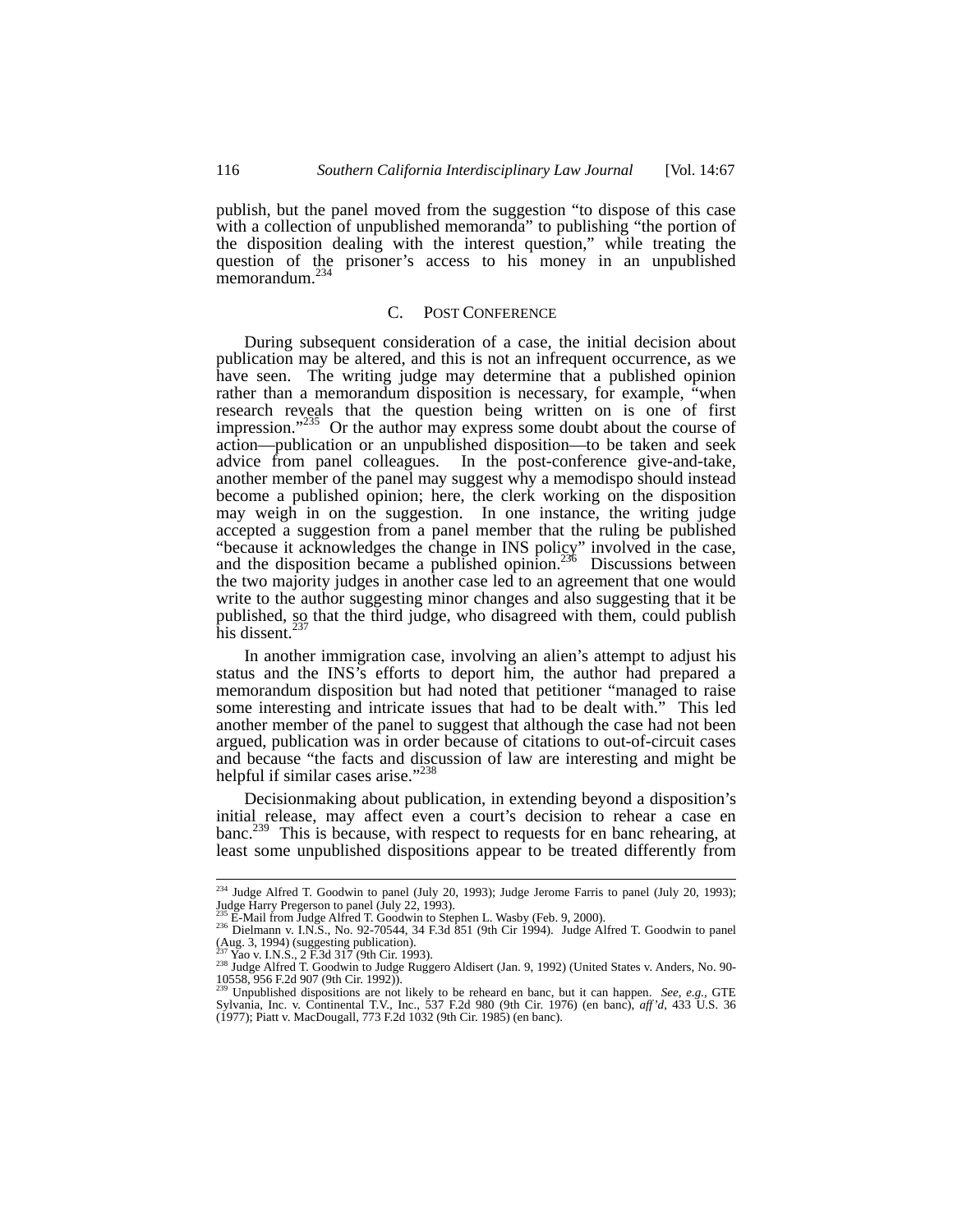published opinions. In releasing a published opinion, a panel notifies the entire court of its action in denying rehearing en banc, at which point other members of the court can call for a vote to rehear en banc. However, a motions panel apparently has full authority to deny an en banc rehearing petition without such referral, and if its ruling comes in an unpublished disposition, the matter is even less known by the whole court. This matter arose in June 2001, in connection with a ruling by a motions panel which granted the government a writ of mandamus leading to reincarceration of a convicted murderer released by Federal Judge Marilyn Hall Patel (Northern District of California). However, in this particular instance, the motions panel decided to publish its ruling, making it possible for other judges to call for an en banc vote. $240$ 

#### D. REDESIGNATION

Just as the panel's initial decision on publication is not always its ultimate one, the panel's filing of a not-for-publication disposition does not necessarily end the process. Although off-panel judges who monitor their colleagues' work could question why the ruling is not being issued as a published opinion, most often the parties are the stimulus for redesignation of an unpublished ruling. However, others interested in the ruling, usually lawyers specializing in its subject matter or trade associations, at times request redesignation.

Although a panel may easily reach agreement on redesignation, at times the judges' decision on whether to honor a request for redesignation is contentious. Thus, in a case on insurance coverage,  $241$  the panel quickly reached agreement on an unpublished disposition. Yet, after a request for redesignation was received, more words were expended on that request than had been spent discussing the substance of the ruling itself, although the ruling was ultimately left unpublished. All three judges seemed to prefer less publication over more, at least in the abstract, and two of them, including the author, thought this ruling should remain unpublished. However, one judge thought the citation of cases from other circuits required publication of the disposition, which he said "seems to be a wellresearched and well-written effort," thus apparently meeting his standards for what an opinion should be. $242$ 

At times, the argument from those seeking redesignation is highly developed. We can see this in a case in which the Ninth Circuit used a memorandum disposition to affirm a conviction under the Clean Air Act for "knowingly" violating Environmental Protection Agency work practice standards for asbestos removal. $243$  In so doing, it had dealt with the criminal intent required by the statute, drawing on the circuit's rulings on

 <sup>240</sup> Roe v. United States Dist. Ct. for the N. Dist. of Cal. 257 F.3d 1077 (9th Cir. 2001). *See* Jason Hoppin, *Nickerson Asks Court to Review Its Rule*, THE RECORDER, June 27, 2001, at 8; Jason Hoppin, *Nickerson Case Gets Curiouser and Curiouser*, THE RECORDER, July 31, 2001, at 5.<br><sup>241</sup> Lincoln Tech. Inst. of Ariz., Inc.

<sup>&</sup>lt;sup>242</sup> Judge Alfred T. Goodwin to panel (Apr. 9, 1996).<br><sup>242</sup> Judge Alfred T. Goodwin to panel (Apr. 9, 1996).<br><sup>243</sup> United States v. Tomlinson, No. 99-30020, 189 F.3d 476 (9th Cir. 1999).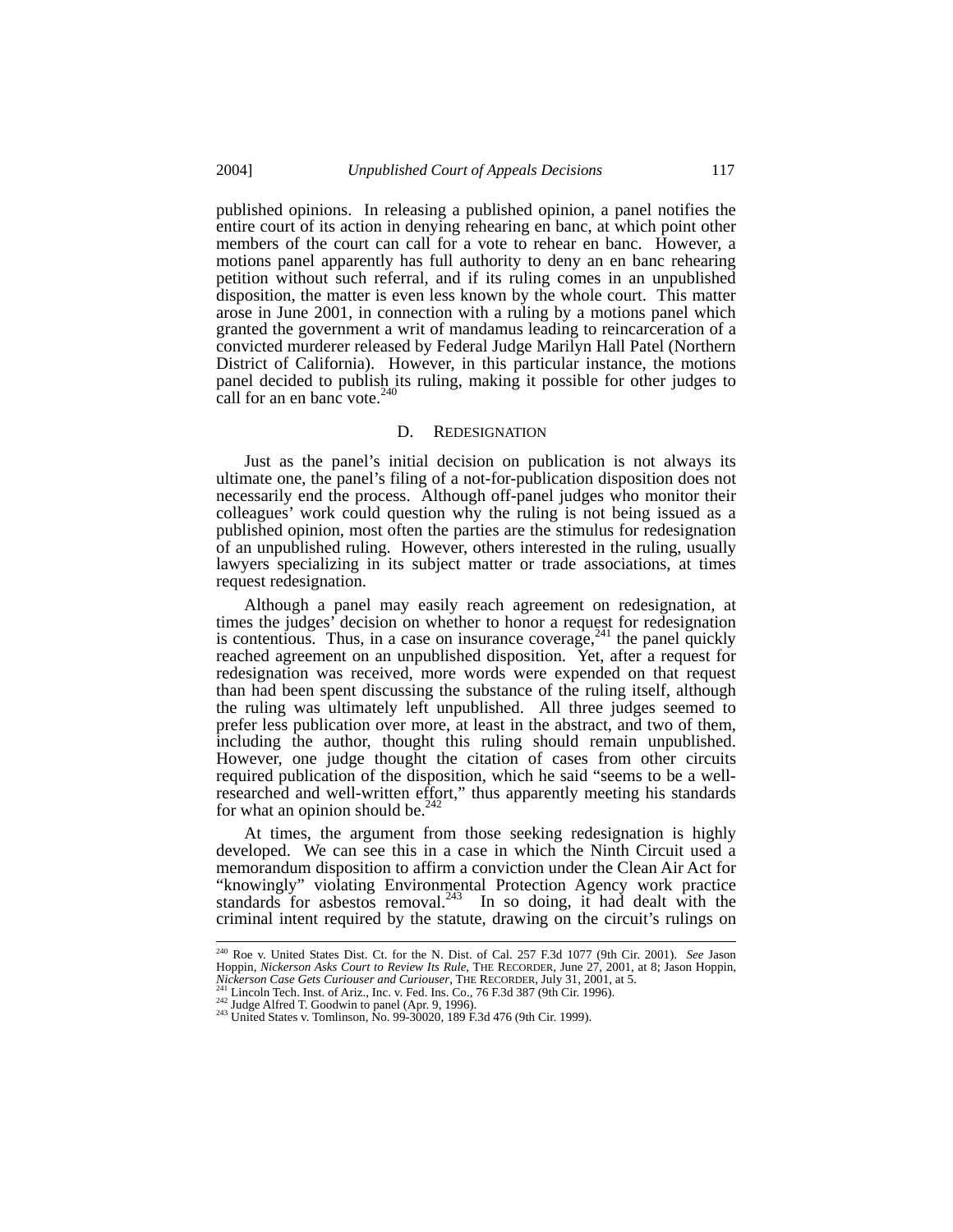the same questions under the Clean Water Act. Arguing that only one other circuit had addressed the question under the Clean Air Act and that the Ninth Circuit "has no published opinions regarding the interpretation of" that statute, so that its memorandum disposition "establishes a rule of law for this statute," the government sought publication, "[g]iven the importance of this issue to cases in this Circuit and elsewhere in the United States."<sup>244</sup>

In another instance of an extended argument for redesignation, in a case in which the panel had affirmed enhancement of a sentence for obstruction of justice, the United States Attorney sought publication. In his principal argument, he said, "A number of the issues raised by this appeal have either not been addressed in this circuit or have not received the attention to permit their citation as authority . . . . This court's carefully formulated treatment of these matters . . . should unquestionably become part of the jurisprudence of the circuit." That would "provide some much needed guidance to trial courts and counsel."<sup>245</sup> He then spoke of specific points in the disposition, one of which he said was "a matter of first impression in this circuit and, to the Government's knowledge, other circuits as well. The importance of the point should not be lost." With respect to some other points, he noted that "only one other circuit had addressed them, so that they were 'clearly worthy of being made part of the law of this circuit'."<sup>246</sup>

One can see from these instances a number of recurring elements used to support a redesignation request. Indeed, some seem to be almost formulaic. One is that the issues have not been previously addressed in the circuit, as in the comment, "This is the first and only ruling by the Ninth Circuit Court on this very important issue."<sup>247</sup> Another might be that the unpublished disposition conflicts with other dispositions, but until July 1 2000, the dispositions involved in the alleged conflict could not be cited. When the Ninth Circuit's Rule 36-3 was amended to allow citation of unpublished dispositions in requests for publication "to demonstrate the existence of a conflict," there was not a shift to the use of such a reason in the requests. Of 110 requests for publication from July 1, 2000, through October 15, 2002, most still sought publication because the disposition "establishes or clarifies Ninth Circuit law on an important issue, not that there was an intracircuit inconsistency requiring resolution." Indeed, of these requests, "None . . . identifies a legitimate conflict among unpublished dispositions."248

<sup>&</sup>lt;sup>244</sup> Helen J. Brunner, Asst. U.S. Attorney, W.D. Wash. to Clerk of Court, Ninth Circuit (July 19, 1999).<br><sup>245</sup> Charles Turner, U.S. Attorney D. Or. to Clerk of Court (May 27, 1992). What is interesting about this request is that it was made after Turner had talked to the district judge who decided the case below; the judge had agreed on the need to publish. *See* United States v. Jackson, No. 91-30228, 974 F.2d 104,

<sup>106 (9</sup>th Cir. 1992) (redesignated as a published opinion).<br><sup>246</sup> Turner, *supra* note 245.<br><sup>247</sup> General Counsel, Region X, Dept. of Health and Human Services, to Clerk of Court, (discussing<br>Matney v. Sullivan, No. 91-3516 1992)).<br><sup>248</sup> Paul Keller and Kathleen Butterfield to Cathy Catterson (Oct. 15, 2002).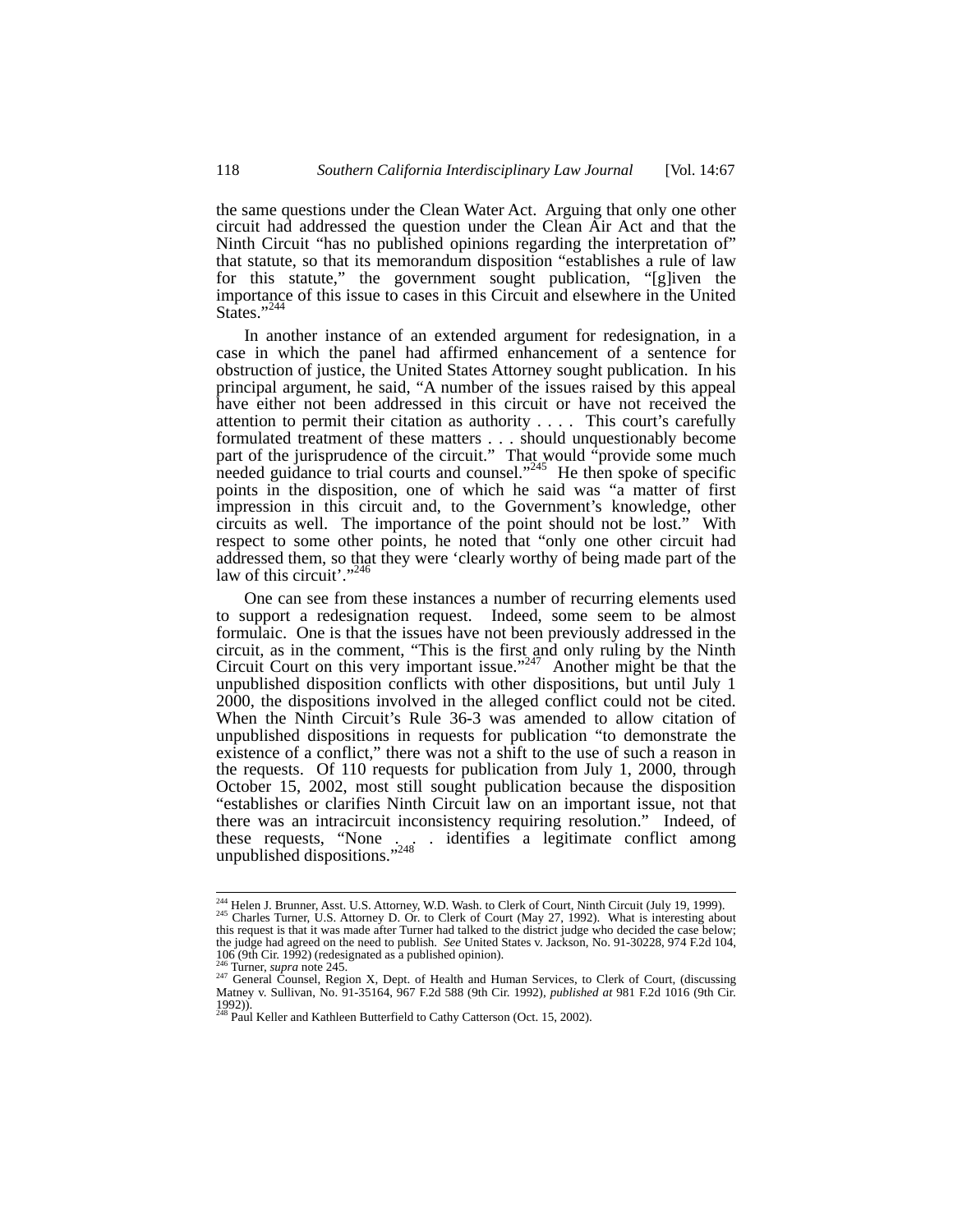Another reason offered for redesignation is that the issue is a recurring one, indeed one on which the lower courts and lawyers need, or could use, guidance that a published opinion would provide, as in this statement in a Social Security disability case: "The ALJs, as well as plaintiffs' bar, need just this sort of concrete guidance as to what is, or is not, a 'specific and legitimate' factor to consider as part of the analysis of plain complaints."<sup>249</sup><br>That the guidance provided by a published opinion would preclude additional cases, thus assisting both the district courts and courts of appeals, is another theme, as we can see in the suggestion that "publication will reduce the workload of the court," and the observation, "Appellants" should not be permitted to take up the court's time with repeated appeals concerning this same issue." $250$  Such an argument may appeal to judges, who may be interested in taking actions which might serve to reduce their caseload. Their concern about limiting the number of cases can be seen in other contexts, as when one judge argued against publication of a ruling allowing an inmate's *Bivens* suit over an improper search and seizure to go<br>forward.<sup>251</sup> Saving that prisoners could not be sanctioned for filing Saying that prisoners could not be sanctioned for filing frivolous suits, he argued that, as such might be the result of this ruling, "We should not publish an opinion encouraging them to do so." $252$ 

At times, requests for redesignation are opposed. Thus, in the justnoted ERISA case, appellant argued that the memorandum disposition was "an application of law to fact in a particular case, not a declaration of the law applicable in all cases and under all circumstances involving ERISA."<sup>253</sup> In the sentencing enhancement case, opposition was based on a claim that the memorandum disposition "rested on a factual foundation" and "analyze[d] the case based on the specific facts before it," with discussion, except for one issue, resting "on the specific findings of the trial court in the case before it."<sup>254</sup>

As occurred in the environmental case discussed above, many publication requests are denied. From time to time, however, as in the sentencing enhancement case, judges are persuaded to alter the disposition's publication status to that of an opinion, although they may be lukewarm about it, or a member of the panel may resist. This can be seen in a suit by an insured against an insurer for a bad faith breach of contract, which one judge had argued should not receive a published disposition "as it does not involve any novel questions of federal law and simply involves interpreting state insurance law," something he felt should be left "in the

<sup>&</sup>lt;sup>249</sup> General Counsel, *supra* note 247.<br><sup>250</sup> Appellee's request for publication (Jan. 13, 1993). Trs. of Electric Workers Health and Welfare Trust v. Marjo Corp., No. 91-16150 *and related cases*, 979 F.2d 856 (9th Cir. 1992), *published at* 988 F.2d 865 (9th Cir. 1993) (re-designated as a published opinion).

<sup>&</sup>lt;sup>251</sup> *See* Housley v. United States, 35 F.3d 400 (9th Cir. 1994).<br><sup>252</sup> Judge Alfred T. Goodwin to panel (June 7, 1994).<br><sup>253</sup> Appellant's Resp., Trustees of Elec. Workers Health and Welfare Trust, No. 91-16150, 988 F.2d  $(9th \tilde{C}$ ir. 1993).

Nancy Bergeson, Ass't Fed. Pub. Defender, D. Or. to Clerk of Ct. (June 5, 1992), United States v. Jackson, 974 F.2d 104 (9th Cir. 1992).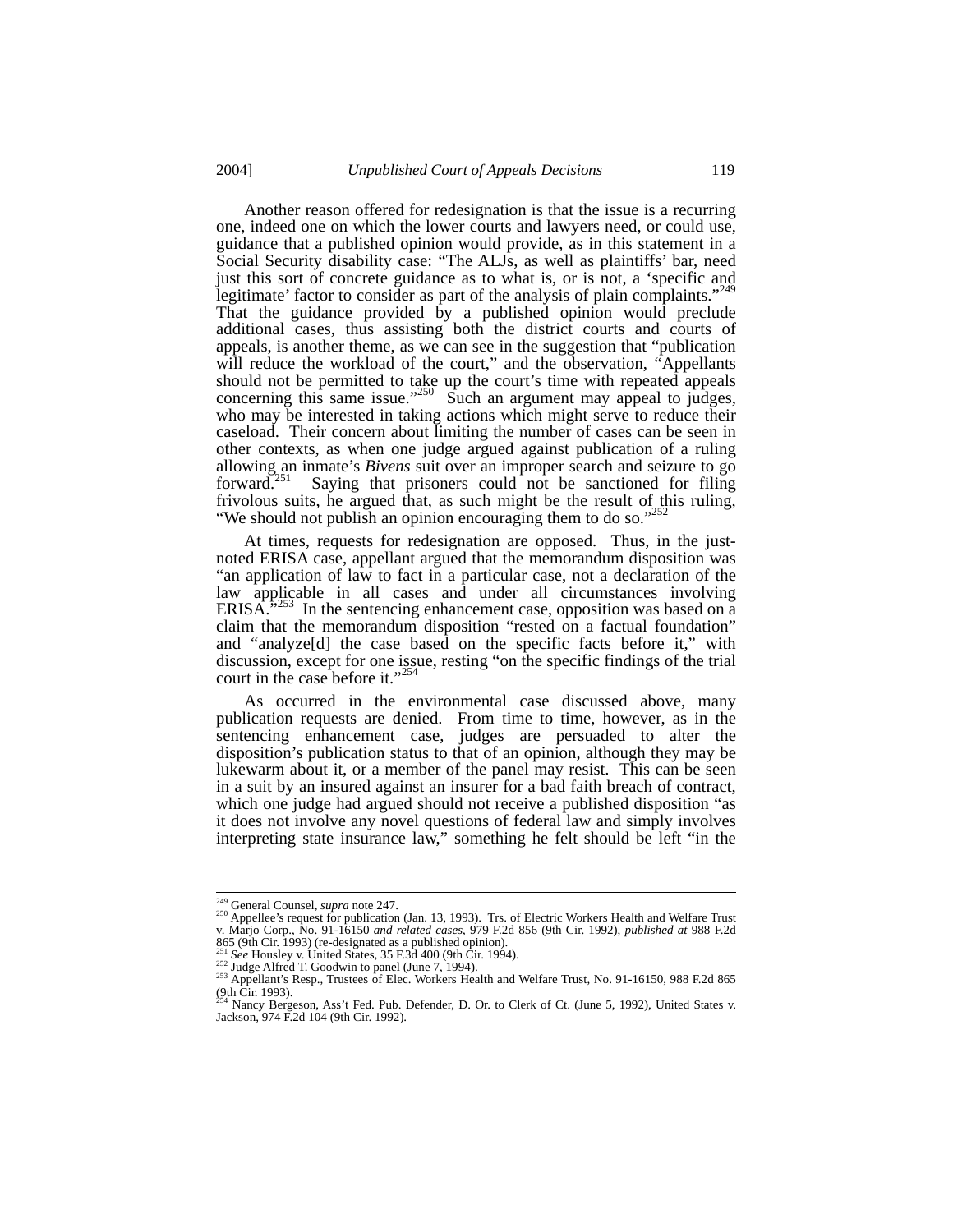state courts where possible."<sup>255</sup> When the prevailing party sought publication of the panel's memorandum disposition, the judge complained, "We are being used once again by the insurance lawyers to write California insurance law," but he conceded publication "after all the fine tuning that went into this first impression opus."<sup>256</sup>

There was even an instance of redesignation noted by Justice Stevens when he said, "Two days after the petition for certiorari was filed, the Ninth Circuit panel issued an order, as part of the publication of the slip opinion, that 'redesignated' the earlier decision as 'an authored opinion.'"257 And considerable additional evidence is found in orders in the *Federal Reporter* indicating that the previously unpublished memorandum in such-and-such a case is hereby designated a published opinion authored by Judge X. One such instance was *Fairbank v. Wunderman Cato Johnson*, in which, slightly more than two weeks after the panel had filed a memorandum disposition,<sup>258</sup> it filed the following order redesignating the disposition: "The panel hereby orders the memorandum disposition filed April 17, 2000 in this matter re-designated, with minor modifications, as an authored opinion by Judge Goodwin."<sup>259</sup>

In this employment discharge case, the defendant employer, after having been granted summary judgment in state court on all but one claim, had removed the case to district court and was successful in obtaining summary judgment there on the remaining claim. The Ninth Circuit panel affirmed in an unpublished memorandum, but an off-panel judge wrote to "suggest that this case is worthy of publication." While noting that "there is a lot of state law here"—which would weigh against publication—the judge said there was an important "procedural point about the power of a federal district judge to revisit decisions made earlier in the same case by a different district judge," a point that "affects all federal courts." Moreover, the judge said, the Ninth Circuit cases the panel had cited were not recent. All of this led the off-panel judge to the conclusion that "a published reminder might be in order." This led the disposition's author to develop some points more fully, and a published opinion was filed.

Often, as in this last instance, the modifications in connection with redesignation are minor, and at times there are none, so that the unpublished disposition and the subsequent published opinion are essentially identical.<sup>260</sup> Modifications are likely to be minor if the disposition had received substantial earlier attention from the clerk and

<sup>&</sup>lt;sup>255</sup> Judge Alfred T. Goodwin to panel, Dec. 7, 1993, Lunsford v. Am. Guar. & Liab. Ins. Co., No. 91-<br>16356, 18 F.3d 653 (9th Cir. 1994).

<sup>&</sup>lt;sup>257</sup> County of Los Angeles v. Kling, 474 U.S. 936, 938 n.2 (1985) (Stevens, J., dissenting). The Ninth Circuit's redesignated opinion is at Kling v. County of Los Angeles, 769 F.2d 532 (9th Cir. 1985). County of 258 Magn

Circuit's redesignated opinion is at Kling v. County of Los Angeles, 769 F.2d 532 (9th Cir. 1985).<br><sup>258</sup> No. 98-17298, 2000 WL 452002 (9th Cir. Apr. 17, 2000).<br><sup>259</sup> Fairbank v. Wunderman Cato Johnson, 212 F.3d 528, 530 (9 1995, 62 F.3d 1425, is redesignated as an authored opinion by Judge Kleinfeld with minor modification."). <sup>260</sup> *See, e.g.,* United States v. Hoff, 22 F.3d 222 (9th Cir. 1994).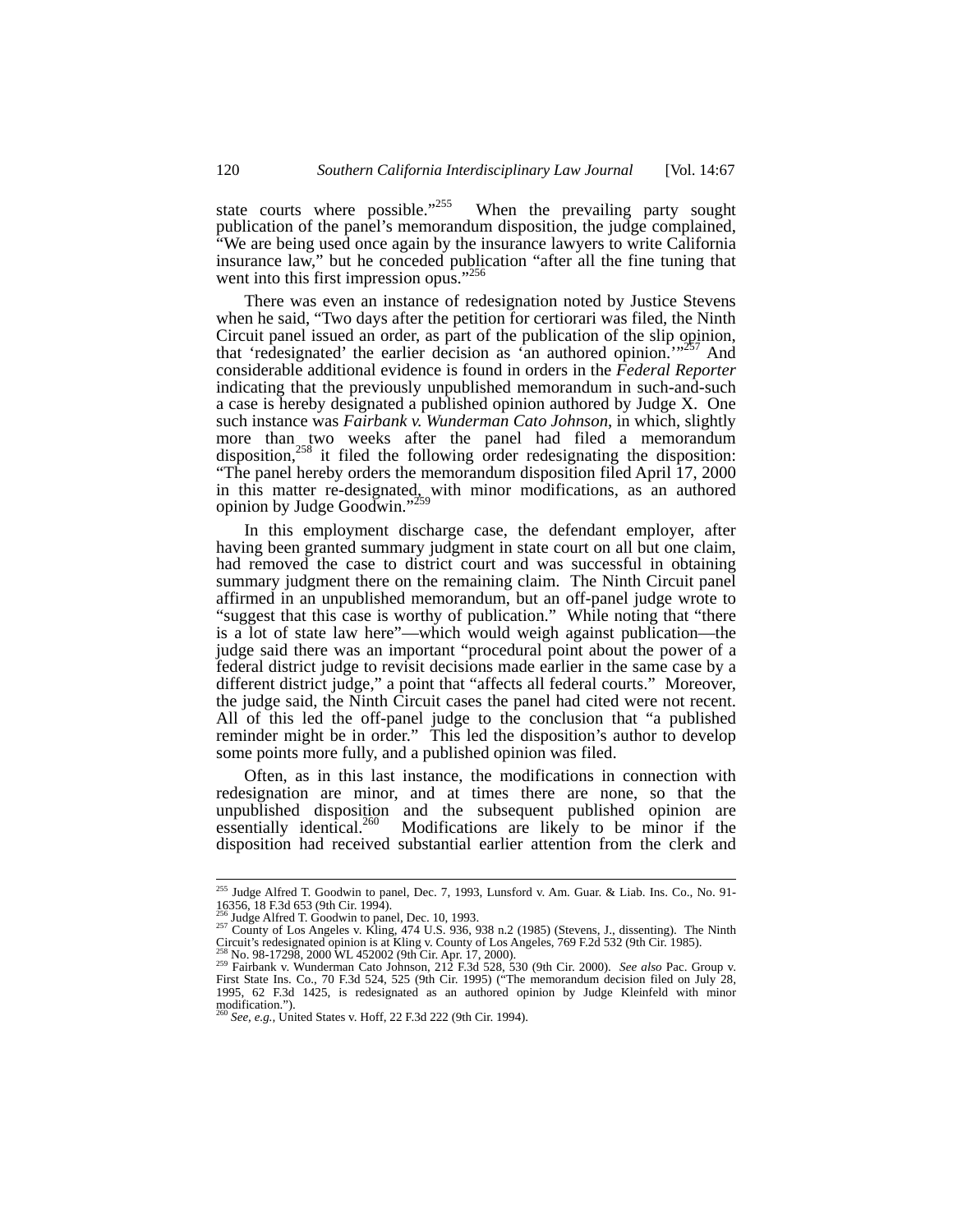judge, but sometimes the changes are minor because no one particularly wishes to revisit the disposition. If extended language from the clerk's or staff attorney's bench memorandum is left in the ruling, so that the reasoning is less solid than if the judge had known initially the case was to be published, difficulties can be created. As one judge put it, a redesignation order "leaves a footnote that causes us trouble later"—that is, it calls particular attention to the case. Likewise, the same problem will occur if insufficient reasoning has been supplied to support the result. Often, however, redesignation of an unpublished disposition requires the author to write more, and one judge commented that when the panel decides to publish a previously unpublished disposition, "we rewrite them as full opinions," but then added, "eighty percent [of the judges] do, although some only modify slightly."

#### E. DEPUBLICATION

If the courts of appeals may decide, on request, to redesignate an unpublished memorandum disposition as a published opinion, is it possible to redesignate a published opinion as an unpublished disposition, thus removing its availability as citable precedent?  $2^{61}$  While most movement is from unpublished to published dispositions, but one does find the reverse. In *United States v.* Salinas,<sup>262</sup> the government had requested that the opinion be withdrawn and redesignated as a not-for-publication memorandum, perhaps because the ruling was adverse to the government. Actual depublication came in *Shewfelt v. Alaska*, 263 which was "redesignated as a memorandum."<sup>264</sup>

One instance in which the panel considered whether to "depublish"<sup>265</sup> the case came in a rare instance when the person contacting the court to raise questions about a ruling was neither a litigant nor related through business ties to the litigants, but simply a knowledgeable individual who wished to note an error or raise a concern about a case. The case involved a suit against the carrier of a container-load of shoes for damages for loss of the container, and the plaintiff had obtained a judgment, which the Ninth Circuit affirmed.<sup>266</sup> On seeing the published opinion, a lawyer specializing in maritime and transportation law wrote "to respectfully request a modification of the Court's opinion, . . . to avoid problems likely to arise from a misstatement of law" concerning the Carmack Amendment to the

<sup>&</sup>lt;sup>261</sup> Such "depublication" in California has been the subject of considerable controversy. *See, e.g.*, Steven B. Katz, *California's Curious Practice of "Pocket Review*," 3 J. APP. PRAC. & PROC. 385 (2001), and Robert S. Gerstein, "Law By Elimination": Depublication in the California Supreme Court, 67 JUDICATURE 293 (1984).<br>
<sup>262</sup> United States v. Salinas, 940 F.3d 392 (9th Cir. 1991).<br>
<sup>262</sup> United States v. Salinas, 940 F.3d 392 (9th Cir. 1991).<br>
<sup>262</sup> 228 F.3d 1088 (9th Cir. 2000).<br>
<sup>264</sup> Shewfelt v. Alaska, 238 F.3d

precedent.<br><sup>266</sup> Neptune Orient Lines v. Burlington N. & Santa Fe Ry. Co., 213 F.3d 1118 (9th Cir. 2000). Initially,

the opinion had begun as a proposed memorandum disposition but had been changed into a published opinion because the proposed memorandum disposition cited a number of out-of-circuit cases but no Ninth Circuit law.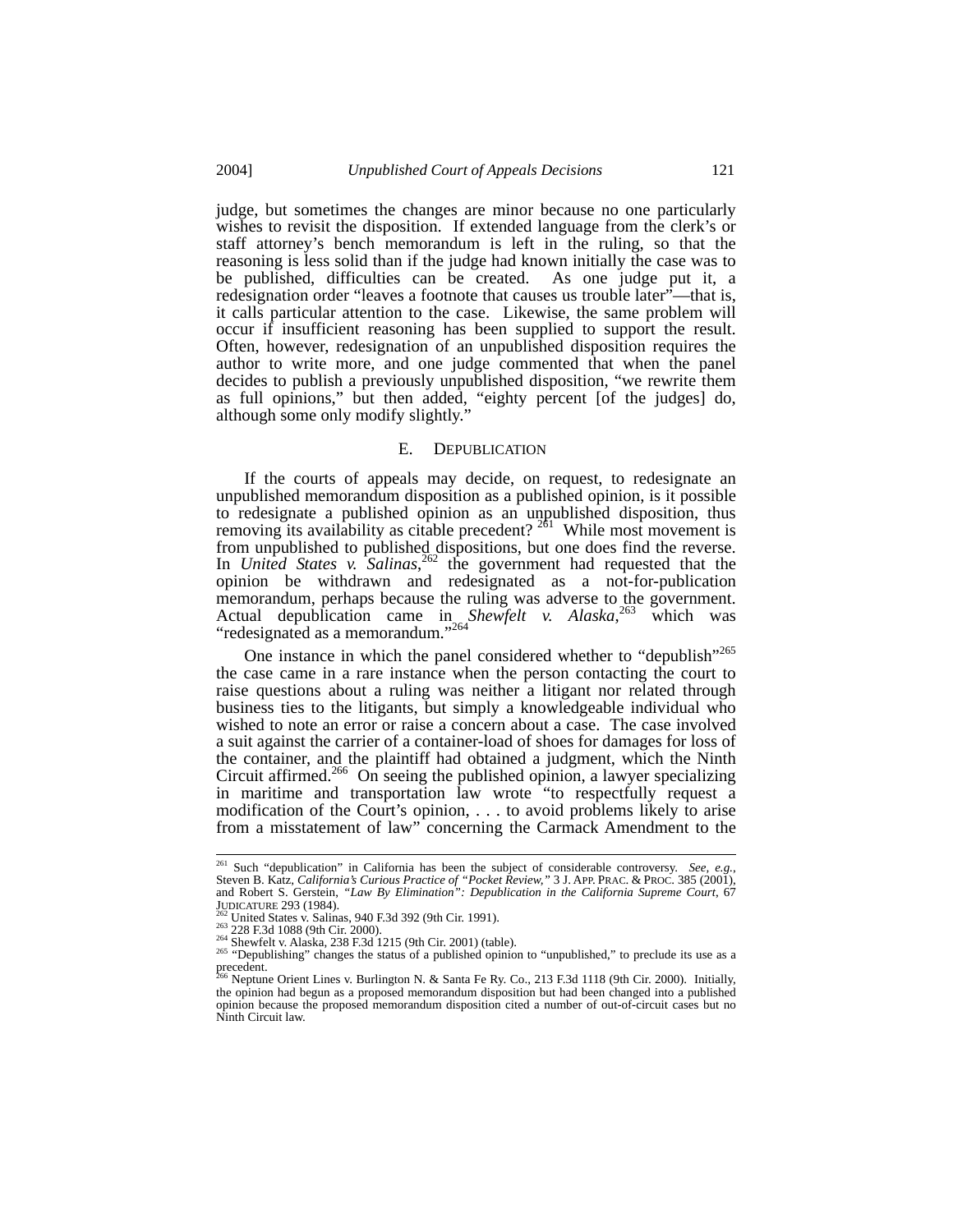Interstate Commerce Act, a misstatement that would, said the writer, apply to more federal lawsuits because it expanded district court jurisdiction.<sup>2</sup> Although they did not receive the letter until well after the mandate had issued in the case, the panel members exchanged a number of memoranda about what they might do. Because of the difficulty of revising the published opinion at this late point in the history of the case, the opinion's author recommended redesignation as an unpublished memorandum. The other panel members also debated the proper reading of the relevant statutory provisions and a case from another circuit which dealt with a related bill of lading situation. All of this led one judge to conclude that the panel's opinion, as written, did not provide sufficiently complete reasoning to support its language about the Carmack Amendment.<sup>268</sup> Ultimately, the panel, while on the brink of depublishing, decided to "leave this alone."

Depublication was considered in still another case as part of the question of whether one case, already released as a published opinion, should be withdrawn and reissued as a memorandum opinion so that another panel's ruling on the same issue could be published as the circuit's precedent. The case involved sentencing on the basis of Sentencing Guidelines not in effect until after the defendant was sentenced to supervised release, which was later revoked.

The disposition—that there was no ex post facto violation—had been published "because there is no dispositive precedent in this circuit, and because the issue (or closely analogous ones) likely will recur." After an off-panel judge had communicated with the judges about his panel's related case, one of the judges would have been willing to defer, letting the other panel's opinion become "the leading case on the subject." He reasoned that "it is a subject not likely to recur very often in the future," and withdrawal of the opinion would not "create any conflict in the law of the circuit and would achieve a just result in our case." However, in the end, the opinion stood, and the other panel adopted a suggestion that differentiated the cases. $26$ 

A Tenth Circuit case provides another interesting instance of depublication. After appearing in the *Federal Reporter* Advance Sheets, it was withdrawn from the bound volume and included in the table of unpublished dispositions. However, the "published" version of the "Order and Judgment" had a footnote saying, "This Order and Judgment is not binding precedent, except . . . The court generally disfavors the citation of orders and judgments . . . . " Thus its appearance as a published disposition, showing the author's name, may have resulted from simple mistake perhaps the court's failing to put the "Not for Publication" tag on the disposition.<sup>270</sup>

<sup>&</sup>lt;sup>267</sup> Michael Lodwick, Haight Brown & Bonesteel LLP, to Chief Judge Procter Jug, Jr. (June 8, 2000).

<sup>&</sup>lt;sup>268</sup> Wrote the author, inagin Browsne Bonessee ELF, to Chief Judge Procter Jug, Jr. (Julie 6, 2000).<br><sup>268</sup> Wrote the author, in mock example in Sorry I ever heard of the Carmack Amendment." Judge<br>Alfred T. Goodwin to pan

 $270$  Merritt v. United States Parole Comm'n, 219 F.3d 1145 (10th Cir. 2000).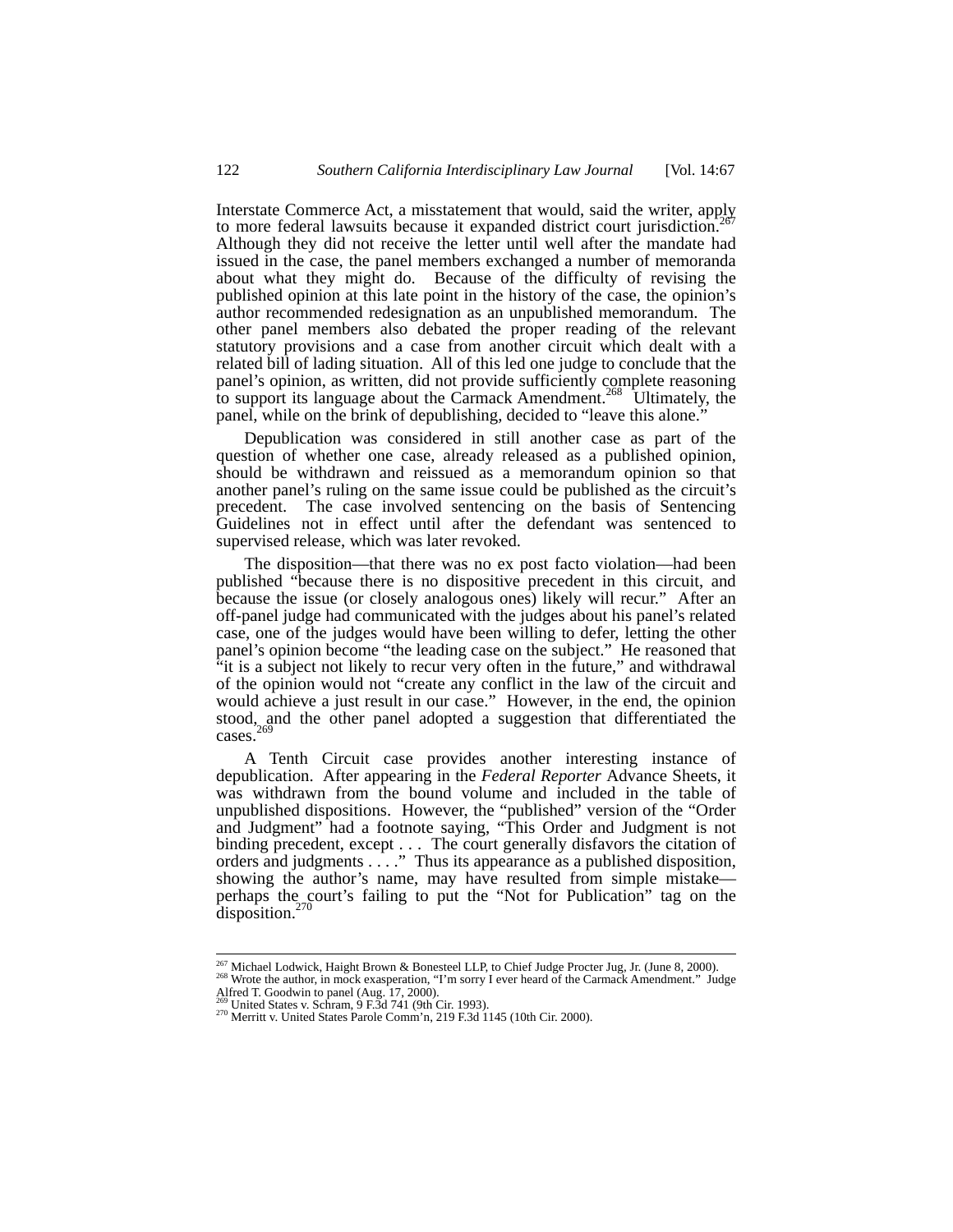The possibility of depublication is also illustrated in a recent occurrence in the Ninth Circuit. A law firm sought a ruling on the validity of a state grand jury subpoena that would allegedly have compelled disclosure of confidential client information. The district court dealt with the case *in camera* to protect the confidential information, and to continue the protection, the briefs in the appeal from the district court's order of dismissal were also filed under seal. However, apparently ignoring the previously sealed nature of the case, the court of appeals released an opinion, to be published, with the law firm's name in the case caption. The lawyers representing the law firm immediately filed an emergency motion to seal the opinion and to depublish it. The court granted the order, withdrawing the original opinion from publication; however, it then substituted a published opinion in which "Does & Associates Law Offices" was substituted for the real firm's name in the caption and text of the opinion.<sup>271</sup> Because the electronic services, including Westlaw and Lexis, refused to take the original opinion off-line until after the Ninth Circuit's depublication, the original opinion was public for about six weeks and was cited in other decisions. Once the depublication order was received, the electronic services did remove the original decision.

## VI. CONCLUDING COMMENT

This in-depth examination of aspects of so-called unpublished dispositions has been provided to give a more complete picture of this generally low-visibility practice at a time of continued controversy over its use and to provide those interested in the work of U.S. courts of appeals greater understanding of the dispositions used for over three-fourths of those courts' cases. The article began with some history about the use of these rulings, discussion of the criticism leveled at them, and a summary of the limited knowledge provided by prior studies. Justifications for their use were then examined. The article's key aspect was an examination of the stages of the decisional process at which decisions are made on whether or not to publish.

Given the tradition-based expectation that full treatment, which includes a published precedential opinion, will be given to each case, use of unpublished rulings will inevitably draw criticism. Yet it is important to recognize that unpublished dispositions perform an important function, particularly in providing appellate judges a running start at keeping abreast of their caseload. We have seen that the judges are self-critical about their actions, and are concerned that clerks play a large role over which the judges may not be sufficiently watchful. The judges do not make decisions to release unpublished memorandum dispositions absent-mindedly, but make conscious decisions about whether or not to publish. Although judges often defer to each others' choices about publication, they do

<sup>&</sup>lt;sup>271</sup> In a footnote, Chief Judge Schroeder observed, "Plaintiff-appellant filed this appeal under seal, and we have granted its motion to substitute 'Doe & Associates Law Offices' for its actual name." Doe & Assocs. Law Offices v. Napolitano, 252 F.3d 1026, 1027 n.1 (9th Cir. 2001).